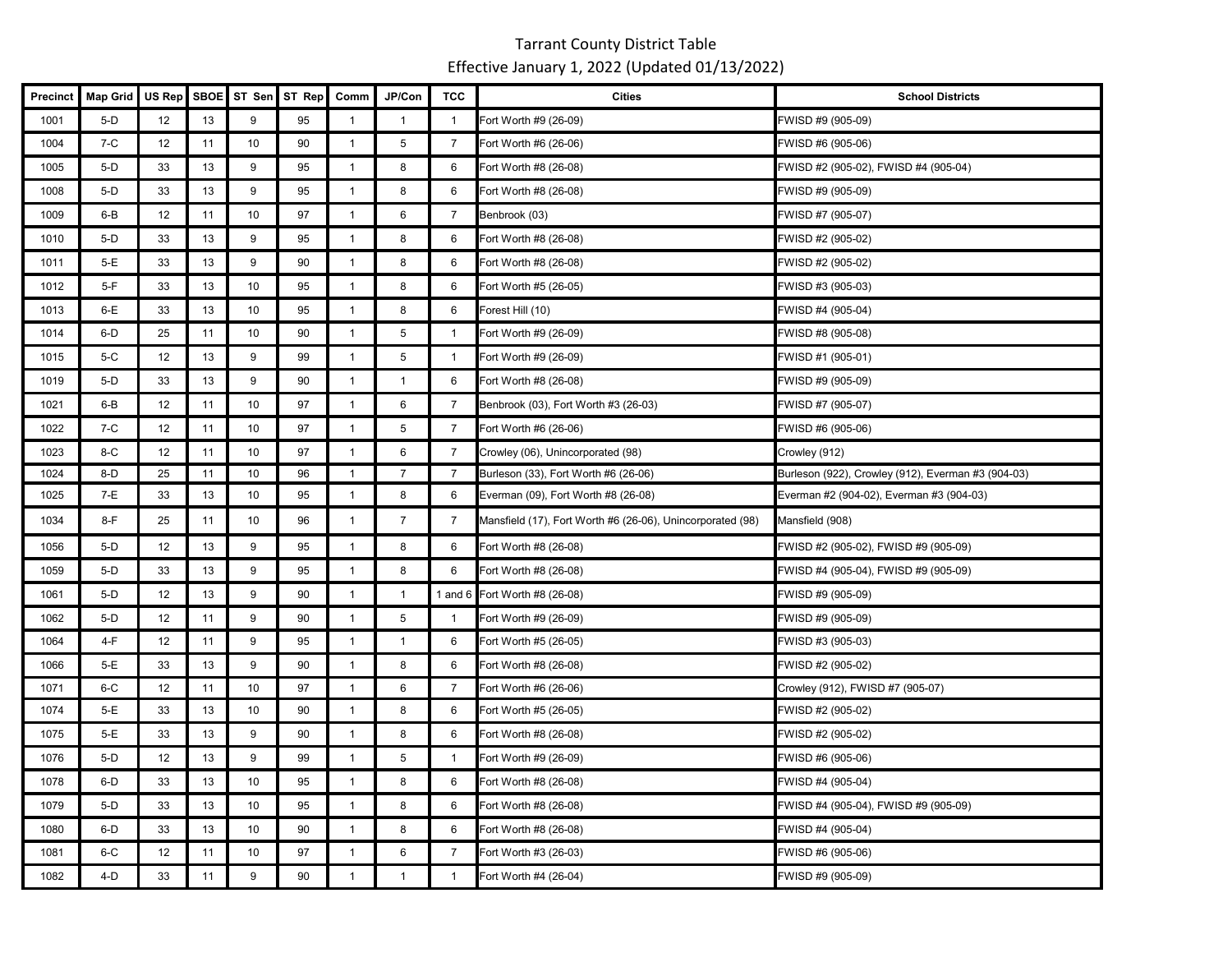| <b>Precinct</b> | <b>Map Grid</b> | US Rep | <b>SBOE</b> | ST Sen          | ST Rep | Comm           | JP/Con       | <b>TCC</b>     | <b>Cities</b>                                             | <b>School Districts</b>                                     |
|-----------------|-----------------|--------|-------------|-----------------|--------|----------------|--------------|----------------|-----------------------------------------------------------|-------------------------------------------------------------|
| 1083            | $6-E$           | 33     | 13          | 10              | 90     | $\mathbf{1}$   | 8            | 6              | Fort Worth #8 (26-08)                                     | FWISD #4 (905-04)                                           |
| 1084            | $7-E$           | 25     | 13          | 10              | 95     | $\mathbf{1}$   | 8            | 6              | Unincorporated (98)                                       | Everman #3 (904-03)                                         |
| 1085            | $6-D$           | 33     | 11          | 10              | 90     | $\mathbf{1}$   | 5            | $\mathbf{1}$   | Fort Worth #9 (26-09)                                     | FWISD #8 (905-08)                                           |
| 1088            | $5-E$           | 33     | 13          | 9               | 90     | $\mathbf{1}$   | 8            | 6              | Fort Worth #8 (26-08)                                     | FWISD #2 (905-02)                                           |
| 1089            | $6-D$           | 33     | 13          | 10              | 95     | $\mathbf{1}$   | 8            | 6              | Fort Worth #8 (26-08)                                     | FWISD #4 (905-04)                                           |
| 1090            | $5-D$           | 33     | 13          | 10              | 95     | $\mathbf{1}$   | 8            | 6              | Fort Worth #8 (26-08)                                     | FWISD #4 (905-04)                                           |
| 1094            | $5-C$           | 12     | 13          | 9               | 99     | $\mathbf{1}$   | 5            | $\overline{7}$ | Fort Worth #9 (26-09)                                     | FWISD #1 (905-01)                                           |
| 1095            | $5-C$           | 12     | 11          | 10              | 97     | $\mathbf{1}$   | 6            | 1 and $7$      | Fort Worth #9 (26-09)                                     | FWISD #1 (905-01), FWISD #6 (905-06)                        |
| 1098            | 5-E             | 33     | 13          | 10              | 90     | $\overline{1}$ | 8            | 6              | Fort Worth #5 (26-05)                                     | FWISD #2 (905-02)                                           |
| 1099            | $5-E$           | 33     | 13          | 10              | 95     | $\mathbf{1}$   | 8            | 6              | Fort Worth #5 (26-05)                                     | FWISD #2 (905-02), FWISD #3 (905-03)                        |
| 1103            | $8-C$           | 12     | 11          | 10              | 97     | $\mathbf{1}$   | 6            | 7              | Crowley (06), Fort Worth #6 (26-06), Unincorporated (98)  | Crowley (912)                                               |
| 1104            | $6-D$           | 33     | 13          | 10              | 95     | $\mathbf{1}$   | 8            | 6              | Fort Worth #8 (26-08)                                     | FWISD #4 (905-04)                                           |
| 1105            | 7-C             | 12     | 11          | 10              | 97     | $\mathbf{1}$   | $\sqrt{5}$   | 6              | Fort Worth #6 (26-06)                                     | FWISD #6 (905-06)                                           |
| 1106            | $6-E$           | 33     | 13          | 10              | 95     | $\mathbf{1}$   | 8            | 6              | Fort Worth #5 (26-05)                                     | FWISD #3 (905-03)                                           |
| 1108            | $5-D$           | 12     | 11          | 9               | 97     | $\mathbf{1}$   | 6            | $\mathbf{1}$   | Fort Worth #9 (26-09)                                     | FWISD #6 (905-06), FWISD #8 (905-08)                        |
| 1109            | $4-D$           | 33     | 11          | 9               | 90     | $\mathbf{1}$   | $\mathbf{1}$ | $\overline{1}$ | Fort Worth #9 (26-09)                                     | FWISD #9 (905-09)                                           |
| 1111            | 7-A             | 12     | 11          | 9               | 97     | $\overline{1}$ | 6            | $\overline{7}$ | Fort Worth #3 (26-03), Benbrook (03), Unincorporated (98) | Aledo (921), Crowley (912), FWISD #7 (905-07), Godley (923) |
| 1117            | $6-C$           | 12     | 11          | 10              | 97     | $\overline{1}$ | 6            | $\overline{7}$ | Fort Worth #3 (26-03)                                     | FWISD #6 (905-06)                                           |
| 1119            | 7-C             | 12     | 11          | 10              | 90     | $\mathbf{1}$   | $\,$ 5 $\,$  | 6              | Fort Worth #6 (26-06)                                     | FWISD #6 (905-06)                                           |
| 1120            | $5-C$           | 12     | 13          | 10              | 99     | $\mathbf{1}$   | 5            | $\overline{7}$ | Fort Worth #3 (26-03)                                     | FWISD #5 (905-05)                                           |
| 1126            | $5-F$           | 33     | 13          | 10              | 95     | $\overline{1}$ | 8            | 6              | Fort Worth #5 (26-05)                                     | FWISD #3 (905-03)                                           |
| 1127            | $5-E$           | 33     | 13          | 10              | 95     | $\mathbf{1}$   | 8            | 6              | Fort Worth #5 (26-05)                                     | FWISD #3 (905-03)                                           |
| 1132            | $6-E$           | 33     | 13          | 10              | 90     | $\mathbf{1}$   | 8            | 6              | Fort Worth #5 (26-05)                                     | FWISD #4 (905-04)                                           |
| 1133            | $6-C$           | 12     | 11          | 10 <sup>°</sup> | 90     | $\mathbf{1}$   | 5            | $\mathbf{1}$   | Fort Worth #9 (26-09)                                     | FWISD #8 (905-08)                                           |
| 1142            | $6-C$           | 12     | 11          | 10              | 97     | $\mathbf{1}$   | 5            | $\overline{7}$ | Fort Worth #6 (26-06)                                     | FWISD #6 (905-06)                                           |
| 1146            | $5-E$           | 33     | 13          | 9               | 95     | $\mathbf{1}$   | 8            | 6              | Fort Worth #4 (26-04)                                     | FWISD #2 (905-02)                                           |
| 1149            | $6-E$           | 33     | 13          | 10              | 95     | $\mathbf{1}$   | 8            | 6              | Fort Worth #5 (26-05)                                     | FWISD #4 (905-04)                                           |
| 1150            | 7-D             | 25     | 13          | 10              | 90     | $\mathbf{1}$   | 8            | $\mathbf{1}$   | Fort Worth #8 (26-08)                                     | Everman #1 (904-01), FWISD #4 (905-04)                      |
| 1151            | $5-E$           | 33     | 13          | 9               | 95     | $\mathbf{1}$   | 8            | 6              | Fort Worth #4 (26-04)                                     | FWISD #2 (905-02)                                           |
| 1153            | $7-E$           | 33     | 13          | 10              | 95     | $\overline{1}$ | 8            | 6              | Forest Hill (10)                                          | Everman #5 (904-05), FWISD #4 (905-04)                      |
| 1154            | 6-D             | 33     | 13          | 10              | 95     | $\mathbf{1}$   | 8            | 6              | Fort Worth #8 (26-08)                                     | FWISD #4 (905-04), FWISD #8 (905-08)                        |
| 1165            | 6-C             | 33     | 11          | 10              | 90     | $\mathbf{1}$   | 5            | $\mathbf{1}$   | Fort Worth #9 (26-09)                                     | FWISD #8 (905-08)                                           |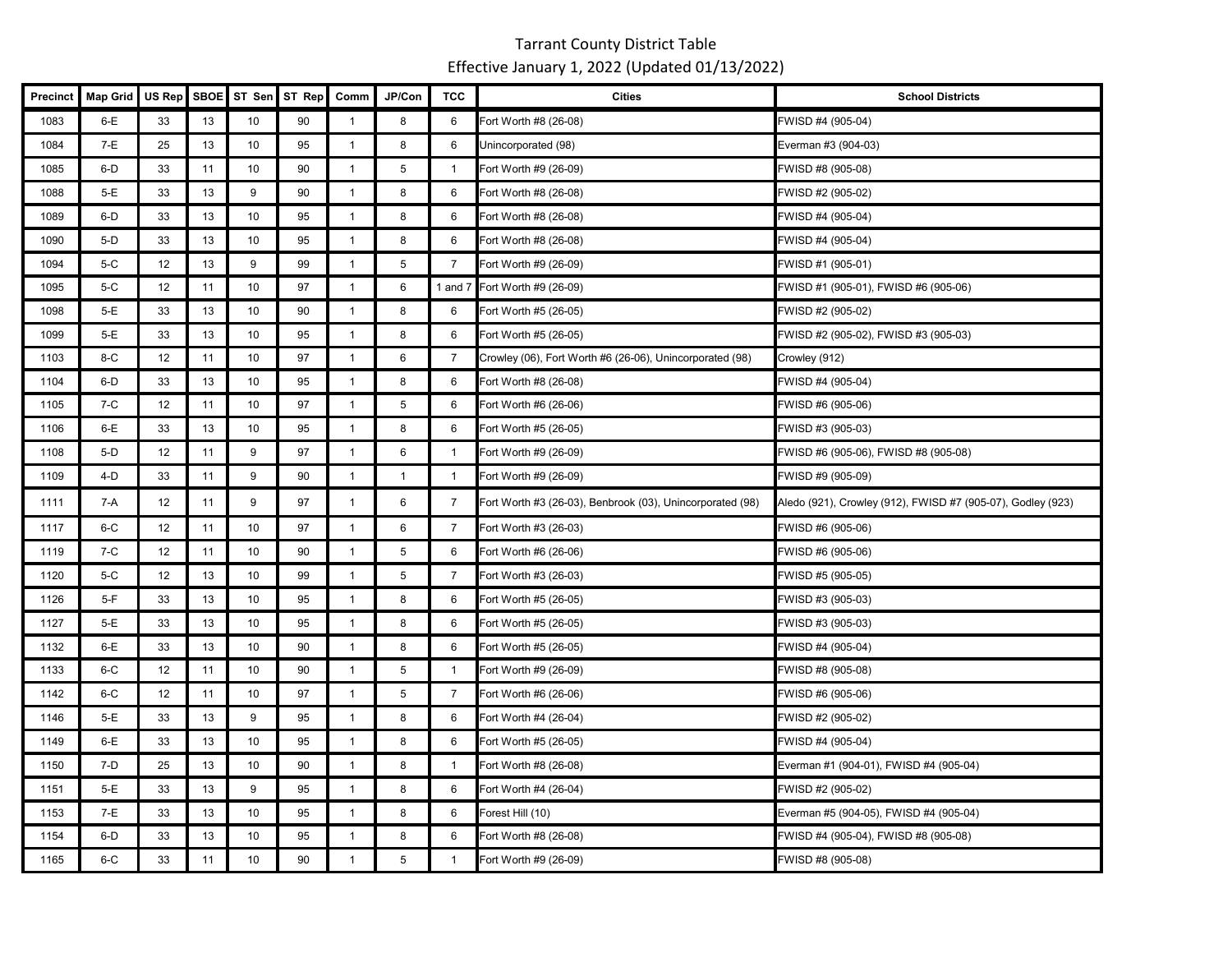| <b>Precinct</b> | <b>Map Grid</b> | US Rep | <b>SBOE</b> | ST Sen | ST Rep | Comm           | JP/Con         | <b>TCC</b>     | <b>Cities</b>                                                | <b>School Districts</b>                                                         |
|-----------------|-----------------|--------|-------------|--------|--------|----------------|----------------|----------------|--------------------------------------------------------------|---------------------------------------------------------------------------------|
| 1167            | $6-C$           | 12     | 11          | 10     | 90     | $\mathbf{1}$   | 5              | $\mathbf{1}$   | Fort Worth #6 (26-06)                                        | FWISD #8 (905-08)                                                               |
| 1170            | $5-E$           | 33     | 13          | 9      | 95     | $\mathbf{1}$   | 8              | 6              | Fort Worth #8 (26-08)                                        | FWISD #2 (905-02)                                                               |
| 1175            | $4-G$           | 24     | 11          | 9      | 94     | $\overline{1}$ | $\overline{2}$ | 6              | Euless (25), Fort Worth #5 (26-05)                           | H-E-B (916)                                                                     |
| 1184            | $6-E$           | 25     | 11          | 10     | 95     | $\mathbf{1}$   | 8              | 6              | Fort Worth #5 (26-05)                                        | FWISD #3 (905-03)                                                               |
| 1186            | $7 - B$         | 12     | 11          | 10     | 97     | $\mathbf{1}$   | 6              | $\overline{7}$ | Fort Worth #6 (26-06), Unincorporated (98)                   | Crowley (912)                                                                   |
| 1188            | $5-F$           | 33     | 13          | 10     | 95     | $\mathbf{1}$   | 8              | 6              | Fort Worth #5 (26-05)                                        | FWISD #3 (905-03)                                                               |
| 1189            | $7-D$           | 25     | 11          | 10     | 95     | $\mathbf{1}$   | 5              | $\mathbf{1}$   | Edgecliff Village (08), Fort Worth #8 (26-08)                | Crowley (912), FWISD #8 (905-08)                                                |
| 1197            | 4-F             | 12     | 11          | 9      | 94     | $\mathbf{1}$   | $\mathbf{1}$   | 6              | Fort Worth #5 (26-05)                                        | Birdville (902), H-E-B (916)                                                    |
| 1198            | $5-E$           | 33     | 13          | 9      | 90     | $\mathbf{1}$   | $\mathbf{1}$   | 6              | Fort Worth #4 (26-04)                                        | FWISD #9 (905-09)                                                               |
| 1199            | 4-E             | 12     | 13          | 9      | 94     | $\mathbf{1}$   | $\mathbf{1}$   | 6              | Fort Worth #4 (26-04), Haltom City (27), Richland Hills (20) | Birdville (902), FWISD #2 (905-02)                                              |
| 1206            | 6-B             | 12     | 11          | 9      | 97     | $\overline{1}$ | 6              | $\overline{7}$ | Benbrook (03)                                                | FWISD #7 (905-07)                                                               |
| 1207            | $7-C$           | 12     | 11          | 10     | 97     | $\mathbf{1}$   | 6              | $\overline{7}$ | Fort Worth #6 (26-06), Unincorporated (98)                   | Crowley (912), FWISD #6 (905-06)                                                |
| 1208            | $7 - B$         | 12     | 11          | 9      | 97     | $\mathbf{1}$   | 6              | $\overline{7}$ | Benbrook (03), Fort Worth #3 (26-03), Unincorporated (98)    | FWISD #7 (905-07)                                                               |
| 1211            | $6-E$           | 33     | 13          | 10     | 95     | $\mathbf{1}$   | 8              | 6              | Arlington #4 (24-04), Fort Worth #5 (26-05)                  | FWISD #3 (905-03)                                                               |
| 1227            | $5-F$           | 33     | 13          | 9      | 95     | $\mathbf{1}$   | 8              | 6              | Fort Worth #5 (26-05)                                        | FWISD #3 (905-03)                                                               |
| 1236            | 5-E             | 33     | 13          | 9      | 95     | $\overline{1}$ | 8              | 6              | Fort Worth #8 (26-08)                                        | FWISD #2 (905-02)                                                               |
| 1237            | 6-D             | 33     | 11          | 10     | 90     | $\mathbf{1}$   | 5              | $\mathbf{1}$   | Fort Worth #9 (26-09)                                        | FWISD #8 (905-08)                                                               |
| 1238            | $7-C$           | 12     | 11          | 10     | 90     | $\mathbf{1}$   | 5              | 6              | Fort Worth #6 (26-06)                                        | FWISD #6 (905-06)                                                               |
| 1241            | $6-C$           | 12     | 11          | 10     | 97     | $\overline{1}$ | 6              | $\overline{7}$ | Fort Worth #6 (26-06)                                        | FWISD #6 (905-06)                                                               |
| 1244            | 7-E             | 25     | 13          | 10     | 96     | $\mathbf{1}$   | 8              | 6              | Forest Hill (10), Fort Worth #8 (26-08), Unincorporated (98) | Everman #3 (904-03), Everman #4 (904-04), FWISD #4 (905-04),<br>Kennedale (914) |
| 1251            | $7-D$           | 25     | 11          | 10     | 95     | $\mathbf{1}$   | 8              | 6              | Fort Worth #8 (26-08)                                        | Crowley (912)                                                                   |
| 1255            | $7-C$           | 12     | 11          | 10     | 96     | $\mathbf{1}$   | 8              | 6              | Fort Worth #6 (26-06)                                        | Crowley (912), FWISD #6 (905-06)                                                |
| 1257            | 7-D             | 12     | 11          | 10     | 95     | $\mathbf{1}$   | 5              | -1             | Fort Worth #6 (26-06)                                        | FWISD #6 (905-06), FWISD #8 (905-08)                                            |
| 1264            | $7-C$           | 12     | 11          | 10     | 97     | $\mathbf{1}$   | 5              | $\overline{7}$ | Fort Worth #6 (26-06)                                        | Crowley (912), FWISD #6 (905-06)                                                |
| 1265            | 7-C             | 12     | 11          | 10     | 90     | $\mathbf{1}$   | 5              | 6              | Fort Worth #6 (26-06)                                        | FWISD #6 (905-06)                                                               |
| 1270            | $5-F$           | 33     | 13          | 10     | 95     | $\mathbf{1}$   | 8              | 6              | Fort Worth #5 (26-05)                                        | FWISD #2 (905-02), FWISD #3 (905-03)                                            |
| 1271            | $8-D$           | 25     | 11          | 10     | 96     | $\overline{1}$ | 6              | 7              | Burleson (33)                                                | Burleson (922)                                                                  |
| 1273            | $6-C$           | 33     | 11          | 10     | 90     | $\mathbf{1}$   | 5              | $\mathbf{1}$   | Fort Worth #9 (26-09)                                        | FWISD #8 (905-08)                                                               |
| 1277            | $5-E$           | 33     | 13          | 9      | 95     | $\mathbf{1}$   | 8              | 6              | Fort Worth #4 (26-04)                                        | FWISD #2 (905-02)                                                               |
| 1278            | $5-F$           | 33     | 13          | 10     | 95     | $\mathbf{1}$   | 8              | 6              | Fort Worth #5 (26-05)                                        | FWISD #3 (905-03)                                                               |
| 1279            | $5-F$           | 33     | 13          | 10     | 95     | $\mathbf{1}$   | 8              | 6              | Fort Worth #4 (26-04)                                        | FWISD #3 (905-03)                                                               |
| 1291            | 7-D             | 33     | 13          | 10     | 95     | $\mathbf{1}$   | 8              | 6              | Fort Worth #8 (26-08)                                        | Everman #4 (904-04), Everman #5 (904-05), FWISD #4 (905-04)                     |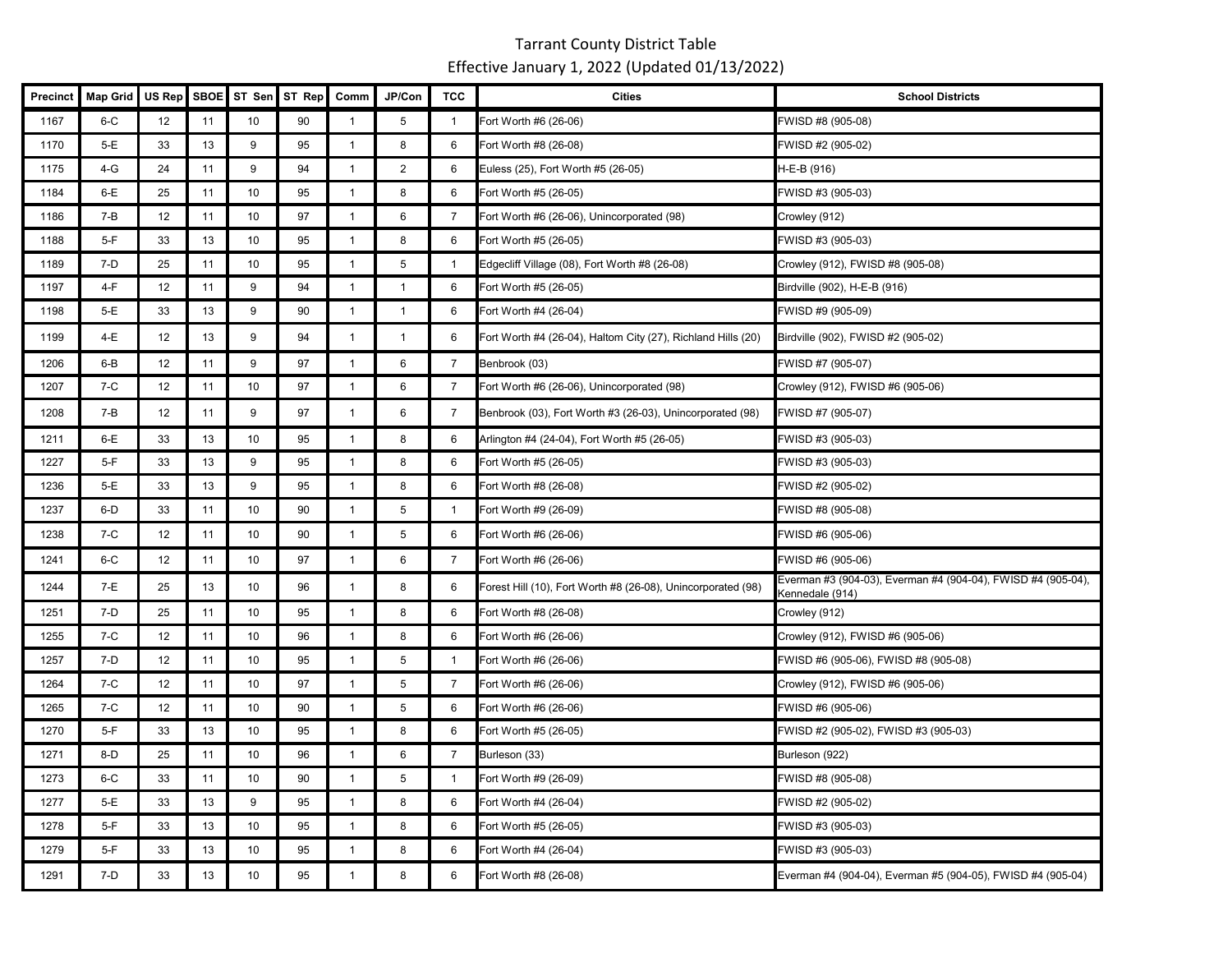| <b>Precinct</b> | <b>Map Grid</b> | US Rep | <b>SBOE</b> | ST Sen | ST Rep | Comm           | JP/Con         | <b>TCC</b>     | <b>Cities</b>                                   | <b>School Districts</b>                                                       |
|-----------------|-----------------|--------|-------------|--------|--------|----------------|----------------|----------------|-------------------------------------------------|-------------------------------------------------------------------------------|
| 1292            | $7-C$           | 12     | 11          | 10     | 90     | $\mathbf{1}$   | 5              | 6              | Fort Worth #6 (26-06)                           | FWISD #6 (905-06)                                                             |
| 1293            | $6-E$           | 33     | 13          | 10     | 95     | $\mathbf{1}$   | 8              | 6              | Forest Hill (10)                                | FWISD #4 (905-04)                                                             |
| 1294            | $8-D$           | 25     | 11          | 10     | 97     | $\mathbf{1}$   | 6              | $\overline{7}$ | Burleson (33), Crowley (06)                     | Burleson (922), Crowley (912)                                                 |
| 1295            | $7-E$           | 33     | 13          | 10     | 95     | $\mathbf{1}$   | 8              | 6              | Everman (09), Fort Worth #8 (26-08)             | Everman #3 (904-03), Everman #5 (904-05), FWISD #4 (905-04)                   |
| 1296            | $6 - B$         | 12     | 11          | 10     | 97     | $\mathbf{1}$   | 6              | 7              | Fort Worth #3 (26-03)                           | Crowley (912), FWISD #5 (905-05)                                              |
| 1297            | $6-E$           | 33     | 13          | 10     | 95     | $\mathbf{1}$   | 8              | 6              | Fort Worth #5 (26-05)                           | FWISD #3 (905-03)                                                             |
| 1298            | $6-D$           | 12     | 11          | 10     | 97     | $\mathbf{1}$   | 6              | 7              | Fort Worth #9 (26-09)                           | FWISD #6 (905-06), FWISD #8 (905-08)                                          |
| 1300            | 7-D             | 25     | 11          | 10     | 95     | $\mathbf{1}$   | 8              | $\mathbf{1}$   | Fort Worth #8 (26-08)                           | Crowley (912)                                                                 |
| 1301            | $7-E$           | 33     | 13          | 10     | 95     | $\overline{1}$ | 8              | 6              | Forest Hill (10), Fort Worth #8 (26-08)         | Everman #4 (904-04), FWISD #4 (905-04)                                        |
| 1311            | $5-F$           | 33     | 13          | 10     | 95     | $\mathbf{1}$   | 8              | 6              | Fort Worth #5 (26-05)                           | FWISD #3 (905-03)                                                             |
| 1337            | $6 - B$         | 12     | 11          | 9      | 97     | $\mathbf{1}$   | 6              | $\overline{7}$ | Fort Worth #3 (26-03), Benbrook (03)            | FWISD #7 (905-07)                                                             |
| 1339            | $6 - B$         | 12     | 11          | 10     | 97     | $\overline{1}$ | 6              | $\overline{7}$ | Benbrook (03), Fort Worth #3 (26-03)            | FWISD #5 (905-05), FWISD #7 (905-07)                                          |
| 1345            | $8-D$           | 25     | 11          | 10     | 96     | $\overline{1}$ | 8              | $\overline{7}$ | Fort Worth #6 (26-06)                           | Burleson (922)                                                                |
| 1346            | $5-E$           | 33     | 13          | 10     | 95     | $\mathbf{1}$   | 8              | 6              | Fort Worth #5 (26-05)                           | FWISD #3 (905-03)                                                             |
| 1347            | $7-C$           | 12     | 11          | 10     | 90     | $\mathbf{1}$   | 5              | 6              | Fort Worth #6 (26-06)                           | Crowley (912), FWISD #6 (905-06)                                              |
| 1348            | 8-B             | 12     | 11          | 10     | 97     | $\mathbf{1}$   | 6              | $\overline{7}$ | Fort Worth #6 (26-06), Unincorporated (98)      | Aledo (921), Crowley (912), FWISD #7 (905-07), Godley (923)                   |
| 1351            | 6-D             | 33     | 13          | 10     | 90     | $\mathbf{1}$   | 5              | $\mathbf{1}$   | Fort Worth #8 (26-08), Fort Worth #9 (26-09)    | FWISD #4 (905-04)                                                             |
| 1352            | $8-E$           | 25     | 11          | 10     | 96     | $\mathbf{1}$   | $\overline{7}$ | $\overline{7}$ | Unincorporated (98)                             | Everman #3 (904-03), Mansfield (908)                                          |
| 1366            | $6-C$           | 25     | 13          | 10     | 95     | $\mathbf{1}$   | 8              | 6              | Everman (09)                                    | Everman #3 (904-03)                                                           |
| 1376            | $5-D$           | 12     | 13          | 9      | 95     | $\mathbf{1}$   | $\sqrt{5}$     | $\mathbf{1}$   | Fort Worth #9 (26-09)                           | FWISD #1 (905-01)                                                             |
| 1377            | $7-C$           | 12     | 11          | 10     | 97     | $\mathbf{1}$   | 6              | $\overline{7}$ | Fort Worth #6 (26-06)                           | Crowley (912), FWISD #7 (905-07)                                              |
| 1378            | $7-D$           | 25     | 11          | 10     | 95     | $\mathbf{1}$   | 8              |                | 1 and 6 Fort Worth #8 (26-08)                   | Crowley (912), Everman #1 (904-01), Everman #2 (904-02),<br>FWISD #4 (905-04) |
| 1380            | $4-G$           | 25     | 11          | 22     | 92     | $\mathbf{1}$   | $\overline{2}$ | 3              | Arlington #1 (24-01)                            | Arlington (901)                                                               |
| 1382            | 4-H             | 33     | 11          | 22     | 92     | $\overline{1}$ | $\overline{2}$ | 3              | Grand Prairie #1 (38-01)                        | Arlington (901)                                                               |
| 1388            | 4-H             | 33     | 11          | 22     | 92     | $\mathbf{1}$   | 2              | 3              | Fort Worth #5 (26-05)                           | H-E-B (916)                                                                   |
| 1394            | 8-D             | 25     | 11          | 10     | 96     | $\mathbf{1}$   | $\overline{7}$ | $\overline{7}$ | Burleson (33)                                   | Burleson (922)                                                                |
| 1404            | 4-H             | 33     | 11          | 22     | 92     | $\mathbf{1}$   | $\overline{2}$ | 3              | Fort Worth #5 (26-05), Grand Prairie #1 (38-01) | Arlington (901), Grapevine-Colleyville (906), H-E-B (916)                     |
| 1407            | $5-E$           | 33     | 13          | 10     | 95     | $\mathbf{1}$   | 8              | 6              | Fort Worth #5 (26-05)                           | FWISD #2 (905-02)                                                             |
| 1408            | 6-D             | 12     | 11          | 9      | 90     | $\mathbf{1}$   | 6              | $\mathbf{1}$   | Fort Worth #9 (26-09)                           | FWISD #8 (905-08)                                                             |
| 1412            | $6-D$           | 33     | 13          | 10     | 90     | $\mathbf{1}$   | $\sqrt{5}$     | $\mathbf{1}$   | Fort Worth #9 (26-09)                           | FWISD #8 (905-08)                                                             |
| 1414            | $5-F$           | 33     | 13          | 10     | 95     | $\mathbf{1}$   | 8              | 6              | Fort Worth #5 (26-05)                           | FWISD #2 (905-02)                                                             |
| 1415            | $5-E$           | 33     | 13          | 9      | 95     | $\mathbf{1}$   | 8              | 6              | Fort Worth #5 (26-05)                           | FWISD #2 (905-02)                                                             |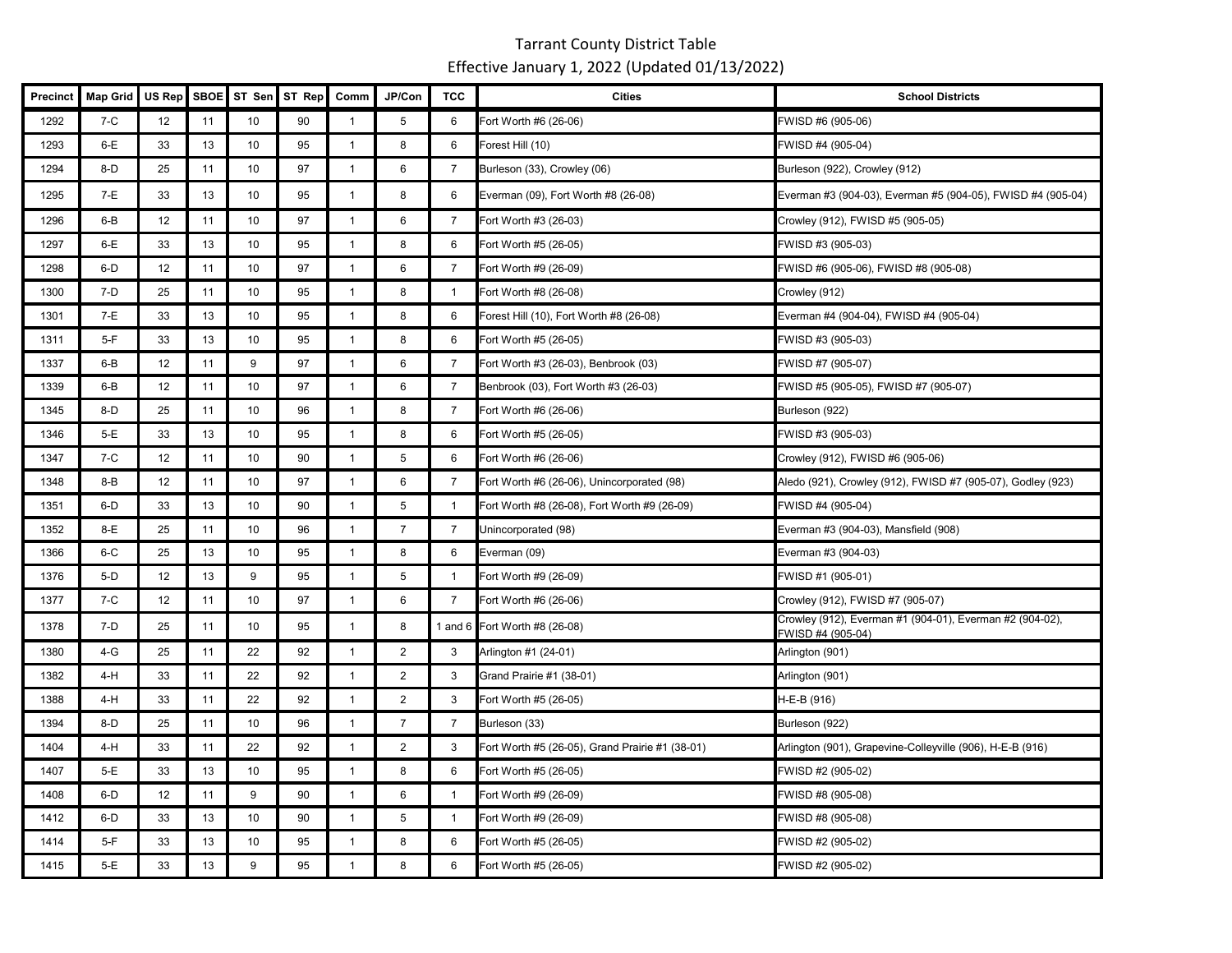| Precinct | <b>Map Grid</b> | US Rep | SBOE | ST Sen          | ST Rep | Comm           | JP/Con         | <b>TCC</b>     | <b>Cities</b>                                        | <b>School Districts</b>              |
|----------|-----------------|--------|------|-----------------|--------|----------------|----------------|----------------|------------------------------------------------------|--------------------------------------|
| 1416     | 4-D             | 33     | 11   | 9               | 90     | $\mathbf{1}$   | $\mathbf{1}$   |                | Fort Worth #9 (26-09)                                | FWISD #9 (905-09)                    |
| 1418     | $8-D$           | 25     | 11   | 10              | 96     | $\mathbf{1}$   | $\overline{7}$ | $\overline{7}$ | Burleson (33)                                        | Burleson (922)                       |
| 1420     | 4-G             | 33     | 11   | 9               | 94     | $\overline{1}$ | $\overline{2}$ | 3              | Arlington #1 (24-01), Fort Worth #5 (26-05)          | Arlington (901)                      |
| 1423     | 7-B             | 12     | 11   | 10 <sup>°</sup> | 97     | $\overline{1}$ | 6              | $\overline{7}$ | Fort Worth #3 (26-03)                                | Crowley (912), FWISD #5 (905-05)     |
| 1424     | 7-B             | 12     | 11   | 10 <sup>°</sup> | 97     | $\mathbf{1}$   | 6              | 6              | Unincorporated (98)                                  | Crowley (912)                        |
| 1427     | 7-E             | 25     | 13   | 10              | 96     | $\overline{1}$ | 8              | 6              | Kennedale (14)                                       | FWISD #4 (905-04)                    |
| 1430     | 4-E             | 12     | 13   | 9               | 90     | $\overline{1}$ | $\overline{1}$ | 6              | Fort Worth #4 (26-04)                                | Birdville (902), FWISD #9 (905-09)   |
| 1431     | 8-E             | 25     | 11   | 10              | 96     | $\mathbf{1}$   | $\overline{7}$ | $\overline{7}$ | Fort Worth #6 (26-06), Unincorporated (98)           | Burleson (922)                       |
| 1434     | $6-D$           | 12     | 11   | 9               | 97     | $\mathbf{1}$   | 6              | $\mathbf{1}$   | Fort Worth #9 (26-09)                                | FWISD #8 (905-08)                    |
| 1436     | $8-D$           | 25     | 11   | 10              | 96     | $\mathbf{1}$   | 8              | 6              | Fort Worth #6 (26-06)                                | Crowley (912)                        |
| 1437     | 4-F             | 33     | 11   | 9               | 94     | $\mathbf{1}$   | 8              | 6              | Fort Worth #5 (26-05)                                | FWISD #3 (905-03)                    |
| 1439     | 7-E             | 33     | 13   | 10 <sup>°</sup> | 95     | $\mathbf{1}$   | 8              | 6              | Fort Worth #8 (26-08), Unincorporated (98)           | Everman #3 (904-03)                  |
| 1440     | 7-D             | 25     | 11   | 10              | 95     | $\mathbf{1}$   | 5              | 6              | Fort Worth #8 (26-08)                                | Crowley (912), FWISD #6 (905-06)     |
| 1441     | 4-H             | 25     | 11   | 22              | 92     | $\mathbf{1}$   | $\overline{2}$ | 3              | Arlington #1 (24-01)                                 | Arlington (901)                      |
| 1444     | 7-C             | 12     | 11   | 10              | 95     | $\mathbf{1}$   | 8              | 6              | Fort Worth #8 (26-08)                                | Crowley (912)                        |
| 1445     | $6-C$           | 33     | 11   | 10              | 90     | $\overline{1}$ | 5              | $\mathbf{1}$   | Fort Worth #9 (26-09)                                | FWISD #8 (905-08)                    |
| 1455     | $6-D$           | 12     | 13   | 9               | 90     | $\overline{1}$ | 6              | $\mathbf{1}$   | Fort Worth #9 (26-09)                                | FWISD #9 (905-09)                    |
| 1457     | 5-D             | 12     | 11   | 9               | 97     | $\mathbf{1}$   | 6              | $\overline{1}$ | Fort Worth #9 (26-09)                                | FWISD #9 (905-09)                    |
| 1459     | 7-C             | 12     | 11   | 10              | 90     | $\mathbf{1}$   | 5              | 6              | Fort Worth #6 (26-06)                                | Crowley (912)                        |
| 1460     | $5-F$           | 33     | 13   | 9               | 95     | $\overline{1}$ | 8              | 6              | Fort Worth #4 (26-04)                                | FWISD #2 (905-02)                    |
| 1463     | 4-G             | 25     | 11   | 22              | 92     | $\mathbf{1}$   | $\overline{2}$ | 3              | Arlington #1 (24-01)                                 | Arlington (901)                      |
| 1472     | $6-C$           | 12     | 13   | 10              | 97     | $\mathbf{1}$   | 5              |                | 1 and 7 Fort Worth #3 (26-03), Fort Worth #9 (26-09) | FWISD #1 (905-01), FWISD #5 (905-05) |
| 1473     | $5-D$           | 33     | 13   | 9               | 90     | $\mathbf{1}$   | $\mathbf{1}$   | $\mathbf{1}$   | Fort Worth #9 (26-09)                                | FWISD #9 (905-09)                    |
| 1476     | 5-D             | 33     | 13   | 9               | 90     | $\mathbf{1}$   | $\mathbf{1}$   | 1              | Fort Worth #8 (26-08)                                | FWISD #9 (905-09)                    |
| 1477     | 6-E             | 33     | 13   | 10 <sup>°</sup> | 90     | $\mathbf{1}$   | 8              | 6              | Fort Worth #8 (26-08)                                | FWISD #4 (905-04)                    |
| 1479     | 5-E             | 33     | 13   | 9               | 95     | $\mathbf{1}$   | 8              | 6              | Fort Worth #8 (26-08)                                | FWISD #2 (905-02)                    |
| 1481     | $6-D$           | 33     | 13   | 10              | 90     | $\overline{1}$ | 5              | $\mathbf{1}$   | Fort Worth #9 (26-09)                                | FWISD #8 (905-08)                    |
| 1482     | 6-E             | 33     | 13   | 10              | 90     | $\mathbf{1}$   | 8              | 6              | Fort Worth #8 (26-08)                                | FWISD #4 (905-04)                    |
| 1489     | $5-F$           | 33     | 13   | 10 <sup>°</sup> | 95     | $\mathbf{1}$   | 8              | 6              | Arlington #4 (24-04), Fort Worth #5 (26-05)          | FWISD #3 (905-03)                    |
| 1490     | $5-G$           | 33     | 11   | 9               | 95     | $\mathbf{1}$   | 8              | 6              | Fort Worth #5 (26-05)                                | FWISD #3 (905-03)                    |
| 1491     | $5-F$           | 33     | 13   | 9               | 95     | $\mathbf{1}$   | 8              | 6              | Fort Worth #4 (26-04)                                | FWISD #2 (905-02)                    |
| 1501     | 8-D             | 25     | 11   | 10 <sup>°</sup> | 96     | $\mathbf{1}$   | 6              | 6              | Crowley (06)                                         | Crowley (912)                        |
| 1504     | 8-E             | 25     | 11   | 10              | 96     | $\mathbf{1}$   | $\overline{7}$ | $\overline{7}$ | Fort Worth #6 (26-06), Unincorporated (98)           | Mansfield (908)                      |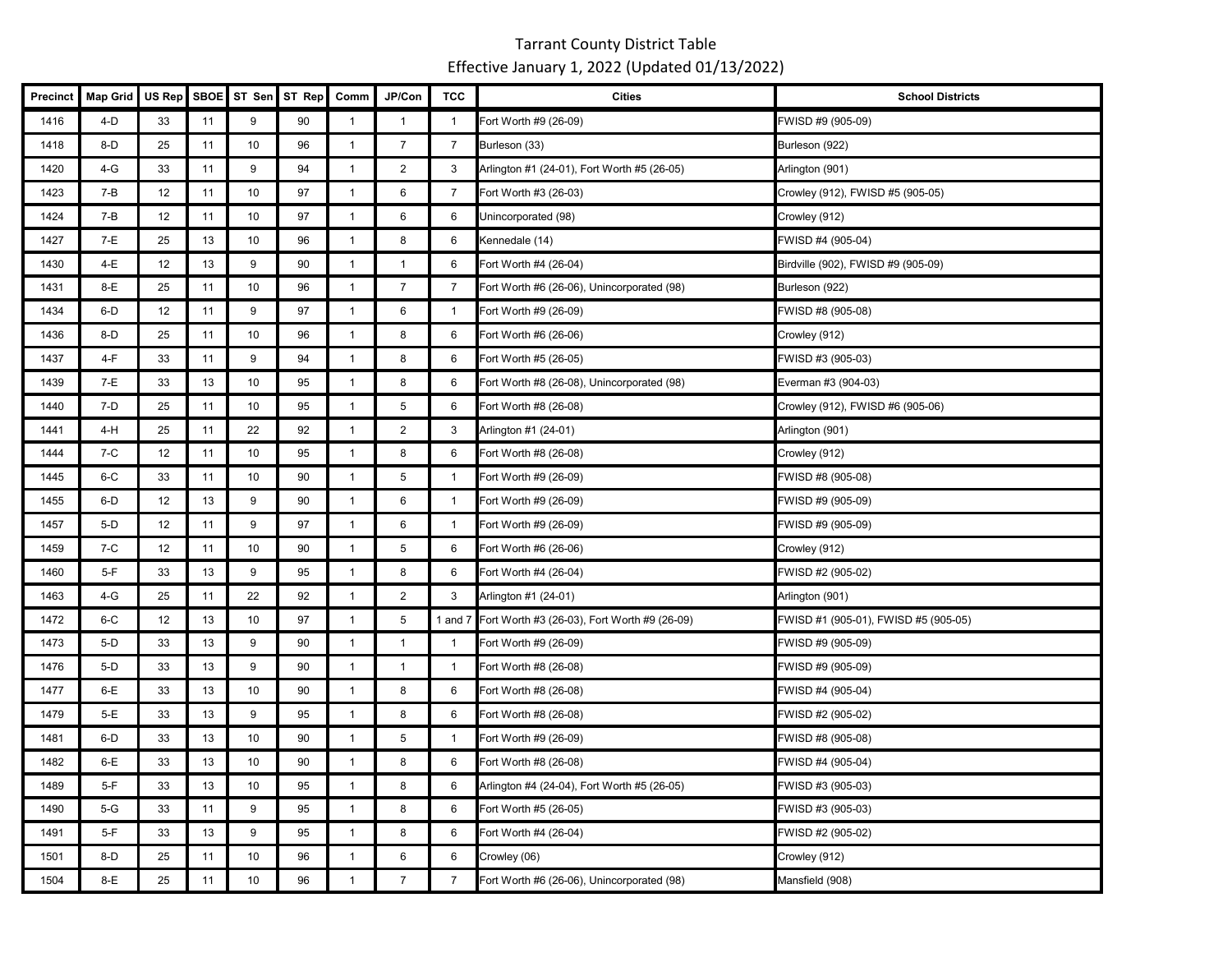| <b>Precinct</b> | <b>Map Grid</b> | US Rep | <b>SBOE</b> | ST Sen | ST Rep | Comm           | JP/Con           | <b>TCC</b>     | <b>Cities</b>                           | <b>School Districts</b>                                       |
|-----------------|-----------------|--------|-------------|--------|--------|----------------|------------------|----------------|-----------------------------------------|---------------------------------------------------------------|
| 1514            | $5-F$           | 33     | 13          | 10     | 95     | $\mathbf{1}$   | 8                | 6              | Fort Worth #5 (26-05)                   | FWISD #3 (905-03)                                             |
| 1515            | $6-E$           | 25     | 13          | 10     | 96     | $\mathbf{1}$   | 8                | 6              | Kennedale (14)                          | FWISD #4 (905-04)                                             |
| 1518            | $5-G$           | 33     | 13          | 10     | 95     | $\mathbf{1}$   | 8                | 6              | Fort Worth #5 (26-05)                   | FWISD #3 (905-03)                                             |
| 1543            | $7-C$           | 12     | 11          | 10     | 95     | $\mathbf{1}$   | 8                | 6              | Fort Worth #8 (26-08)                   | Crowley (912)                                                 |
| 1544            | $5-D$           | 33     | 13          | 9      | 90     | $\mathbf{1}$   | 8                | 6              | Fort Worth #8 (26-08)                   | FWISD #9 (905-09)                                             |
| 1547            | $4-G$           | 24     | 11          | 9      | 94     | $\mathbf{1}$   | $\overline{2}$   | 6              | Euless (25)                             | H-E-B (916)                                                   |
| 1549            | 4-G             | 25     | 11          | 9      | 94     | $\overline{1}$ | $\overline{2}$   | 3              | Arlington #1 (24-01)                    | Arlington (901)                                               |
| 1550            | $5-D$           | 33     | 13          | 9      | 90     | $\mathbf{1}$   | 8                | 6              | Fort Worth #8 (26-08)                   | FWISD #9 (905-09)                                             |
| 1555            | $6-D$           | 33     | 13          | 10     | 90     | $\overline{1}$ | 5                | 6              | Fort Worth #9 (26-09)                   | Everman #5 (904-05), FWISD #4 (905-04)                        |
| 1559            | $7-D$           | 25     | 13          | 10     | 95     | $\overline{1}$ | 8                | $\mathbf{1}$   | Fort Worth #8 (26-08)                   | Everman #1 (904-01), FWISD #4 (905-04)                        |
| 1564            | $4-G$           | 33     | 11          | 22     | 94     | $\overline{1}$ | $\overline{2}$   | 3              | Arlington #1 (24-01)                    | H-E-B (916)                                                   |
| 1576            | 6-D             | 33     | 13          | 10     | 90     | $\mathbf{1}$   | 8                | 6              | Fort Worth #8 (26-08)                   | FWISD #8 (905-08)                                             |
| 1577            | $7-E$           | 33     | 13          | 10     | 95     | $\mathbf{1}$   | 8                | 6              | Fort Worth #8 (26-08)                   | Everman #3 (904-03), Everman #4 (904-04), Everman #5 (904-05) |
| 1578            | $7-D$           | 33     | 13          | 10     | 95     | $\mathbf{1}$   | 8                | 6              | Fort Worth #8 (26-08)                   | Burleson (922), Crowley (912), Everman #2 (904-02)            |
| 1586            | $4-G$           | 24     | 11          | 9      | 92     | $\mathbf{1}$   | $\overline{2}$   | 6              | Fort Worth #5 (26-05)                   | H-E-B (916)                                                   |
| 1589            | 4-G             | 33     | 11          | 9      | 94     | $\mathbf{1}$   | $\overline{2}$   | 6              | Fort Worth #5 (26-05)                   | Arlington (901), H-E-B (916)                                  |
| 1594            | 6-D             | 33     | 11          | 10     | 90     | $\mathbf{1}$   | 5                | $\mathbf{1}$   | Fort Worth #9 (26-09)                   | FWISD #8 (905-08)                                             |
| 1597            | $6-D$           | 33     | 13          | 10     | 90     | $\overline{1}$ | $\,$ 5 $\,$      | $\overline{1}$ | Fort Worth #9 (26-09)                   | FWISD #8 (905-08)                                             |
| 1603            | $3-H$           | 24     | 11          | 22     | 92     | $\mathbf{1}$   | $\boldsymbol{2}$ | 3              | Euless (25), Fort Worth #5 (26-05)      | Grapevine-Colleyville (906), H-E-B (916)                      |
| 1605            | $5-G$           | 33     | 13          | 10     | 95     | $\mathbf{1}$   | 8                | 3              | Arlington #4 (24-04)                    | FWISD #3 (905-03)                                             |
| 1607            | $5-G$           | 33     | 11          | 9      | 95     | $\mathbf{1}$   | 8                | 3              | Arlington #1 (24-01)                    | FWISD #3 (905-03)                                             |
| 1608            | 6-D             | 12     | 11          | 9      | 90     | $\overline{1}$ | 5                | $\overline{1}$ | Fort Worth #9 (26-09)                   | FWISD #9 (905-09)                                             |
| 1610            | $6-F$           | 33     | 11          | 9      | 95     | $\mathbf{1}$   | 8                | 6              | Fort Worth #5 (26-05)                   | FWISD #3 (905-03)                                             |
| 1611            | $5-D$           | 12     | 11          | 9      | 90     | $\mathbf{1}$   | 5                | $\overline{1}$ | Fort Worth #9 (26-09)                   | FWISD #9 (905-09)                                             |
| 1617            | 5-E             | 33     | 13          | 9      | 90     | $\mathbf{1}$   | 8                | 6              | Fort Worth #8 (26-08)                   | FWISD #2 (905-02)                                             |
| 1619            | 6-D             | 33     | 13          | 10     | 90     | $\overline{1}$ | 8                | 6              | Fort Worth #8 (26-08)                   | FWISD #9 (905-09)                                             |
| 1621            | 7-E             | 25     | 13          | 10     | 95     | $\mathbf{1}$   | 8                | 6              | Fort Worth #8 (26-08)                   | Everman #2 (904-02)                                           |
| 1622            | 4-E             | 12     | 13          | 9      | 94     | $\mathbf{1}$   | $\mathbf{1}$     | 6              | Fort Worth #4 (26-04), Haltom City (27) | Birdville (902), FWISD #2 (905-02)                            |
| 1623            | 4-E             | 12     | 13          | 9      | 90     | $\mathbf{1}$   | $\mathbf{1}$     | 6              | Fort Worth #4 (26-04)                   | Birdville (902)                                               |
| 1625            | 4-E             | 12     | 13          | 9      | 90     | $\mathbf{1}$   | $\mathbf{1}$     | 6              | Fort Worth #4 (26-04)                   | FWISD #9 (905-09)                                             |
| 1627            | $8-D$           | 25     | 11          | 10     | 96     | $\mathbf{1}$   | 6                | 7              | Burleson (33)                           | Burleson (922)                                                |
| 1628            | $6-D$           | 25     | 13          | 10     | 90     | $\overline{1}$ | 8                | $\mathbf{1}$   | Fort Worth #8 (26-08)                   | FWISD #4 (905-04)                                             |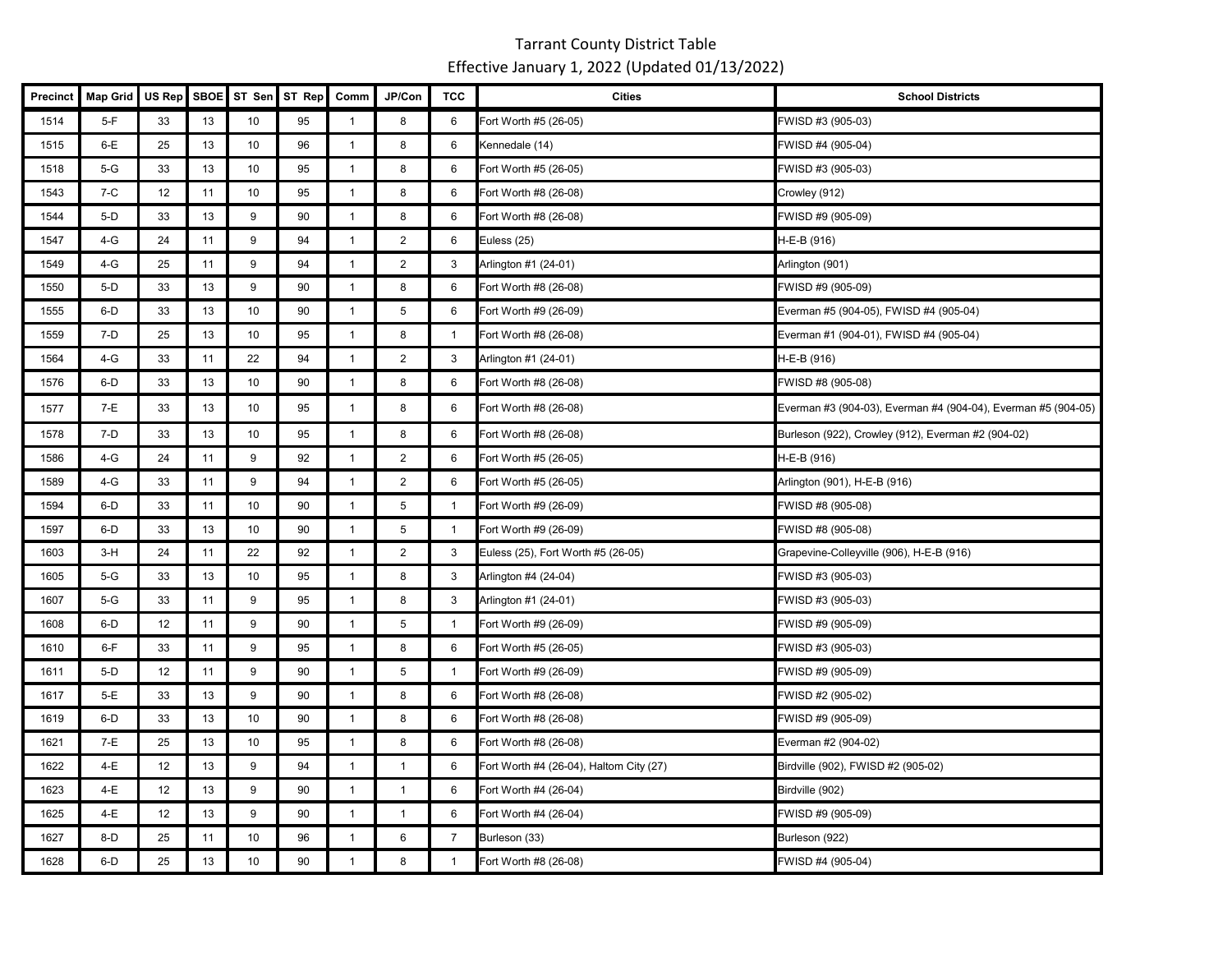| <b>Precinct</b> | <b>Map Grid</b> | US Rep | <b>SBOE</b> | ST Sen | ST Rep | Comm           | JP/Con         | <b>TCC</b>     | <b>Cities</b>                                            | <b>School Districts</b>                |
|-----------------|-----------------|--------|-------------|--------|--------|----------------|----------------|----------------|----------------------------------------------------------|----------------------------------------|
| 1631            | 4-G             | 33     | 11          | 22     | 92     | $\mathbf{1}$   | $\overline{2}$ | 3              | Arlington #1 (24-01)                                     | Arlington (901), H-E-B (916)           |
| 1633            | 6-D             | 12     | 11          | 9      | 90     | $\mathbf{1}$   | 6              | $\mathbf{1}$   | Fort Worth #9 (26-09)                                    | FWISD #8 (905-08)                      |
| 1639            | $7-C$           | 12     | 11          | 10     | 96     | $\overline{1}$ | 8              | 6              | Fort Worth #6 (26-06), Unincorporated (98)               | Crowley (912)                          |
| 1641            | $7-C$           | 12     | 11          | 10     | 97     | $\overline{1}$ | 5              | 6              | Fort Worth #6 (26-06), Unincorporated (98)               | Crowley (912)                          |
| 1642            | $8-D$           | 25     | 11          | 10     | 96     | $\mathbf{1}$   | 8              | 6              | Fort Worth #6 (26-06)                                    | Burleson (922), Crowley (912)          |
| 1651            | $5-G$           | 25     | 13          | 10     | 95     | $\mathbf{1}$   | 8              |                | 3 and 6 Arlington #4 (24-04), Fort Worth #5 (26-05)      | FWISD #3 (905-03)                      |
| 1652            | $6-D$           | 33     | 13          | 10     | 95     | $\overline{1}$ | 5              | 6              | Fort Worth #8 (26-08)                                    | Everman #5 (904-05), FWISD #4 (905-04) |
| 1672            | $5-E$           | 33     | 13          | 9      | 90     | $\mathbf{1}$   | 8              | 6              | Fort Worth #8 (26-08)                                    | FWISD #2 (905-02)                      |
| 1674            | $5-C$           | 12     | 13          | 9      | 99     | $\overline{1}$ | 5              | $\overline{7}$ | Fort Worth #9 (26-09)                                    | FWISD #5 (905-05)                      |
| 1676            | $5-C$           | 12     | 13          | 10     | 99     | $\mathbf{1}$   | $\,$ 5 $\,$    | $\overline{7}$ | Fort Worth #3 (26-03)                                    | FWISD #1 (905-01)                      |
| 1677            | $5-D$           | 12     | 13          | 9      | 95     | $\mathbf{1}$   | 8              | 6              | Fort Worth #9 (26-09)                                    | FWISD #9 (905-09)                      |
| 1678            | $4-D$           | 12     | 13          | 9      | 90     | $\mathbf{1}$   | $\mathbf{1}$   | 6              | Fort Worth #9 (26-09)                                    | FWISD #9 (905-09)                      |
| 1679            | 5-E             | 33     | 13          | 9      | 95     | $\mathbf{1}$   | 8              | 6              | Fort Worth #4 (26-04)                                    | FWISD #2 (905-02)                      |
| 1684            | $5-C$           | 12     | 13          | 9      | 99     | $\mathbf{1}$   | 5              | $\mathbf{1}$   | Fort Worth #9 (26-09)                                    | FWISD #1 (905-01), FWISD #5 (905-05)   |
| 1701            | 4-F             | 12     | 11          | 9      | 94     | $\mathbf{1}$   | $\mathbf{1}$   | 6              | Fort Worth #5 (26-05)                                    | H-E-B (916)                            |
| 1704            | $8-D$           | 25     | 11          | 10     | 96     | $\mathbf{1}$   | 6              | $\overline{7}$ | Burleson (33)                                            | Burleson (922)                         |
| 1710            | $8-C$           | 12     | 11          | 10     | 97     | $\mathbf{1}$   | 6              | $\overline{7}$ | Crowley (06), Unincorporated (98)                        | Crowley (912)                          |
| 1714            | $5-F$           | 33     | 13          | 9      | 95     | $\mathbf{1}$   | 8              | 6              | Fort Worth #5 (26-05)                                    | FWISD #2 (905-02), FWISD #3 (905-03)   |
| 1715            | $7-C$           | 12     | 11          | 10     | 90     | $\overline{1}$ | 5              | 6              | Fort Worth #6 (26-06)                                    | Crowley (912)                          |
| 1717            | $8-D$           | 25     | 11          | 10     | 97     | $\overline{1}$ | 6              | $6$ and $7$    | Crowley (06), Fort Worth #6 (26-06), Unincorporated (98) | Crowley (912)                          |
| 1718            | $7-C$           | 12     | 11          | 10     | 90     | $\mathbf{1}$   | $\overline{5}$ | 6              | Fort Worth #6 (26-06)                                    | Crowley (912)                          |
| 1719            | $6 - B$         | 12     | 11          | 9      | 97     | $\mathbf{1}$   | 6              | $\overline{7}$ | Benbrook (03), Fort Worth #3 (26-03)                     | FWISD #7 (905-07)                      |
| 1722            | 4-F             | 12     | 11          | 9      | 94     | $\mathbf{1}$   | $\mathbf{1}$   | 6              | Fort Worth #5 (26-05)                                    | FWISD #2 (905-02)                      |
| 1723            | $7-C$           | 12     | 11          | 10     | 97     | $\overline{1}$ | 6              | 6              | Fort Worth #6 (26-06)                                    | Crowley (912)                          |
| 1734            | $8-C$           | 12     | 11          | 10     | 96     | $\overline{1}$ | 8              | 6              | Fort Worth #6 (26-06)                                    | Crowley (912)                          |
| 1738            | $5-F$           | 33     | 13          | 10     | 94     | $\mathbf{1}$   | 8              | 6              | Arlington #4 (24-04), Fort Worth #5 (26-05)              | FWISD #3 (905-03)                      |
| 1739            | 7-E             | 25     | 13          | 10     | 95     | $\mathbf{1}$   | 8              | 6              | Fort Worth #8 (26-08)                                    | Everman #2 (904-02)                    |
| 1740            | 7-D             | 25     | 13          | 10     | 95     | $\overline{1}$ | 8              | 6              | Fort Worth #8 (26-08)                                    | Crowley (912), Everman #2 (904-02)     |
| 1747            | $7-C$           | 12     | 11          | 10     | 90     | $\mathbf{1}$   | 6              |                | 6 and 7 Fort Worth #6 (26-06)                            | Crowley (912)                          |
| 1749            | $8-D$           | 25     | 11          | 10     | 97     | $\overline{1}$ | 8              | $\overline{7}$ | Fort Worth #6 (26-06)                                    | Crowley (912)                          |
| 1752            | $5-F$           | 25     | 13          | 10     | 95     | $\overline{1}$ | 2              | 3              | Arlington #4 (24-04)                                     | FWISD #3 (905-03)                      |
| 1753            | $5-F$           | 33     | 13          | 10     | 95     | $\mathbf{1}$   | 2              | 6              | Fort Worth #5 (26-05)                                    | FWISD #3 (905-03)                      |
| 1754            | $5-F$           | 33     | 13          | 10     | 95     | $\mathbf{1}$   | 2              | 6              | Arlington #4 (24-04)                                     | FWISD #3 (905-03)                      |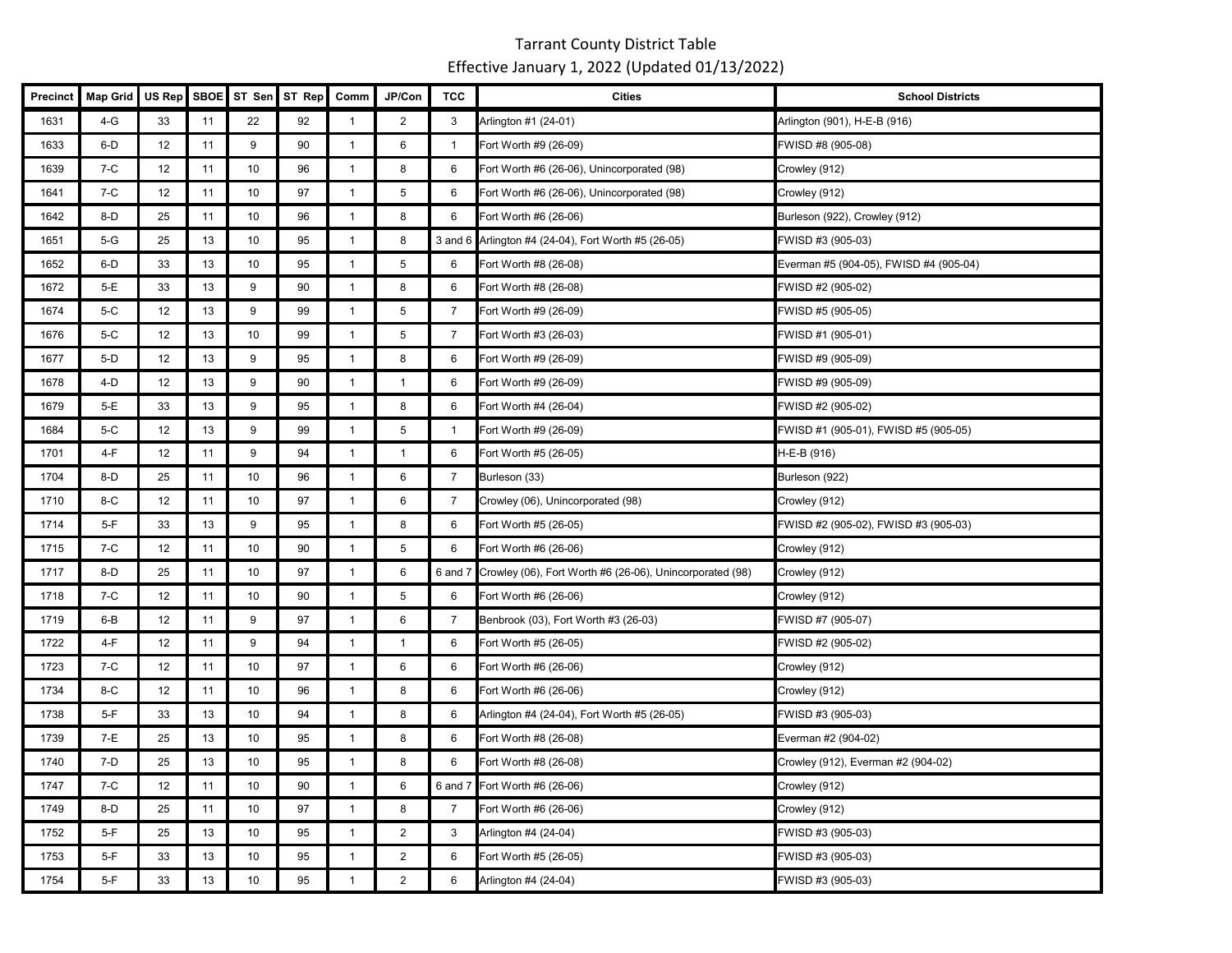| Precinct | <b>Map Grid</b> | US Rep | <b>SBOE</b> | ST Sen | ST Rep | Comm           | JP/Con         | <b>TCC</b>     | <b>Cities</b>         | <b>School Districts</b> |
|----------|-----------------|--------|-------------|--------|--------|----------------|----------------|----------------|-----------------------|-------------------------|
| 1791     | $6-E$           | 25     | 11          | 10     | 96     | $\mathbf{1}$   | $\overline{7}$ | 6              | Fort Worth #5 (26-05) | FWISD #4 (905-04)       |
| 1792     | $6-E$           | 25     | 11          | 10     | 96     | $\mathbf{1}$   | 2              | $\overline{7}$ | Fort Worth #5 (26-05) | FWISD #3 (905-03)       |
| 1793     | $6-E$           | 25     | 11          | 10     | 96     | $\mathbf{1}$   | 2              | $\overline{7}$ | Fort Worth #5 (26-05) | FWISD #3 (905-03)       |
| 1794     | $6-E$           | 25     | 11          | 10     | 95     | $\mathbf{1}$   | $\overline{2}$ | $\overline{7}$ | Fort Worth #5 (26-05) | FWISD #3 (905-03)       |
| 1795     | $6-E$           | 25     | 11          | 10     | 96     | $\mathbf{1}$   | $\overline{2}$ | $\overline{7}$ | Fort Worth #5 (26-05) | FWISD #3 (905-03)       |
| 1796     | $6-F$           | 25     | 11          | 10     | 96     | $\mathbf{1}$   | $\overline{2}$ | 6              | Fort Worth #5 (26-05) | FWISD #3 (905-03)       |
| 1797     | $6-F$           | 33     | 11          | 10     | 95     | $\mathbf{1}$   | $\overline{2}$ | 6              | Fort Worth #5 (26-05) | FWISD #3 (905-03)       |
| 1798     | $6-F$           | 25     | 11          | 10     | 96     | $\mathbf{1}$   | $\overline{2}$ | 6              | Fort Worth #5 (26-05) | FWISD #3 (905-03)       |
| 1799     | $6-F$           | 33     | 13          | 10     | 95     | $\mathbf{1}$   | $\overline{2}$ | 6              | Fort Worth #5 (26-05) | FWISD #3 (905-03)       |
| 1800     | $6-F$           | 25     | 11          | 10     | 96     | $\mathbf{1}$   | $\overline{2}$ | 6              | Fort Worth #5 (26-05) | FWISD #3 (905-03)       |
| 1801     | 6-F             | 33     | 13          | 10     | 95     | $\mathbf{1}$   | $\overline{2}$ | 6              | Fort Worth #5 (26-05) | FWISD #3 (905-03)       |
| 1802     | 6-F             | 25     | 11          | 10     | 96     | $\mathbf{1}$   | $\overline{2}$ | 6              | Arlington #4 (24-04)  | FWISD #3 (905-03)       |
| 1803     | $6-F$           | 25     | 11          | 10     | 96     | $\mathbf{1}$   | $\overline{2}$ | 6              | Arlington #4 (24-04)  | FWISD #3 (905-03)       |
| 1804     | $6-F$           | 25     | 11          | 10     | 96     | $\overline{1}$ | $\overline{2}$ | 6              | Fort Worth #5 (26-05) | FWISD #3 (905-03)       |
| 1805     | 6-F             | 25     | 11          | 10     | 96     | $\mathbf{1}$   | 2              | 6              | Fort Worth #5 (26-05) | FWISD #3 (905-03)       |
| 1806     | $6-F$           | 25     | 11          | 10     | 96     | $\mathbf{1}$   | $\overline{2}$ | $\overline{7}$ | Fort Worth #5 (26-05) | FWISD #3 (905-03)       |
| 1807     | $6-F$           | 33     | 13          | 10     | 95     | $\mathbf{1}$   | $\overline{2}$ | 6              | Fort Worth #5 (26-05) | FWISD #3 (905-03)       |
| 1808     | $6-F$           | 33     | 13          | 10     | 95     | $\mathbf{1}$   | $\overline{2}$ | 6              | Fort Worth #5 (26-05) | FWISD #3 (905-03)       |
| 1809     | 6-F             | 33     | 13          | 10     | 95     | $\mathbf{1}$   | $\overline{2}$ | 6              | Fort Worth #5 (26-05) | FWISD #3 (905-03)       |
| 1810     | $6-F$           | 33     | 13          | 10     | 95     | $\mathbf{1}$   | $\overline{2}$ | 6              | Fort Worth #5 (26-05) | FWISD #3 (905-03)       |
| 1811     | 6-F             | 25     | 11          | 10     | 96     | $\mathbf{1}$   | $\overline{2}$ | 6              | Fort Worth #5 (26-05) | FWISD #3 (905-03)       |
| 1812     | $5-F$           | 33     | 13          | 10     | 95     | $\mathbf{1}$   | $\overline{2}$ | $\overline{7}$ | Fort Worth #5 (26-05) | FWISD #3 (905-03)       |
| 1813     | $5-F$           | 25     | 11          | 10     | 96     | $\mathbf{1}$   | $\overline{2}$ | 6              | Fort Worth #5 (26-05) | FWISD #3 (905-03)       |
| 1814     | $5-F$           | 33     | 13          | 10     | 95     | $\mathbf{1}$   | 2              | 6              | Fort Worth #5 (26-05) | FWISD #3 (905-03)       |
| 1815     | $5-F$           | 25     | 11          | 10     | 96     | $\mathbf{1}$   | $\overline{2}$ | 6              | Fort Worth #5 (26-05) | FWISD #3 (905-03)       |
| 1816     | $5-F$           | 33     | 13          | 10     | 95     | $\mathbf{1}$   | $\overline{2}$ | 6              | Fort Worth #5 (26-05) | FWISD #3 (905-03)       |
| 1817     | $5-F$           | 25     | 11          | 10     | 96     | $\mathbf{1}$   | $\overline{2}$ | 6              | Fort Worth #5 (26-05) | FWISD #3 (905-03)       |
| 1818     | $5-F$           | 25     | 11          | 10     | 96     | $\mathbf{1}$   | $\overline{2}$ | 6              | Fort Worth #5 (26-05) | FWISD #3 (905-03)       |
| 1819     | $5-F$           | 25     | 11          | 10     | 96     | $\mathbf{1}$   | 8              | 6              | Fort Worth #5 (26-05) | FWISD #3 (905-03)       |
| 1821     | $6-E$           | 33     | 11          | 10     | 95     | $\mathbf{1}$   | 8              | 6              | Fort Worth #5 (26-05) | FWISD #3 (905-03)       |
| 1823     | 4-G             | 25     | 11          | 9      | 94     | $\mathbf{1}$   | $\overline{2}$ | 3              | Arlington #1 (24-01)  | Arlington (901)         |
| 2002     | $6-H$           | 30     | 13          | 22     | 101    | $\overline{2}$ | $\overline{7}$ | 3              | Arlington #3 (24-03)  | Arlington (901)         |
| 2003     | $5-G$           | 25     | 13          | 10     | 94     | $\overline{2}$ | 2              | 3              | Arlington #4 (24-04)  | Arlington (901)         |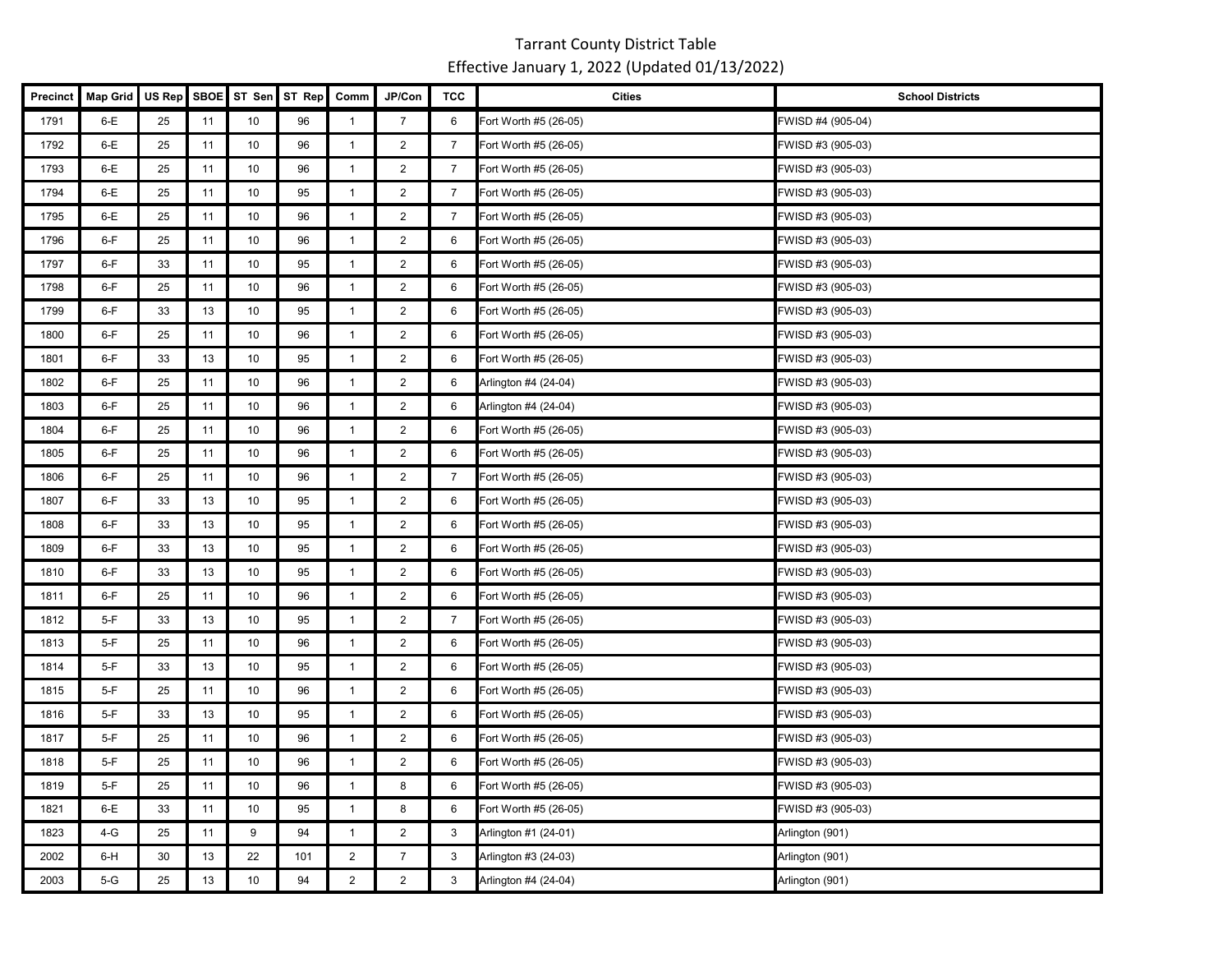| Precinct | <b>Map Grid</b> | US Rep | <b>SBOE</b> | ST Sen | ST Rep | Comm                    | JP/Con         | <b>TCC</b>     | <b>Cities</b>                                  | <b>School Districts</b>            |
|----------|-----------------|--------|-------------|--------|--------|-------------------------|----------------|----------------|------------------------------------------------|------------------------------------|
| 2007     | $6 - G$         | 25     | 11          | 10     | 94     | $\overline{2}$          | $\overline{7}$ | 5              | Arlington #2 (24-02)                           | Arlington (901)                    |
| 2026     | $5-G$           | 25     | 13          | 9      | 94     | $\overline{2}$          | $\overline{2}$ | 3              | Arlington #1 (24-01)                           | Arlington (901)                    |
| 2027     | 6-H             | 6      | 13          | 22     | 101    | $\overline{2}$          | $\overline{7}$ | 3              | Arlington #5 (24-05)                           | Arlington (901)                    |
| 2028     | 7-F             | 25     | 11          | 10     | 96     | $\overline{2}$          | $\overline{7}$ | 5              | Arlington #2 (24-02)                           | Arlington (901)                    |
| 2029     | 7-F             | 25     | 11          | 10     | 96     | $\overline{2}$          | $\overline{7}$ | $\overline{7}$ | Arlington #2 (24-02), Kennedale (14)           | Arlington (901), Kennedale (914)   |
| 2030     | $7-G$           | 25     | 13          | 22     | 101    | $\overline{2}$          | $\overline{7}$ | 5              | Arlington #2 (24-02)                           | Mansfield (908)                    |
| 2031     | $7-H$           | 6      | 13          | 23     | 101    | $\overline{2}$          | $\overline{7}$ | 5              | Arlington #3 (24-03)                           | Mansfield (908)                    |
| 2033     | $8-G$           | 6      | 11          | 22     | 96     | $\overline{2}$          | $\overline{7}$ | 5              | Mansfield (17)                                 | Mansfield (908)                    |
| 2052     | $5-G$           | 25     | 13          | 9      | 92     | $\overline{2}$          | $\overline{2}$ | 3              | Arlington #5 (24-05)                           | Arlington (901)                    |
| 2055     | 4-G             | 25     | 11          | 22     | 94     | $\overline{2}$          | $\overline{2}$ | 3              | Arlington #1 (24-01)                           | Arlington (901)                    |
| 2058     | $5-G$           | 6      | 13          | 9      | 101    | $\overline{2}$          | $\overline{2}$ | 3              | Arlington #5 (24-05)                           | Arlington (901)                    |
| 2100     | $5-H$           | 6      | 13          | 22     | 92     | $\overline{2}$          | $\overline{7}$ | 3              | Arlington #5 (24-05)                           | Arlington (901)                    |
| 2112     | $5-G$           | 25     | 13          | 10     | 94     | 2                       | 2              | 3              | Pantego (19)                                   | Arlington (901)                    |
| 2134     | 6-H             | 33     | 13          | 23     | 92     | $\overline{2}$          | $\overline{7}$ | 3              | Arlington #5 (24-05)                           | Arlington (901)                    |
| 2143     | $5-G$           | 6      | 13          | 22     | 101    | $\overline{2}$          | $\overline{7}$ | 3              | Arlington #5 (24-05)                           | Arlington (901)                    |
| 2145     | 5-H             | 6      | 13          | 22     | 92     | $\overline{\mathbf{c}}$ | $\overline{7}$ | 3              | Arlington #5 (24-05)                           | Arlington (901)                    |
| 2147     | $5-G$           | 25     | 13          | 22     | 94     | $\overline{2}$          | $\overline{2}$ | 3              | Arlington #5 (24-05)                           | Arlington (901)                    |
| 2148     | $5-H$           | 25     | 13          | 9      | 94     | $\overline{2}$          | $\overline{2}$ | 3              | Arlington #1 (24-01)                           | Arlington (901)                    |
| 2158     | 4-H             | 25     | 11          | 22     | 92     | $\overline{2}$          | $\overline{2}$ | 3              | Arlington #1 (24-01), Grand Prairie #1 (38-01) | Arlington (901)                    |
| 2161     | $5-G$           | 25     | 13          | 9      | 101    | $\overline{2}$          | $\overline{2}$ | 3              | Arlington #5 (24-05)                           | Arlington (901)                    |
| 2168     | $5-G$           | 6      | 13          | 22     | 92     | $\overline{\mathbf{c}}$ | $\overline{2}$ | 3              | Arlington #5 (24-05)                           | Arlington (901)                    |
| 2169     | $5-H$           | 33     | 13          | 22     | 92     | $\overline{2}$          | $\overline{7}$ | 3              | Arlington #5 (24-05)                           | Arlington (901)                    |
| 2171     | $5-G$           | 25     | 13          | 10     | 94     | $\overline{2}$          | $\overline{2}$ | 3              | Arlington #4 (24-04)                           | Arlington (901)                    |
| 2173     | $6-F$           | 25     | 11          | 10     | 96     | $\overline{2}$          | $\overline{2}$ | $\overline{7}$ | Arlington #4 (24-04)                           | Arlington (901), FWISD #3 (905-03) |
| 2174     | $6-G$           | 25     | 11          | 10     | 94     | $\overline{2}$          | $\overline{2}$ | 5              | Arlington #4 (24-04)                           | Arlington (901)                    |
| 2180     | $5-H$           | 33     | 13          | 23     | 92     | $\overline{2}$          | $\overline{7}$ | 3              | Arlington #1 (24-01), Grand Prairie #1 (38-01) | Arlington (901)                    |
| 2181     | $5-G$           | 25     | 13          | 10     | 94     | $\overline{c}$          | $\overline{c}$ | 3              | Arlington #5 (24-05)                           | Arlington (901)                    |
| 2190     | $5-G$           | 25     | 13          | 9      | 94     | $\overline{2}$          | $\overline{2}$ | 3              | Arlington #1 (24-01)                           | Arlington (901)                    |
| 2205     | $5-G$           | 25     | 13          | 10     | 94     | $\overline{2}$          | $\overline{2}$ | 3              | Arlington #5 (24-05)                           | Arlington (901)                    |
| 2210     | $5-H$           | 6      | 13          | 22     | 92     | $\overline{2}$          | $\overline{7}$ | 3              | Arlington #5 (24-05)                           | Arlington (901)                    |
| 2217     | 5-G             | 25     | 13          | 10     | 94     | $\overline{2}$          | $\overline{2}$ | 3              | Arlington #1 (24-01)                           | Arlington (901)                    |
| 2219     | $6-F$           | 25     | 11          | 10     | 96     | $\overline{2}$          | $\overline{2}$ | $\overline{7}$ | Arlington #4 (24-04)                           | Arlington (901), Kennedale (914)   |
| 2220     | $5-F$           | 25     | 11          | 10     | 94     | $\overline{2}$          | 2              | 3              | Arlington #4 (24-04)                           | Arlington (901), FWISD #3 (905-03) |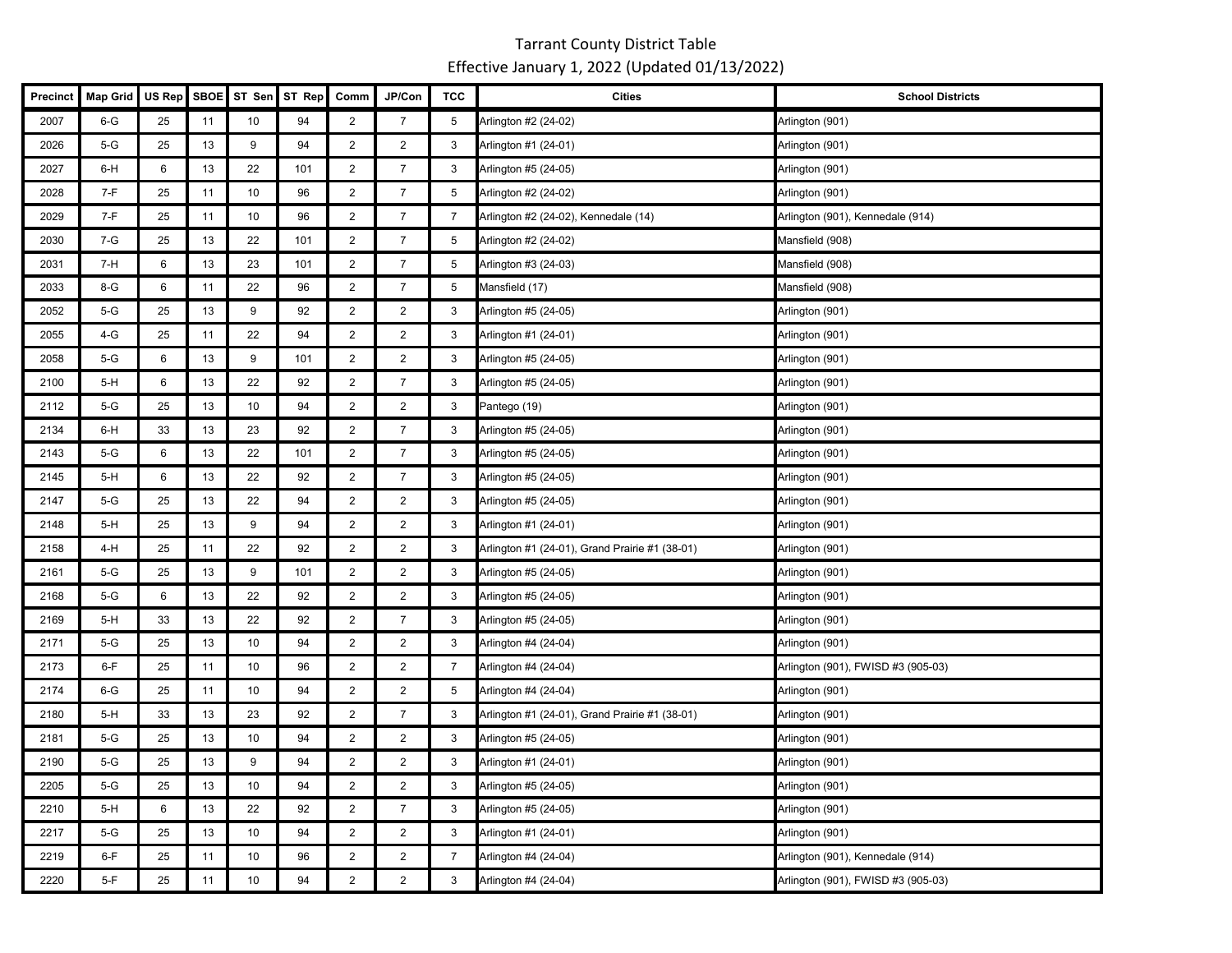| <b>Precinct</b> | <b>Map Grid</b> | US Rep | <b>SBOE</b> | ST Sen | ST Rep | Comm           | JP/Con         | <b>TCC</b>     | <b>Cities</b>                                             | <b>School Districts</b>            |
|-----------------|-----------------|--------|-------------|--------|--------|----------------|----------------|----------------|-----------------------------------------------------------|------------------------------------|
| 2221            | $7-G$           | 6      | 11          | 22     | 96     | $\overline{2}$ | $\overline{7}$ | 5              | Mansfield (17)                                            | Mansfield (908)                    |
| 2223            | $6-G$           | 25     | 11          | 10     | 94     | $\overline{2}$ | $\overline{2}$ | 5              | Dalworthington Garden (07)                                | Arlington (901)                    |
| 2224            | 4-H             | 25     | 11          | 22     | 92     | $\overline{2}$ | $\overline{2}$ | 3              | Arlington #1 (24-01)                                      | Arlington (901)                    |
| 2225            | $5-H$           | 33     | 13          | 22     | 92     | $\overline{2}$ | $\overline{7}$ | 3              | Arlington #1 (24-01)                                      | Arlington (901)                    |
| 2226            | $6-G$           | 6      | 13          | 22     | 101    | $\overline{2}$ | $\overline{7}$ | 5              | Arlington #3 (24-03)                                      | Arlington (901)                    |
| 2228            | $5-G$           | 25     | 11          | 9      | 94     | $\overline{2}$ | $\overline{2}$ | 3              | Arlington #1 (24-01)                                      | Arlington (901)                    |
| 2229            | $6 - G$         | 25     | 11          | 10     | 94     | $\overline{2}$ | $\overline{2}$ | 5              | Arlington #4 (24-04)                                      | Arlington (901)                    |
| 2235            | 6-H             | 6      | 13          | 22     | 101    | $\overline{c}$ | $\overline{7}$ | 5              | Arlington #3 (24-03)                                      | Arlington (901)                    |
| 2246            | $5-G$           | 25     | 11          | 9      | 94     | $\overline{2}$ | $\overline{2}$ | 3              | Arlington #1 (24-01)                                      | Arlington (901)                    |
| 2258            | $8-F$           | 25     | 11          | 10     | 96     | $\overline{2}$ | $\overline{7}$ | $\overline{7}$ | Mansfield (17), Unincorporated (98)                       | Mansfield (908)                    |
| 2262            | 7-F             | 25     | 11          | 10     | 96     | $\overline{2}$ | $\overline{7}$ | $\overline{7}$ | Arlington #2 (24-02), Kennedale (14), Unincorporated (98) | Kennedale (914), Mansfield (908)   |
| 2263            | $5-H$           | 6      | 13          | 22     | 92     | $\overline{2}$ | $\overline{7}$ | 3              | Arlington #5 (24-05)                                      | Arlington (901)                    |
| 2266            | $6-F$           | 25     | 11          | 10     | 96     | $\overline{2}$ | $\overline{2}$ | 3              | Arlington #4 (24-04)                                      | Arlington (901)                    |
| 2267            | $6-G$           | 25     | 13          | 22     | 101    | $\overline{2}$ | $\overline{7}$ | 5              | Arlington #4 (24-04)                                      | Arlington (901)                    |
| 2268            | $6-G$           | 25     | 13          | 22     | 101    | $\overline{2}$ | $\overline{7}$ | 5              | Arlington #3 (24-03)                                      | Arlington (901)                    |
| 2269            | $6-G$           | 6      | 13          | 22     | 101    | $\overline{2}$ | $\overline{7}$ | 5              | Arlington #3 (24-03)                                      | Arlington (901)                    |
| 2274            | $5-H$           | 25     | 13          | 22     | 92     | $\overline{2}$ | $\overline{2}$ | 3              | Arlington #1 (24-01)                                      | Arlington (901)                    |
| 2275            | 6-H             | 30     | 13          | 23     | 101    | $\overline{2}$ | $\overline{7}$ | 5              | Grand Prairie #4 (38-04)                                  | Arlington (901)                    |
| 2280            | $5-G$           | 25     | 13          | 10     | 94     | $\sqrt{2}$     | $\overline{c}$ | 3              | Arlington #4 (24-04)                                      | Arlington (901)                    |
| 2281            | $5-G$           | 25     | 11          | 22     | 92     | $\overline{2}$ | $\overline{2}$ | 3              | Arlington #1 (24-01)                                      | Arlington (901)                    |
| 2299            | $7-H$           | 30     | 13          | 23     | 101    | $\overline{2}$ | $\overline{7}$ | 5              | Grand Prairie #6 (38-06)                                  | Arlington (901), Mansfield (908)   |
| 2302            | 6-H             | 30     | 13          | 23     | 101    | $\overline{2}$ | $\overline{7}$ | 5              | Arlington #5 (24-05)                                      | Arlington (901)                    |
| 2303            | $5-G$           | 25     | 13          | 10     | 94     | $\overline{2}$ | $\overline{2}$ | 3              | Arlington #4 (24-04)                                      | Arlington (901), FWISD #3 (905-03) |
| 2304            | $6-G$           | 25     | 11          | 10     | 94     | $\overline{2}$ | $\overline{7}$ | 5              | Arlington #2 (24-02)                                      | Arlington (901), Mansfield (908)   |
| 2305            | 7-F             | 25     | 11          | 10     | 96     | $\overline{2}$ | $\overline{7}$ | 7              | Arlington #4 (24-04), Kennedale (14)                      | Arlington (901), Kennedale (914)   |
| 2306            | $6-F$           | 25     | 11          | 10     | 96     | $\overline{2}$ | $\overline{2}$ | 5              | Arlington #2 (24-02)                                      | Arlington (901)                    |
| 2307            | 7-G             | 25     | 11          | 10     | 96     | $\overline{2}$ | $\overline{7}$ | 5              | Arlington #2 (24-02)                                      | Arlington (901), Mansfield (908)   |
| 2308            | 8-G             | 6      | 11          | 22     | 96     | $\overline{2}$ | $\overline{7}$ | 5              | Mansfield (17), Unincorporated (98)                       | Mansfield (908)                    |
| 2309            | $5-H$           | 6      | 13          | 22     | 92     | $\overline{2}$ | $\overline{7}$ | 3              | Arlington #5 (24-05)                                      | Arlington (901)                    |
| 2310            | $5-F$           | 25     | 11          | 10     | 94     | $\overline{2}$ | $\overline{2}$ | 3              | Arlington #4 (24-04)                                      | Arlington (901), FWISD #3 (905-03) |
| 2313            | $6-F$           | 25     | 11          | 10     | 96     | $\overline{2}$ | $\overline{2}$ | 7              | Arlington #4 (24-04)                                      | Arlington (901)                    |
| 2314            | 6-F             | 25     | 11          | 10     | 94     | $\overline{2}$ | 2              | 3              | Arlington #4 (24-04)                                      | Arlington (901)                    |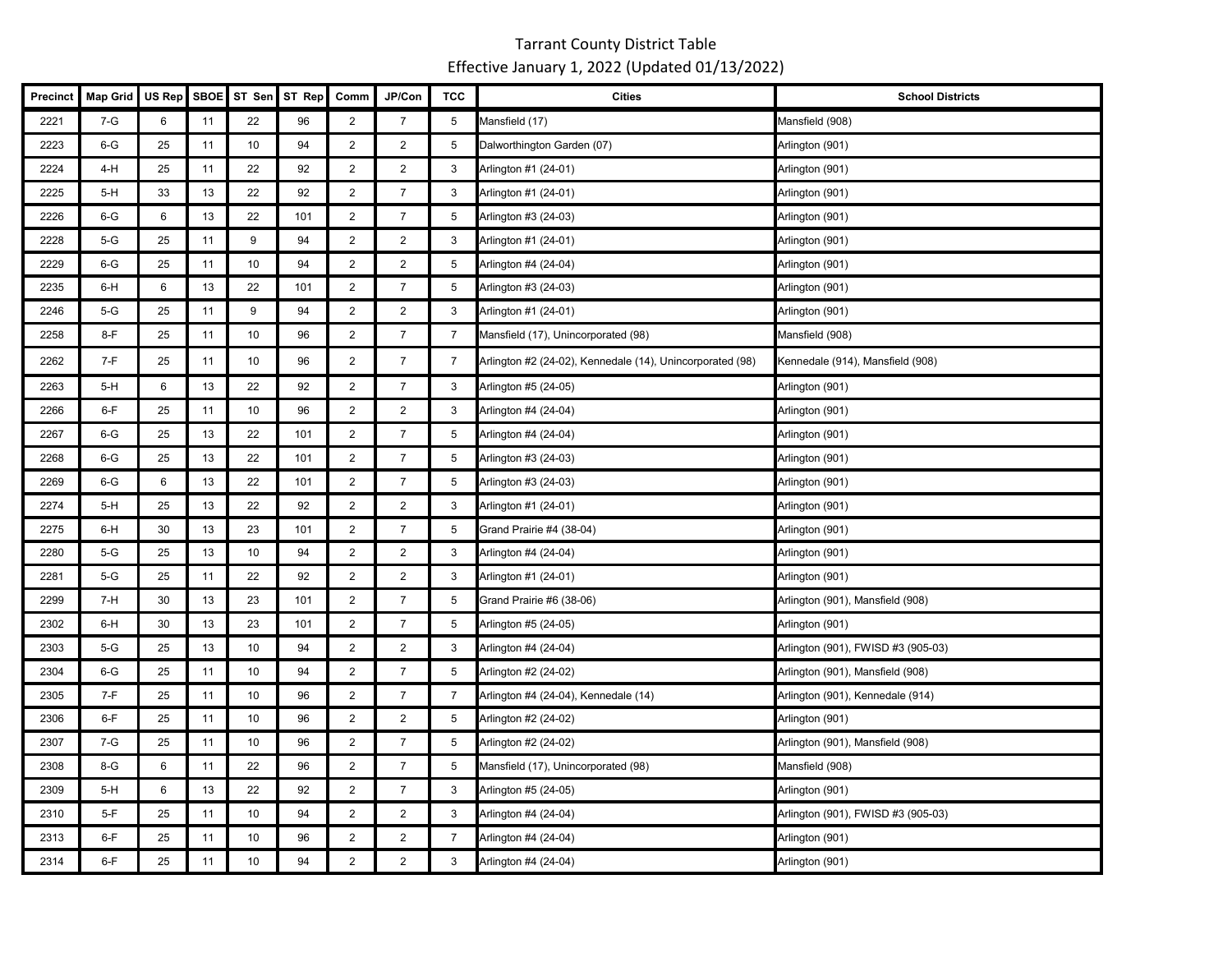| Precinct | <b>Map Grid</b> | US Rep | <b>SBOE</b> | ST Sen | ST Rep | Comm                    | JP/Con         | <b>TCC</b>     | <b>Cities</b>                                          | <b>School Districts</b>          |
|----------|-----------------|--------|-------------|--------|--------|-------------------------|----------------|----------------|--------------------------------------------------------|----------------------------------|
| 2315     | 4-H             | 25     | 11          | 22     | 92     | $\overline{2}$          | $\overline{2}$ | 3              | Arlington #1 (24-01)                                   | Arlington (901)                  |
| 2316     | 4-H             | 25     | 11          | 22     | 92     | $\overline{2}$          | $\overline{2}$ | 3              | Arlington #1 (24-01)                                   | Arlington (901)                  |
| 2317     | $5-G$           | 25     | 11          | 9      | 94     | $\overline{2}$          | $\overline{2}$ | 3              | Arlington #1 (24-01)                                   | Arlington (901)                  |
| 2318     | $6-G$           | 25     | 13          | 10     | 94     | 2                       | 2              | 5              | Arlington #4 (24-04)                                   | Arlington (901)                  |
| 2319     | $6-F$           | 25     | 11          | 10     | 96     | $\overline{2}$          | $\overline{2}$ | $\overline{7}$ | Arlington #4 (24-04)                                   | Arlington (901)                  |
| 2320     | 6-H             | 6      | 13          | 22     | 101    | $\overline{2}$          | $\overline{7}$ | 5              | Arlington #3 (24-03)                                   | Arlington (901)                  |
| 2341     | $7-G$           | 25     | 13          | 22     | 101    | $\overline{2}$          | $\overline{7}$ | 5              | Arlington #2 (24-02)                                   | Mansfield (908)                  |
| 2349     | 7-H             | 30     | 13          | 23     | 101    | $\overline{2}$          | $\overline{7}$ | 5              | Grand Prairie #4 (38-04)                               | Arlington (901)                  |
| 2353     | $6-G$           | 25     | 13          | 22     | 101    | $\overline{2}$          | $\overline{7}$ | 5              | Arlington #3 (24-03)                                   | Arlington (901)                  |
| 2354     | 6-H             | 6      | 13          | 22     | 101    | $\overline{2}$          | $\overline{7}$ | 5              | Arlington #3 (24-03)                                   | Arlington (901)                  |
| 2355     | $8-F$           | 25     | 11          | 22     | 96     | $\overline{2}$          | $\overline{7}$ | $\overline{7}$ | Mansfield (17)                                         | Mansfield (908)                  |
| 2356     | $7-G$           | 25     | 13          | 22     | 96     | $\overline{2}$          | $\overline{7}$ | 5              | Arlington #2 (24-02)                                   | Mansfield (908)                  |
| 2357     | $7-G$           | 25     | 11          | 22     | 96     | 2                       | $\overline{7}$ | 5              | Arlington #2 (24-02), Mansfield (17)                   | Mansfield (908)                  |
| 2358     | $7-F$           | 25     | 11          | 10     | 96     | $\overline{2}$          | $\overline{7}$ | 5              | Arlington #2 (24-02)                                   | Arlington (901), Kennedale (914) |
| 2360     | 8-G             | 6      | 11          | 22     | 96     | $\overline{2}$          | $\overline{7}$ | 5              | Mansfield (17)                                         | Mansfield (908)                  |
| 2379     | 7-H             | 30     | 13          | 23     | 101    | $\overline{\mathbf{c}}$ | $\overline{7}$ | 5              | Grand Prairie #4 (38-04)                               | Arlington (901), Mansfield (908) |
| 2381     | 6-H             | 30     | 13          | 23     | 92     | $\overline{2}$          | $\overline{7}$ |                | 3 and 5 Arlington #5 (24-05), Grand Prairie #2 (38-02) | Arlington (901)                  |
| 2383     | $7-G$           | 25     | 13          | 22     | 101    | $\overline{2}$          | $\overline{7}$ | 5              | Arlington #3 (24-03)                                   | Arlington (901), Mansfield (908) |
| 2393     | 6-H             | 6      | 13          | 22     | 101    | $\overline{2}$          | $\overline{7}$ | 5              | Arlington #3 (24-03)                                   | Arlington (901)                  |
| 2401     | $6 - G$         | 25     | 13          | 10     | 94     | $\overline{2}$          | $\overline{2}$ | 3              | Arlington #4 (24-04)                                   | Arlington (901)                  |
| 2402     | $5-H$           | 6      | 13          | 22     | 94     | $\overline{c}$          | $\overline{2}$ | 3              | Arlington #1 (24-01)                                   | Arlington (901)                  |
| 2403     | $6-G$           | 6      | 13          | 10     | 94     | $\overline{2}$          | $\overline{2}$ | 5              | Arlington #3 (24-03)                                   | Arlington (901)                  |
| 2405     | 7-G             | 25     | 13          | 22     | 101    | $\overline{2}$          | $\overline{7}$ | 5              | Arlington #2 (24-02)                                   | Mansfield (908)                  |
| 2411     | $5-H$           | 6      | 13          | 22     | 92     | $\overline{2}$          | $\overline{7}$ | 3              | Grand Prairie #1 (38-01)                               | Arlington (901)                  |
| 2413     | 6-H             | 33     | 13          | 23     | 92     | $\overline{2}$          | $\overline{7}$ | 5              | Grand Prairie #2 (38-02)                               | Arlington (901)                  |
| 2419     | $5-F$           | 25     | 13          | 10     | 94     | $\overline{2}$          | $\overline{2}$ | 5              | Fort Worth #5 (26-05)                                  | FWISD #3 (905-03)                |
| 2425     | $6-F$           | 25     | 11          | 10     | 96     | $\overline{c}$          | $\overline{7}$ | $\overline{7}$ | Arlington #4 (24-04)                                   | Arlington (901), Kennedale (914) |
| 2426     | 8-G             | 6      | 11          | 22     | 96     | $\overline{2}$          | $\overline{7}$ | 5              | Mansfield (17)                                         | Mansfield (908)                  |
| 2428     | $5-H$           | 33     | 13          | 22     | 92     | $\overline{2}$          | $\overline{7}$ | 3              | Arlington #5 (24-05)                                   | Arlington (901)                  |
| 2435     | $7-G$           | 6      | 11          | 22     | 96     | $\overline{2}$          | $\overline{7}$ | 5              | Mansfield (17)                                         | Mansfield (908)                  |
| 2438     | 6-H             | 30     | 13          | 23     | 101    | $\overline{2}$          | $\overline{7}$ | 5              | Arlington #3 (24-03), Grand Prairie #4 (38-04)         | Arlington (901)                  |
| 2442     | 4-H             | 33     | 11          | 22     | 92     | $\overline{2}$          | 2              | 3              | Arlington #1 (24-01)                                   | Arlington (901), H-E-B (916)     |
| 2448     | 6-H             | 25     | 13          | 22     | 101    | $\overline{2}$          | $\overline{7}$ | 5              | Arlington #3 (24-03)                                   | Arlington (901)                  |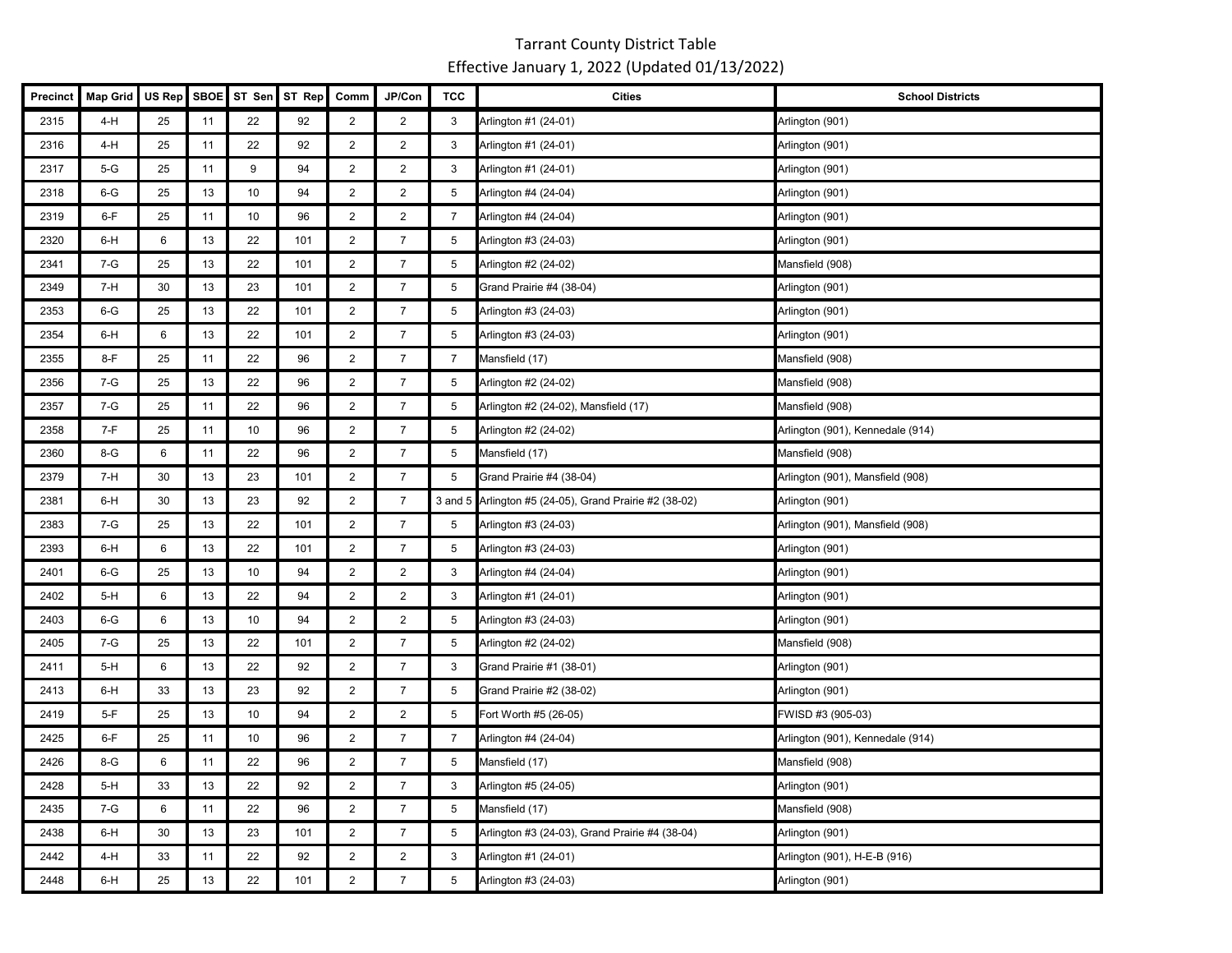| Precinct | <b>Map Grid</b> | US Rep | <b>SBOE</b> | ST Sen          | ST Rep | Comm           | JP/Con         | <b>TCC</b>     | <b>Cities</b>                        | <b>School Districts</b>                                                                                                                      |
|----------|-----------------|--------|-------------|-----------------|--------|----------------|----------------|----------------|--------------------------------------|----------------------------------------------------------------------------------------------------------------------------------------------|
| 2449     | 6-H             | 25     | 13          | 22              | 101    | $\overline{2}$ | $\overline{7}$ | 5              | Arlington #3 (24-03)                 | Arlington (901), Mansfield (908)                                                                                                             |
| 2450     | 7-H             | 25     | 13          | 22              | 101    | $\overline{2}$ | $\overline{7}$ | 5              | Arlington #3 (24-03)                 | Arlington (901)                                                                                                                              |
| 2451     | $6-G$           | 25     | 13          | 10              | 94     | $\overline{2}$ | $\overline{2}$ | 3              | Arlington #4 (24-04)                 | Arlington (901)                                                                                                                              |
| 2453     | $7-H$           | 6      | 13          | 23              | 101    | $\overline{2}$ | $\overline{7}$ | 5              | Grand Prairie #4 (38-04)             | Mansfield (908)                                                                                                                              |
| 2461     | $6-H$           | 33     | 13          | 23              | 92     | $\overline{c}$ | $\overline{7}$ | $\sqrt{3}$     | Arlington #5 (24-05)                 | Arlington (901)                                                                                                                              |
| 2462     | $7-G$           | 25     | 13          | 22              | 101    | $\overline{2}$ | $\overline{7}$ | 5              | Arlington #2 (24-02)                 | Mansfield (908)                                                                                                                              |
| 2464     | $6-F$           | 25     | 11          | 10              | 96     | $\overline{2}$ | 2              | 3              | Arlington #4 (24-04)                 | Arlington (901), FWISD #3 (905-03)                                                                                                           |
| 2466     | $6-H$           | 30     | 13          | 23              | 101    | $\overline{2}$ | $\overline{7}$ | 5              | Grand Prairie #4 (38-04)             | Arlington (901)                                                                                                                              |
| 2467     | $5-H$           | 25     | 11          | 22              | 92     | $\overline{2}$ | $\overline{2}$ | 3              | Arlington #1 (24-01)                 | Arlington (901)                                                                                                                              |
| 2468     | $6-F$           | 25     | 11          | 10              | 94     | $\overline{2}$ | $\overline{2}$ | 5              | Arlington #4 (24-04)                 | Arlington (901)                                                                                                                              |
| 2474     | 7-E             | 25     | 11          | 10              | 96     | $\overline{2}$ | $\overline{7}$ | $\overline{7}$ | Unincorporated (98)                  | Arlington #4 (24-04), Fort Worth #8 (26-08), Kennedale (14), Everman #3 (904-03), Everman #4 (904-04), FWISD #4 (905-04),<br>Kennedale (914) |
| 2484     | $6-H$           | 30     | 13          | 23              | 92     | $\overline{2}$ | $\overline{7}$ | 5              | Grand Prairie #2 (38-02)             | Arlington (901)                                                                                                                              |
| 2488     | $6-H$           | 30     | 13          | 23              | 101    | $\overline{2}$ | $\overline{7}$ | 5              | Grand Prairie #4 (38-04)             | Arlington (901), Mansfield (908)                                                                                                             |
| 2505     | $7-G$           | 25     | 11          | 10              | 96     | $\overline{2}$ | $\overline{7}$ | 5              | Arlington #2 (24-02)                 | Arlington (901), Mansfield (908)                                                                                                             |
| 2506     | $6-F$           | 25     | 11          | 10              | 96     | $\overline{2}$ | $\overline{7}$ | $\overline{7}$ | Arlington #2 (24-02)                 | Arlington (901), Kennedale (914)                                                                                                             |
| 2513     | $6-G$           | 6      | 13          | 10              | 94     | $\overline{2}$ | $\overline{2}$ |                | 3 and 5 Arlington #3 (24-03)         | Arlington (901)                                                                                                                              |
| 2519     | $7-G$           | 25     | 13          | 22              | 101    | $\overline{2}$ | $\overline{7}$ | 5              | Arlington #2 (24-02)                 | Mansfield (908)                                                                                                                              |
| 2520     | $6-F$           | 25     | 11          | 10 <sup>1</sup> | 96     | $\overline{2}$ | $\overline{2}$ | $\overline{7}$ | Arlington #4 (24-04)                 | Arlington (901)                                                                                                                              |
| 2521     | 6-F             | 25     | 11          | 10              | 94     | $\overline{2}$ | $\overline{7}$ | 5              | Arlington #2 (24-02)                 | Arlington (901)                                                                                                                              |
| 2522     | $7-F$           | 25     | 11          | 10              | 96     | $\overline{2}$ | $\overline{7}$ | 5              | Arlington #2 (24-02), Kennedale (14) | Arlington (901), Kennedale (914)                                                                                                             |
| 2523     | $6-H$           | 6      | 13          | 22              | 101    | $\overline{2}$ | $\overline{7}$ | 5              | Arlington #3 (24-03)                 | Arlington (901), Mansfield (908)                                                                                                             |
| 2524     | $8-G$           | 6      | 11          | 22              | 96     | $\overline{2}$ | $\overline{7}$ | 5              | Mansfield (17)                       | Mansfield (908)                                                                                                                              |
| 2525     | $7 - G$         | 25     | 13          | 22              | 101    | $\overline{2}$ | $\overline{7}$ | 5              | Arlington #2 (24-02)                 | Mansfield (908)                                                                                                                              |
| 2535     | 7-G             | 25     | 11          | 10              | 96     | $\overline{2}$ | $\overline{7}$ | 5              | Arlington #2 (24-02)                 | Mansfield (908)                                                                                                                              |
| 2536     | $5-H$           | 25     | 11          | 22              | 92     | $\overline{2}$ | $\overline{2}$ | 3              | Arlington #1 (24-01)                 | Arlington (901)                                                                                                                              |
| 2537     | $5-H$           | 25     | 11          | 22              | 92     | $\overline{2}$ | $\overline{2}$ | 3              | Arlington #1 (24-01)                 | Arlington (901)                                                                                                                              |
| 2541     | $7-G$           | 25     | 13          | 22              | 101    | $\overline{2}$ | $\overline{7}$ | 5              | Arlington #3 (24-03)                 | Arlington (901)                                                                                                                              |
| 2546     | $5-H$           | 6      | 11          | 23              | 92     | $\overline{2}$ | $\overline{7}$ | 3              | Grand Prairie #1 (38-01)             | Arlington (901)                                                                                                                              |
| 2548     | 8-G             | 6      | 11          | 22              | 96     | $\overline{2}$ | $\overline{7}$ | 5              | Mansfield (17)                       | Mansfield (908)                                                                                                                              |
| 2553     | $6-G$           | 25     | 13          | 22              | 101    | $\overline{2}$ | $\overline{7}$ | 5              | Arlington #2 (24-02)                 | Arlington (901), Mansfield (908)                                                                                                             |
| 2556     | $6-F$           | 25     | 11          | 10              | 96     | $\overline{2}$ | $\overline{2}$ | $\overline{7}$ | Arlington #4 (24-04)                 | Arlington (901)                                                                                                                              |
| 2557     | $7-G$           | 6      | 11          | 23              | 101    | $\overline{2}$ | $\overline{7}$ | 5              | Arlington #3 (24-03), Mansfield (17) | Mansfield (908)                                                                                                                              |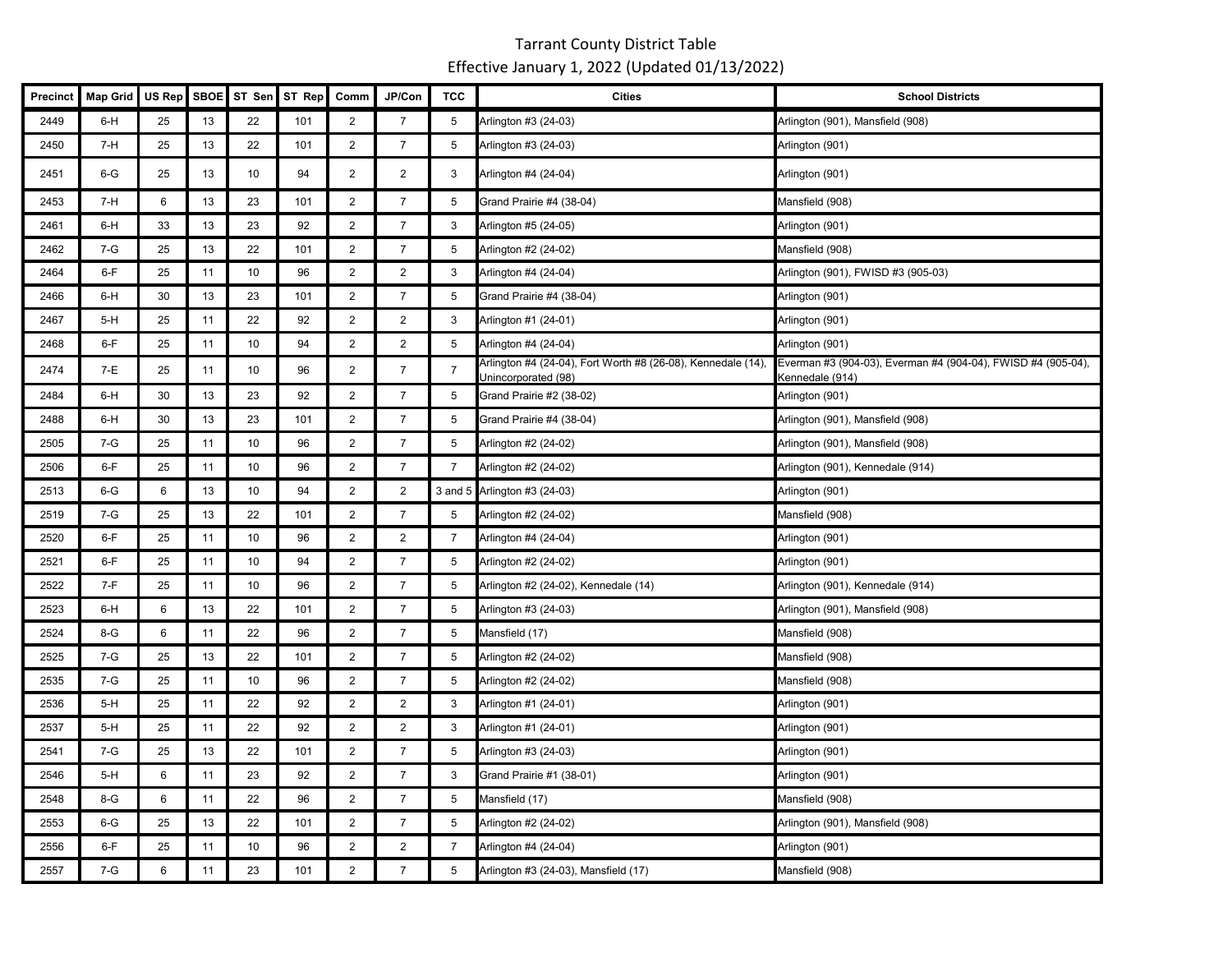| <b>Precinct</b> | <b>Map Grid</b> | US Rep | SBOE |    | ST Sen ST Rep | Comm           | JP/Con         | <b>TCC</b>      | <b>Cities</b>                                  | <b>School Districts</b>          |
|-----------------|-----------------|--------|------|----|---------------|----------------|----------------|-----------------|------------------------------------------------|----------------------------------|
| 2561            | 5-H             | 25     | 11   | 22 | 92            | $\overline{2}$ | $\overline{2}$ | 3               | Arlington #1 (24-01)                           | Arlington (901)                  |
| 2569            | 6-H             | 6      | 13   | 22 | 92            | $\overline{2}$ | $\overline{7}$ | 3               | Arlington #3 (24-03)                           | Arlington (901)                  |
| 2571            | $5-H$           | 25     | 13   | 22 | 94            | $\overline{2}$ | $\overline{2}$ | 3               | Arlington #1 (24-01)                           | Arlington (901)                  |
| 2581            | 7-G             | 25     | 13   | 22 | 101           | $\overline{2}$ | $\overline{7}$ | 5               | Arlington #2 (24-02)                           | Mansfield (908)                  |
| 2600            | 6-E             | 25     | 11   | 10 | 95            | $\overline{2}$ | 8              | 6               | Arlington #4 (24-04), Fort Worth #5 (26-05)    | FWISD #3 (905-03)                |
| 2601            | $6-E$           | 25     | 11   | 10 | 95            | $\overline{2}$ | 8              | $\overline{7}$  | Fort Worth #5 (26-05)                          | FWISD #4 (905-04)                |
| 2606            | $5-G$           | 25     | 13   | 10 | 94            | $\overline{2}$ | 8              | 3               | Arlington #4 (24-04), Fort Worth #5 (26-05)    | FWISD #3 (905-03)                |
| 2609            | 5-F             | 33     | 13   | 10 | 95            | $\overline{2}$ | $\overline{2}$ | $\overline{7}$  | Arlington #4 (24-04)                           | FWISD #3 (905-03)                |
| 2612            | $8-H$           | 6      | 11   | 22 | 101           | $\overline{2}$ | $\overline{7}$ | 5               | Grand Prairie #4 (38-04)                       | Mansfield (908)                  |
| 2613            | 7-H             | 6      | 13   | 23 | 101           | $\overline{2}$ | $\overline{7}$ | 5               | Arlington #3 (24-03)                           | Mansfield (908)                  |
| 2614            | 8-H             | 6      | 11   | 22 | 101           | $\overline{2}$ | $\overline{7}$ | 5               | Mansfield (17)                                 | Mansfield (908)                  |
| 2616            | $5-H$           | 25     | 11   | 22 | 92            | $\overline{2}$ | $\overline{2}$ | 3               | Arlington #1 (24-01), Grand Prairie #1 (38-01) | Arlington (901)                  |
| 2618            | 8-H             | 6      | 11   | 22 | 101           | $\overline{2}$ | $\overline{7}$ | 5               | Mansfield (17), Grand Prairie #4 (38-04)       | Mansfield (908)                  |
| 2635            | 7-H             | 25     | 13   | 22 | 101           | $\overline{2}$ | $\overline{7}$ | $5\phantom{.0}$ | Arlington #3 (24-03)                           | Arlington (901), Mansfield (908) |
| 2636            | 8-G             | 6      | 11   | 22 | 96            | $\overline{2}$ | $\overline{7}$ | $5\phantom{.0}$ | Mansfield (17)                                 | Mansfield (908)                  |
| 2643            | $8-H$           | 6      | 11   | 22 | 101           | $\overline{2}$ | $\overline{7}$ | $5\overline{)}$ | Mansfield (17)                                 | Mansfield (908)                  |
| 2644            | 8-H             | 30     | 11   | 23 | 101           | $\overline{2}$ | $\overline{7}$ | 5               | Unincorporated (98), Grand Prairie #6 (38-06)  | Mansfield (908)                  |
| 2645            | $8-H$           | 6      | 11   | 22 | 96            | $\overline{2}$ | $\overline{7}$ | 5               | Arlington #3 (24-03), Mansfield (17)           | Mansfield (908)                  |
| 2655            | $5-H$           | 25     | 13   | 9  | 92            | $\overline{2}$ | $\overline{2}$ | 3               | Arlington #1 (24-01)                           | Arlington (901)                  |
| 2656            | 5-G             | 25     | 13   | 9  | 92            | $\overline{2}$ | $\overline{2}$ | 3               | Arlington #1 (24-01), Arlington #5 (24-05)     | Arlington (901)                  |
| 2657            | $5-G$           | 25     | 13   | 9  | 92            | $\overline{2}$ | $\overline{2}$ | 3               | Arlington #1 (24-01)                           | Arlington (901)                  |
| 2658            | $6-G$           | 6      | 13   | 22 | 101           | $\overline{2}$ | $\overline{7}$ | 5               | Arlington #3 (24-03)                           | Arlington (901)                  |
| 2659            | 6-H             | 6      | 13   | 22 | 101           | $\overline{2}$ | $\overline{7}$ | 5               | Arlington #3 (24-03)                           | Arlington (901)                  |
| 2660            | $5-H$           | 6      | 13   | 22 | 94            | $\overline{2}$ | $\overline{2}$ | 3               | Arlington #5 (24-05)                           | Arlington (901)                  |
| 2670            | $5-G$           | 25     | 13   | 9  | 92            | $\overline{2}$ | $\overline{2}$ | 3               | Arlington #1 (24-01)                           | Arlington (901)                  |
| 2673            | 5-H             | 33     | 13   | 22 | 92            | $\overline{2}$ | $\overline{7}$ | 3               | Arlington #5 (24-05)                           | Arlington (901)                  |
| 2675            | 6-H             | 30     | 13   | 22 | 92            | $\overline{2}$ | $\overline{7}$ | 3               | Arlington #5 (24-05)                           | Arlington (901)                  |
| 2680            | 5-H             | 6      | 13   | 22 | 92            | $\overline{2}$ | $\overline{7}$ | 3               | Grand Prairie #1 (38-01)                       | Arlington (901)                  |
| 2681            | $5-H$           | 6      | 11   | 22 | 92            | $\overline{2}$ | $\overline{7}$ | 3               | Grand Prairie #1 (38-01)                       | Arlington (901)                  |
| 2697            | $8-H$           | 6      | 11   | 22 | 96            | $\overline{2}$ | $\overline{7}$ | 5               | Mansfield (17)                                 | Mansfield (908)                  |
| 2699            | $8-H$           | 30     | 11   | 23 | 101           | $\overline{2}$ | $\overline{7}$ | 5               | Grand Prairie #4 & #6 (38-04 & 38-06)          | Mansfield (908)                  |
| 2708            | $8-H$           | 6      | 11   | 22 | 101           | $\overline{2}$ | $\overline{7}$ | 5               | Mansfield (17)                                 | Mansfield (908)                  |
| 2712            | 7-G             | 6      | 11   | 22 | 96            | $\overline{2}$ | $\overline{7}$ | 5               | Mansfield (17)                                 | Mansfield (908)                  |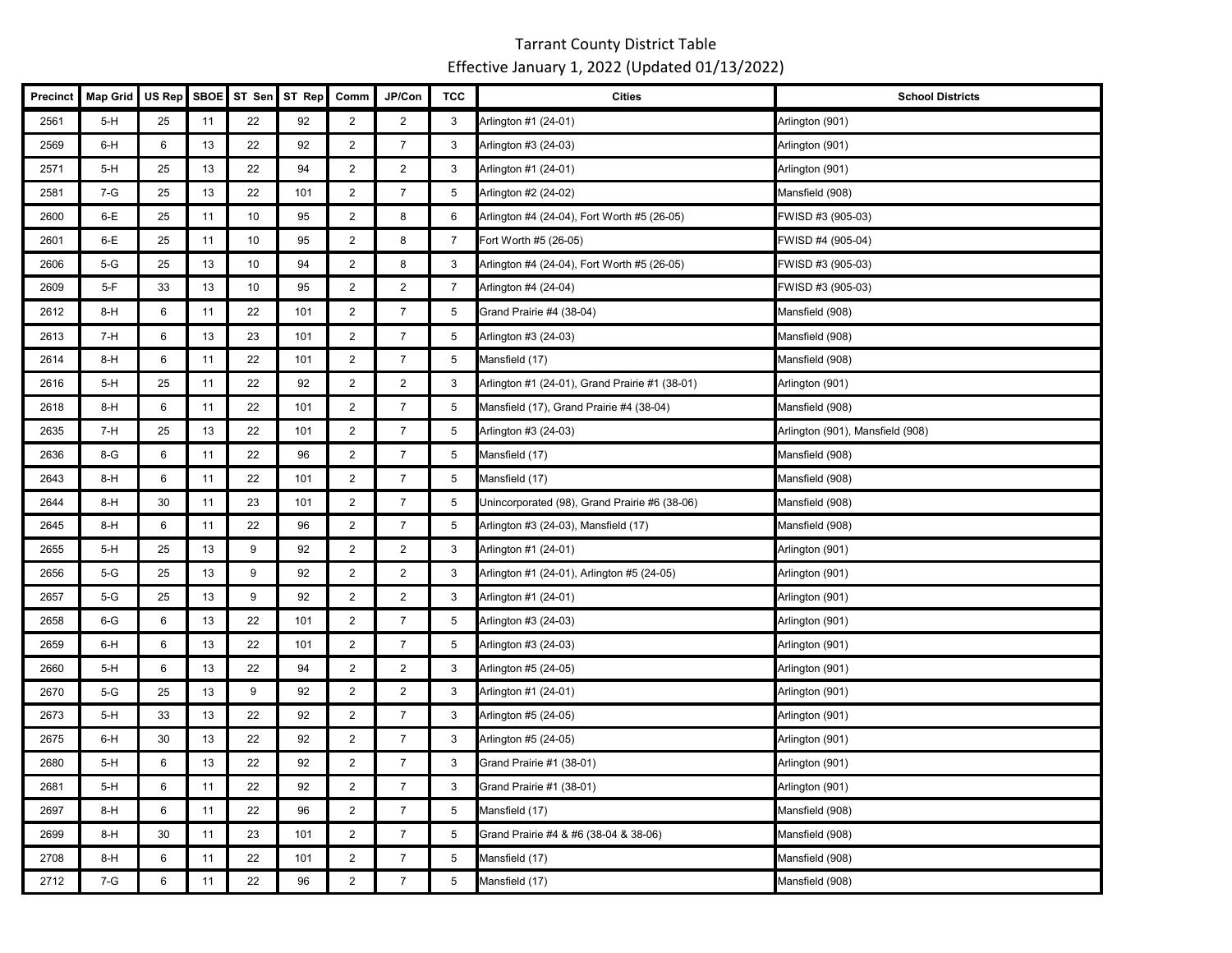| Precinct | <b>Map Grid</b> | US Rep | <b>SBOE</b> | ST Sen | ST Rep | Comm                    | JP/Con         | <b>TCC</b>     | <b>Cities</b>                        | <b>School Districts</b>          |
|----------|-----------------|--------|-------------|--------|--------|-------------------------|----------------|----------------|--------------------------------------|----------------------------------|
| 2721     | $7-F$           | 25     | 11          | 10     | 96     | $\overline{2}$          | $\overline{7}$ | $\overline{7}$ | Arlington #2 (24-02), Kennedale (14) | Kennedale (914), Mansfield (908) |
| 2726     | $7-H$           | 6      | 13          | 22     | 101    | $\overline{2}$          | $\overline{7}$ | 5              | Arlington #3 (24-03)                 | Arlington (901), Mansfield (908) |
| 2727     | 7-G             | 25     | 11          | 10     | 96     | $\overline{2}$          | $\overline{7}$ | 5              | Arlington #2 (24-02)                 | Arlington (901)                  |
| 2731     | $8-H$           | 6      | 13          | 23     | 101    | $\overline{2}$          | $\overline{7}$ | 5              | Arlington #3 (24-03)                 | Mansfield (908)                  |
| 2741     | 6-H             | 33     | 13          | 22     | 101    | $\overline{c}$          | $\overline{7}$ | 3              | Arlington #5 (24-05)                 | Arlington (901)                  |
| 2742     | 6-H             | 33     | 13          | 22     | 101    | $\overline{a}$          | $\overline{7}$ | 3              | Arlington #5 (24-05)                 | Arlington (901)                  |
| 2743     | $5-G$           | 6      | 13          | 9      | 101    | $\overline{2}$          | $\overline{2}$ | 3              | Arlington #5 (24-05)                 | Arlington (901)                  |
| 2744     | $5-G$           | 6      | 13          | 9      | 101    | $\overline{2}$          | $\overline{2}$ | 3              | Arlington #5 (24-05)                 | Arlington (901)                  |
| 2745     | $5-G$           | 25     | 13          | 10     | 95     | $\overline{2}$          | $\overline{2}$ | 3              | Arlington #4 (24-04)                 | Arlington (901)                  |
| 2746     | $5-G$           | 6      | 13          | 22     | 101    | $\overline{2}$          | $\overline{2}$ | $\mathbf{3}$   | Arlington #5 (24-05)                 | Arlington (901)                  |
| 2748     | $6-G$           | 25     | 13          | 22     | 101    | $\overline{2}$          | $\overline{2}$ | 5              | Arlington #4 (24-04)                 | Arlington (901)                  |
| 2751     | $5-F$           | 25     | 11          | 10     | 96     | $\overline{2}$          | 8              | $\overline{7}$ | Arlington #4 (24-04)                 | FWISD #3 (905-03)                |
| 2755     | $5-F$           | 33     | 13          | 10     | 95     | $\overline{2}$          | $\overline{2}$ | 6              | Arlington #4 (24-04)                 | FWISD #3 (905-03)                |
| 2756     | $5-F$           | 33     | 13          | 10     | 95     | $\overline{2}$          | 8              | 3              | Arlington #4 (24-04)                 | FWISD #3 (905-03)                |
| 2760     | $6-E$           | 25     | 11          | 10     | 95     | $\overline{2}$          | 8              | 7              | Arlington #4 (24-04)                 | Arlington (901)                  |
| 2761     | 6-E             | 25     | 11          | 10     | 95     | $\overline{\mathbf{c}}$ | 8              | $\overline{7}$ | Arlington #4 (24-04)                 | FWISD #3 (905-03)                |
| 2762     | $6-E$           | 25     | 11          | 10     | 95     | $\overline{2}$          | 8              | $\overline{7}$ | Arlington #4 (24-04)                 | FWISD #3 (905-03)                |
| 2763     | 6-F             | 25     | 11          | 10     | 95     | $\overline{2}$          | 8              | 6              | Arlington #4 (24-04)                 | FWISD #3 (905-03)                |
| 2764     | $6-F$           | 25     | 11          | 10     | 95     | $\overline{2}$          | 8              | $\overline{7}$ | Arlington #4 (24-04)                 | FWISD #3 (905-03)                |
| 2765     | $6-F$           | 25     | 11          | 10     | 95     | $\overline{2}$          | 8              | $\overline{7}$ | Arlington #4 (24-04)                 | FWISD #3 (905-03)                |
| 2766     | $6-F$           | 25     | 11          | 10     | 95     | $\overline{2}$          | 8              | $\overline{7}$ | Arlington #4 (24-04)                 | FWISD #3 (905-03)                |
| 2767     | $6-F$           | 33     | 13          | 10     | 95     | $\overline{2}$          | 8              | $\overline{7}$ | Arlington #4 (24-04)                 | FWISD #3 (905-03)                |
| 2768     | $6-F$           | 33     | 13          | 10     | 95     | $\overline{2}$          | 8              | $\overline{7}$ | Arlington #4 (24-04)                 | FWISD #3 (905-03)                |
| 2769     | $6-F$           | 33     | $13$        | 10     | 95     | $\overline{2}$          | 8              | 7              | Arlington #4 (24-04)                 | FWISD #3 (905-03)                |
| 2770     | $6-F$           | 33     | 13          | 10     | 95     | $\overline{2}$          | 8              | $\overline{7}$ | Arlington #4 (24-04)                 | FWISD #3 (905-03)                |
| 2771     | $6-F$           | 33     | 13          | 10     | 95     | $\overline{c}$          | 8              | $\overline{7}$ | Arlington #4 (24-04)                 | FWISD #3 (905-03)                |
| 2772     | $6-F$           | 33     | 13          | 10     | 95     | $\overline{2}$          | 8              | $\overline{7}$ | Arlington #4 (24-04)                 | FWISD #3 (905-03)                |
| 2773     | $6-F$           | 33     | 13          | 10     | 95     | $\overline{2}$          | 8              | 6              | Arlington #4 (24-04)                 | FWISD #3 (905-03)                |
| 2774     | $6-F$           | 33     | 13          | 10     | 95     | $\overline{2}$          | 8              | $\overline{7}$ | Arlington #4 (24-04)                 | FWISD #3 (905-03)                |
| 2775     | $6-F$           | 33     | 13          | 10     | 95     | $\overline{c}$          | 8              | $\overline{7}$ | Arlington #4 (24-04)                 | FWISD #3 (905-03)                |
| 2776     | 6-F             | 33     | 13          | 10     | 95     | $\overline{2}$          | 8              | 7              | Arlington #4 (24-04)                 | FWISD #3 (905-03)                |
| 2777     | $6-F$           | 33     | 13          | 10     | 95     | $\overline{2}$          | 8              | $\overline{7}$ | Arlington #4 (24-04)                 | FWISD #3 (905-03)                |
| 2778     | $6-F$           | 33     | 13          | 10     | 95     | $\overline{2}$          | 8              | $\overline{7}$ | Arlington #4 (24-04)                 | FWISD #3 (905-03)                |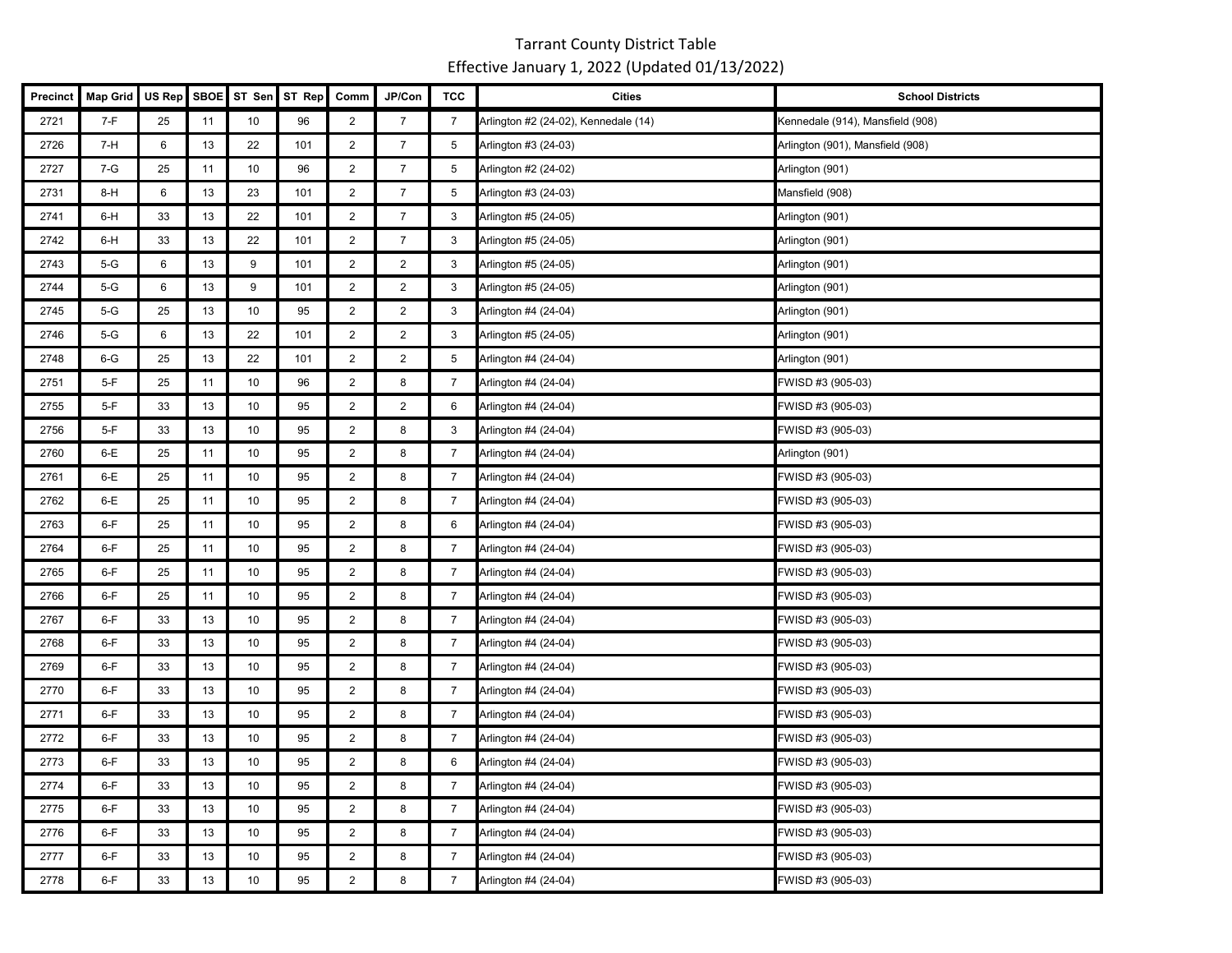| Precinct | <b>Map Grid</b> | US Rep | <b>SBOE</b> | ST Sen | ST Rep | Comm           | JP/Con           | <b>TCC</b>     | <b>Cities</b>                              | <b>School Districts</b>                                     |
|----------|-----------------|--------|-------------|--------|--------|----------------|------------------|----------------|--------------------------------------------|-------------------------------------------------------------|
| 2779     | $6-F$           | 33     | $13$        | 10     | 95     | $\overline{c}$ | 8                | $\overline{7}$ | Arlington #4 (24-04)                       | FWISD #3 (905-03)                                           |
| 2780     | $6-F$           | 33     | 13          | 10     | 95     | $\overline{2}$ | 8                | $\overline{7}$ | Arlington #4 (24-04)                       | FWISD #3 (905-03)                                           |
| 2781     | $6-F$           | 33     | 13          | 10     | 95     | $\overline{2}$ | 8                | 7              | Arlington #4 (24-04)                       | FWISD #3 (905-03)                                           |
| 2782     | $6-F$           | 33     | 13          | 10     | 95     | $\overline{2}$ | 8                | $\overline{7}$ | Arlington #4 (24-04)                       | FWISD #3 (905-03)                                           |
| 2783     | $6-F$           | 33     | 13          | 10     | 95     | $\overline{2}$ | 8                | $\overline{7}$ | Arlington #4 (24-04)                       | FWISD #3 (905-03)                                           |
| 2784     | $6-F$           | 33     | 13          | 10     | 95     | $\overline{a}$ | 8                | $\overline{7}$ | Arlington #4 (24-04)                       | FWISD #3 (905-03)                                           |
| 2785     | $6-F$           | 33     | 13          | 10     | 95     | $\overline{2}$ | 8                | $\overline{7}$ | Arlington #4 (24-04)                       | FWISD #3 (905-03)                                           |
| 2786     | $5-F$           | 33     | 13          | 10     | 95     | $\overline{2}$ | 8                | $\overline{7}$ | Arlington #4 (24-04)                       | FWISD #3 (905-03)                                           |
| 2787     | $5-F$           | 33     | 13          | 10     | 95     | $\overline{2}$ | 8                | 7              | Arlington #4 (24-04)                       | FWISD #3 (905-03)                                           |
| 2788     | $5-F$           | 33     | 13          | 10     | 95     | $\overline{2}$ | 8                | $\overline{7}$ | Arlington #4 (24-04)                       | FWISD #3 (905-03)                                           |
| 2789     | $5-F$           | 33     | 13          | 10     | 95     | $\overline{2}$ | 8                | 6              | Arlington #4 (24-04)                       | FWISD #3 (905-03)                                           |
| 2790     | $5-F$           | 25     | 11          | 10     | 96     | $\overline{2}$ | 8                | $\overline{7}$ | Arlington #4 (24-04)                       | FWISD #3 (905-03)                                           |
| 2824     | $4-G$           | 33     | 11          | 22     | 92     | $\overline{2}$ | $\overline{2}$   | 3              | Arlington #1 (24-01)                       | Arlington (901)                                             |
| 2825     | $4-G$           | 33     | 11          | 22     | 92     | $\overline{2}$ | $\overline{2}$   | 3              | Arlington #1 (24-01)                       | Arlington (901)                                             |
| 2827     | $6-F$           | 33     | 13          | 10     | 95     | $\overline{2}$ | $\overline{2}$   | 7              | Fort Worth #3 (26-03)                      | FWISD #3 (905-03)                                           |
| 2828     | $6-F$           | 33     | 13          | 10     | 95     | $\overline{c}$ | $\boldsymbol{2}$ | $\overline{7}$ | Fort Worth #5 (26-05)                      | FWISD #3 (905-03)                                           |
| 3032     | $3-F$           | 24     | 11          | 9      | 94     | 3              | $\mathbf{1}$     | $\overline{2}$ | Hurst (28)                                 | Birdville (902), H-E-B (916)                                |
| 3035     | $1-G$           | 24     | 11          | 12     | 98     | 3              | 3                | $\overline{2}$ | Grapevine (11), Southlake (22)             | Carroll (919), Grapevine-Colleyville (906), Northwest (911) |
| 3036     | $3-H$           | 24     | 11          | 22     | 92     | $\mathbf{3}$   | $\mathbf{3}$     | 3              | Euless (25)                                | H-E-B (916)                                                 |
| 3037     | $3-G$           | 24     | 11          | 12     | 94     | 3              | 3                | 2              | Bedford (02)                               | H-E-B (916)                                                 |
| 3038     | $2-G$           | 24     | 11          | 12     | 98     | 3              | 3                | $\overline{2}$ | Grapevine (11), Southlake (22)             | Carroll (919), Grapevine-Colleyville (906)                  |
| 3039     | $1-G$           | 24     | 11          | 9      | 98     | 3              | 3                | 2              | Grapevine (11), Southlake (22)             | Carroll (919), Northwest (911)                              |
| 3040     | 2-E             | 24     | 11          | 9      | 98     | $\mathbf{3}$   | 3                | $\overline{2}$ | Keller (13)                                | Keller (907)                                                |
| 3041     | $3-F$           | 24     | 11          | 9      | 91     | 3              | $\mathbf{1}$     | $\overline{2}$ | North Richland Hills (18)                  | Birdville (902), H-E-B (916)                                |
| 3043     | $1-C$           | 12     | 11          | 9      | 93     | 3              | $\overline{4}$   | 4              | Fort Worth #7 (26-07), Unincorporated (98) | Northwest (911)                                             |
| 3049     | $2-F$           | 24     | 11          | 9      | 91     | 3              | $\mathbf{1}$     | 2              | North Richland Hills (18)                  | Birdville (902), Keller (907)                               |
| 3054     | $2-E$           | 24     | 11          | 9      | 98     | 3              | 3                | $\overline{2}$ | Keller (13)                                | Keller (907)                                                |
| 3063     | $3-E$           | 24     | 11          | 9      | 91     | 3              | $\mathbf{1}$     | 2              | North Richland Hills (18)                  | Birdville (902)                                             |
| 3072     | $2-E$           | 24     | 11          | 9      | 98     | 3              | 3                | $\overline{2}$ | Keller (13)                                | Keller (907)                                                |
| 3114     | $2-H$           | 24     | 11          | 12     | 98     | 3              | 3                | $\overline{2}$ | Grapevine (11)                             | Grapevine-Colleyville (906)                                 |
| 3131     | $4-F$           | 12     | 11          | 9      | 91     | 3              | $\overline{1}$   | 2              | Richland Hills (20)                        | Birdville (902)                                             |
| 3139     | 4-F             | 24     | 11          | 9      | 94     | 3              | $\overline{2}$   | 2              | Hurst (28)                                 | H-E-B (916)                                                 |
| 3140     | $3-E$           | 24     | 11          | 9      | 91     | 3              | $\mathbf{1}$     | 4              | North Richland Hills (18)                  | Birdville (902)                                             |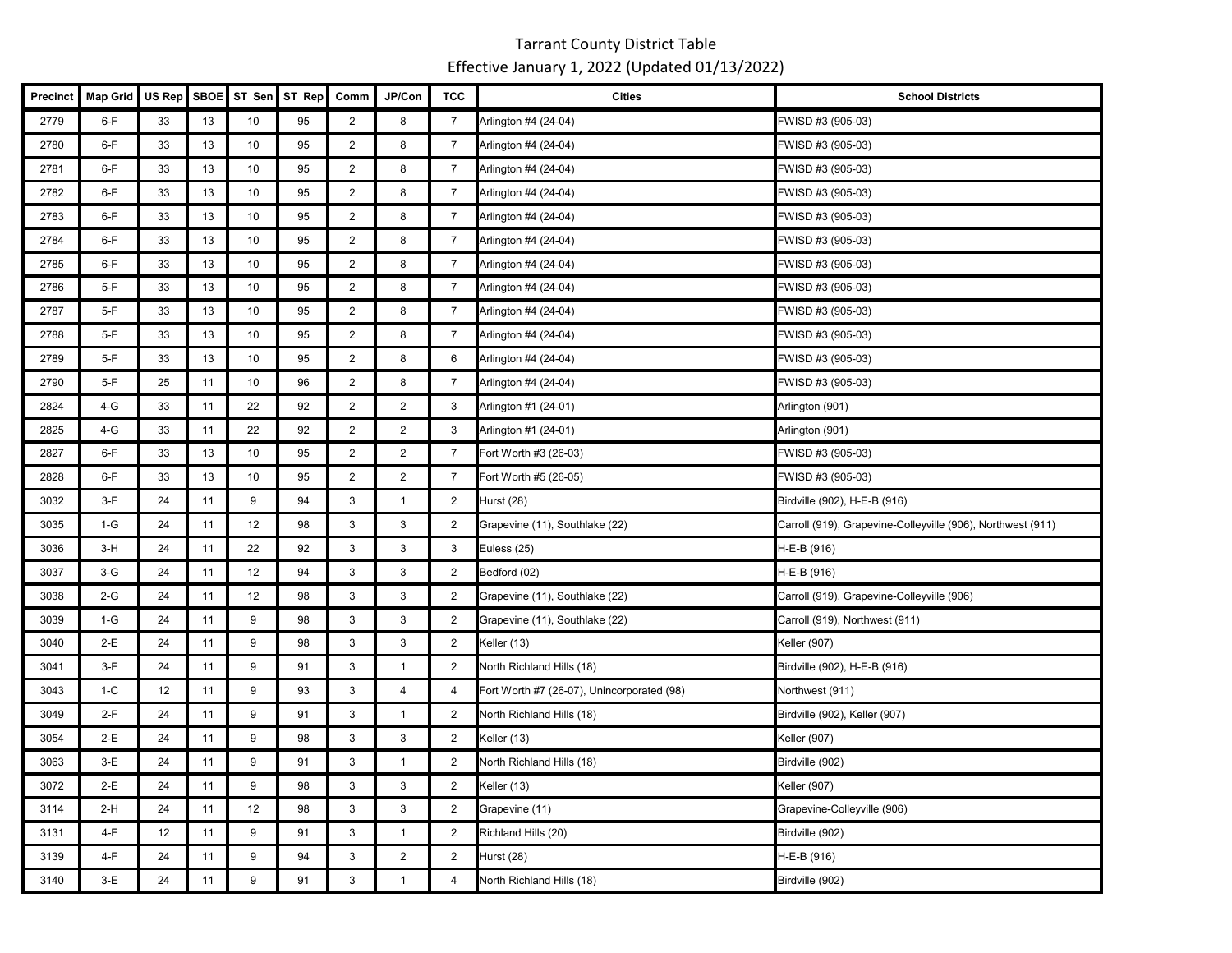| <b>Precinct</b> | <b>Map Grid</b> | US Rep | <b>SBOE</b> | ST Sen | ST Rep | Comm | JP/Con         | <b>TCC</b>     | <b>Cities</b>                                                       | <b>School Districts</b>                                    |
|-----------------|-----------------|--------|-------------|--------|--------|------|----------------|----------------|---------------------------------------------------------------------|------------------------------------------------------------|
| 3152            | $1-D$           | 12     | 11          | 9      | 93     | 3    | $\overline{4}$ | 4              | Fort Worth #7 (26-07), Haslet (34), Unincorporated (98)             | Northwest (911)                                            |
| 3156            | $3-F$           | 24     | 11          | 9      | 92     | 3    | 3              | 2              | Bedford (02), Hurst (28)                                            | H-E-B (916)                                                |
| 3157            | $3-F$           | 24     | 11          | 9      | 94     | 3    | $\overline{2}$ | $\overline{2}$ | Bedford (02)                                                        | H-E-B (916)                                                |
| 3160            | $3-H$           | 24     | 11          | 22     | 92     | 3    | $\overline{2}$ | 3              | Euless (25)                                                         | H-E-B (916)                                                |
| 3164            | 4-E             | 12     | 11          | 9      | 91     | 3    | $\overline{1}$ |                | 2 and 6 Richland Hills (20)                                         | Birdville (902)                                            |
| 3166            | $4-G$           | 24     | 11          | 9      | 94     | 3    | $\overline{2}$ | $\overline{2}$ | Hurst (28)                                                          | H-E-B (916)                                                |
| 3172            | $3-F$           | 24     | 11          | 9      | 94     | 3    | $\overline{2}$ | 2              | Hurst (28)                                                          | H-E-B (916)                                                |
| 3176            | $4-F$           | 24     | 11          | 9      | 94     | 3    | $\mathbf{1}$   | 2              | Hurst (28)                                                          | Birdville (902), H-E-B (916)                               |
| 3177            | $3-F$           | 24     | 11          | 9      | 91     | 3    | $\mathbf{1}$   | $\overline{2}$ | North Richland Hills (18)                                           | Birdville (902)                                            |
| 3183            | $3-G$           | 24     | 11          | 22     | 94     | 3    | $\overline{c}$ | 3              | Bedford (02), Euless (25)                                           | H-E-B (916)                                                |
| 3185            | $1-D$           | 26     | 11          | 9      | 93     | 3    | $\overline{4}$ | $\overline{4}$ | Fort Worth #7 (26-07), Haslet (34), Unincorporated (98)             | Northwest (911)                                            |
| 3187            | $3-E$           | 24     | 11          | 9      | 91     | 3    | $\mathbf{1}$   | 4              | Watauga (31)                                                        | Birdville (902), Keller (907)                              |
| 3192            | $1-D$           | 12     | 11          | 9      | 93     | 3    | $\overline{4}$ | 4              | Fort Worth #7 (26-07), Haslet (34), Unincorporated (98)             | Northwest (911)                                            |
| 3193            | $2-F$           | 24     | 11          | 12     | 98     | 3    | 3              | 2              | Colleyville (05)                                                    | Birdville (902), Grapevine-Colleyville (906), Keller (907) |
| 3194            | $3-E$           | 24     | 11          | 9      | 91     | 3    | $\overline{1}$ | $\overline{4}$ | Watauga (31)                                                        | Birdville (902)                                            |
| 3196            | $3-F$           | 24     | 11          | 9      | 94     | 3    | 3              | 2              | Hurst (28)                                                          | Birdville (902), H-E-B (916)                               |
| 3200            | $3-G$           | 24     | 11          | 9      | 92     | 3    | 3              | $\overline{2}$ | Bedford (02)                                                        | H-E-B (916)                                                |
| 3209            | $2-F$           | 24     | 11          | 9      | 91     | 3    | $\mathbf{1}$   | $\overline{2}$ | North Richland Hills (18)                                           | Birdville (902), Keller (907)                              |
| 3212            | $3-G$           | 24     | 11          | 9      | 94     | 3    | $\overline{2}$ | 3              | Bedford (02)                                                        | H-E-B (916)                                                |
| 3213            | $4-F$           | 24     | 11          | 9      | 94     | 3    | 2              | 2              | Hurst (28)                                                          | H-E-B (916)                                                |
| 3214            | $3-E$           | 24     | 11          | 9      | 91     | 3    | $\mathbf{1}$   | 4              | North Richland Hills (18)                                           | Birdville (902)                                            |
| 3215            | $3-E$           | 12     | 11          | 9      | 91     | 3    | $\mathbf{1}$   | $\overline{4}$ | Haltom City (27), North Richland Hills (18)                         | Birdville (902)                                            |
| 3216            | $3-H$           | 24     | 11          | 22     | 98     | 3    | 3              |                | 2 and 3 Euless (25)                                                 | Grapevine-Colleyville (906), H-E-B (916)                   |
| 3240            | 2-E             | 24     | 11          | 9      | 93     | 3    | 3              | 4              | Fort Worth #4 (26-04), Fort Worth #7 (26-07), Unincorporated<br>(98 | Keller (907)                                               |
| 3247            | $4-G$           | 24     | 11          | 9      | 94     | 3    | $\overline{2}$ | $\overline{2}$ | Euless (25)                                                         | H-E-B (916)                                                |
| 3248            | $3-F$           | 24     | 11          | 9      | 94     | 3    | 3              | $\overline{2}$ | Hurst (28), Unincorporated (98)                                     | Birdville (902), Grapevine-Colleyville (906), Keller (907) |
| 3249            | $3-G$           | 24     | 11          | 22     | 92     | 3    | 3              | 3              | Bedford (02)                                                        | H-E-B (916)                                                |
| 3254            | $3-G$           | 24     | 11          | 9      | 94     | 3    | $\overline{2}$ | 2              | Bedford (02)                                                        | H-E-B (916)                                                |
| 3260            | $3-G$           | 24     | 11          | 12     | 94     | 3    | 3              | $\overline{2}$ | Bedford (02)                                                        | H-E-B (916)                                                |
| 3282            | $3-F$           | 24     | 11          | 9      | 94     | 3    | 3              | 2              | Hurst (28)                                                          | Birdville (902), H-E-B (916)                               |
| 3283            | $3-G$           | 24     | 11          | 12     | 94     | 3    | 3              | 2              | Bedford (02)                                                        | H-E-B (916)                                                |
| 3286            | $1-F$           | 24     | 11          | 9      | 98     | 3    | 3              | 2              | Southlake (22), Westlake (37)                                       | Carroll (919), Keller (907), Northwest (911)               |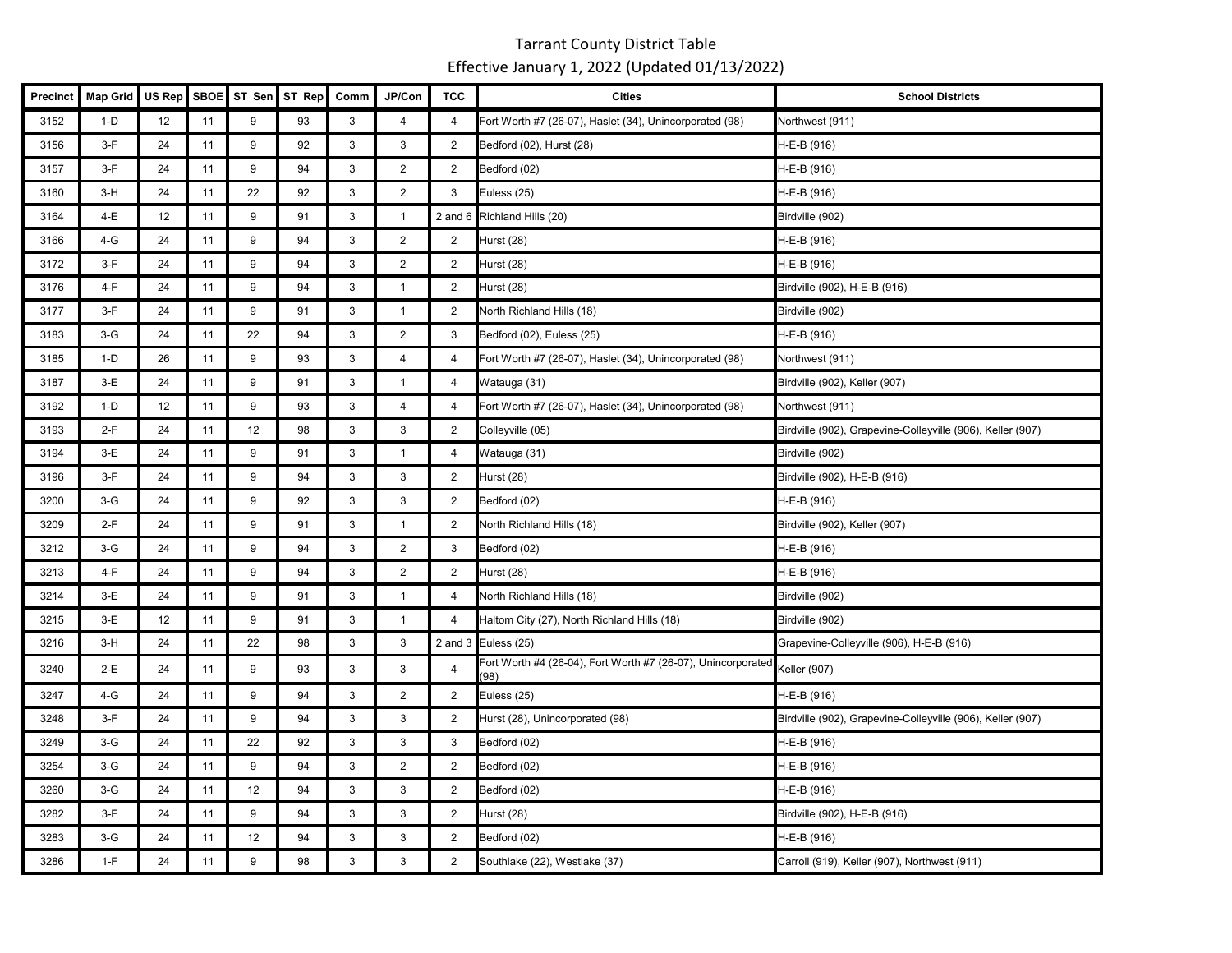| <b>Precinct</b> | <b>Map Grid</b> | US Rep | <b>SBOE</b> | ST Sen | ST Rep | Comm         | JP/Con         | <b>TCC</b>     | <b>Cities</b>                                             | <b>School Districts</b>                    |
|-----------------|-----------------|--------|-------------|--------|--------|--------------|----------------|----------------|-----------------------------------------------------------|--------------------------------------------|
| 3287            | $3-E$           | 24     | 11          | 9      | 91     | 3            | $\mathbf{1}$   | 4              | Watauga (31)                                              | <b>Keller</b> (907)                        |
| 3289            | 4-E             | 12     | 11          | 9      | 91     | 3            | $\overline{1}$ |                | 1 and 4 North Richland Hills (18)                         | Birdville (902)                            |
| 3321            | $1-H$           | 24     | 11          | 12     | 98     | 3            | 3              | $\overline{2}$ | Grapevine (11)                                            | Grapevine-Colleyville (906)                |
| 3322            | $3-G$           | 24     | 11          | 12     | 94     | 3            | 3              | 3              | Bedford (02), Euless (25)                                 | Grapevine-Colleyville (906), H-E-B (916)   |
| 3323            | $2-G$           | 24     | 11          | 12     | 98     | 3            | 3              | $\overline{2}$ | Colleyville (05)                                          | Grapevine-Colleyville (906)                |
| 3324            | $3-F$           | 24     | 11          | 9      | 91     | 3            | $\mathbf{1}$   | $\overline{4}$ | North Richland Hills (18)                                 | Birdville (902)                            |
| 3325            | 4-E             | 12     | 11          | 9      | 91     | 3            | $\mathbf{1}$   | $\overline{2}$ | North Richland Hills (18), Richland Hills (20)            | Birdville (902)                            |
| 3326            | $3-F$           | 24     | 11          | 9      | 91     | 3            | $\mathbf{1}$   | $\overline{2}$ | North Richland Hills (18)                                 | Birdville (902)                            |
| 3327            | $3-G$           | 24     | 11          | 9      | 94     | 3            | $\overline{2}$ | $\overline{2}$ | Bedford (02)                                              | H-E-B (916)                                |
| 3329            | $3-H$           | 24     | 11          | 22     | 92     | 3            | $\overline{2}$ | 3              | Euless (25), Fort Worth #5 (26-05)                        | H-E-B (916)                                |
| 3330            | $3-F$           | 24     | 11          | 12     | 98     | 3            | 3              | $\overline{2}$ | Colleyville (05)                                          | Grapevine-Colleyville (906), H-E-B (916)   |
| 3331            | $2-F$           | 24     | 11          | 12     | 98     | 3            | 3              | $\overline{2}$ | Colleyville (05), Keller (13)                             | Grapevine-Colleyville (906), Keller (907)  |
| 3332            | $3-E$           | 24     | 11          | 9      | 91     | 3            | $\mathbf{1}$   | 4              | Watauga (31)                                              | Birdville (902)                            |
| 3333            | $3-F$           | 24     | 11          | 9      | 91     | 3            | $\mathbf{1}$   | $\overline{2}$ | North Richland Hills (18)                                 | Birdville (902)                            |
| 3334            | $3-G$           | 24     | 11          | 9      | 92     | 3            | 3              | $\overline{2}$ | Bedford (02)                                              | H-E-B (916)                                |
| 3335            | $3-H$           | 24     | 11          | 22     | 98     | 3            | 3              | 3              | Euless (25)                                               | Grapevine-Colleyville (906), H-E-B (916)   |
| 3336            | $3-H$           | 24     | 11          | 22     | 92     | 3            | 3              | 3              | Euless (25), Fort Worth #5 (26-05)                        | H-E-B (916)                                |
| 3359            | $2-F$           | 24     | 11          | 9      | 98     | 3            | 3              | $\overline{2}$ | Southlake (22)                                            | Carroll (919)                              |
| 3361            | 1-H             | 24     | 11          | 12     | 98     | 3            | 3              | $\overline{2}$ | Grapevine (11)                                            | Grapevine-Colleyville (906)                |
| 3363            | $1-C$           | 12     | 11          | 9      | 93     | 3            | $\overline{4}$ | 4              | Haslet (34), Unincorporated (98), Fort Worth #7 (26-07)   | Northwest (911)                            |
| 3364            | $3-E$           | 24     | 11          | 9      | 91     | 3            | $\mathbf{1}$   | 4              | North Richland Hills (18)                                 | Birdville (902)                            |
| 3365            | $2-F$           | 24     | 11          | 9      | 98     | $\mathbf{3}$ | 3              | $\overline{2}$ | Keller (13)                                               | Keller (907)                               |
| 3367            | $2-E$           | 24     | 11          | 9      | 91     | 3            | $\mathbf{1}$   | 2              | North Richland Hills (18)                                 | Birdville (902)                            |
| 3368            | $3-F$           | 24     | 11          | 12     | 94     | 3            | 3              | $\overline{2}$ | Bedford (02)                                              | H-E-B (916)                                |
| 3372            | $1-E$           | 24     | 11          | 9      | 93     | 3            | 3              | 4              | Fort Worth #7 (26-07), Unincorporated (98), Westlake (37) | Keller (907), Northwest (911)              |
| 3384            | $1-G$           | 24     | 11          | 12     | 98     | 3            | 3              | $\overline{2}$ | Grapevine (11)                                            | Carroll (919), Grapevine-Colleyville (906) |
| 3385            | $2-G$           | 24     | 11          | 12     | 98     | 3            | 3              | $\overline{2}$ | Grapevine (11)                                            | Grapevine-Colleyville (906)                |
| 3386            | $1-E$           | 24     | 11          | 9      | 98     | 3            | 3              | $\overline{2}$ | Keller (13)                                               | Keller (907)                               |
| 3387            | $2-F$           | 24     | 11          | 9      | 91     | 3            | $\mathbf{1}$   | $\overline{2}$ | North Richland Hills (18)                                 | Birdville (902), Keller (907)              |
| 3389            | $3-H$           | 24     | 11          | 22     | 98     | 3            | 3              | 3              | Euless (25)                                               | Grapevine-Colleyville (906), H-E-B (916)   |
| 3390            | $3-G$           | 24     | 11          | 12     | 98     | 3            | 3              | $\overline{2}$ | Colleyville (05), Grapevine (11)                          | Grapevine-Colleyville (906)                |
| 3391            | $3-H$           | 24     | 11          | 22     | 98     | 3            | 3              | 3              | Euless (25)                                               | H-E-B (916)                                |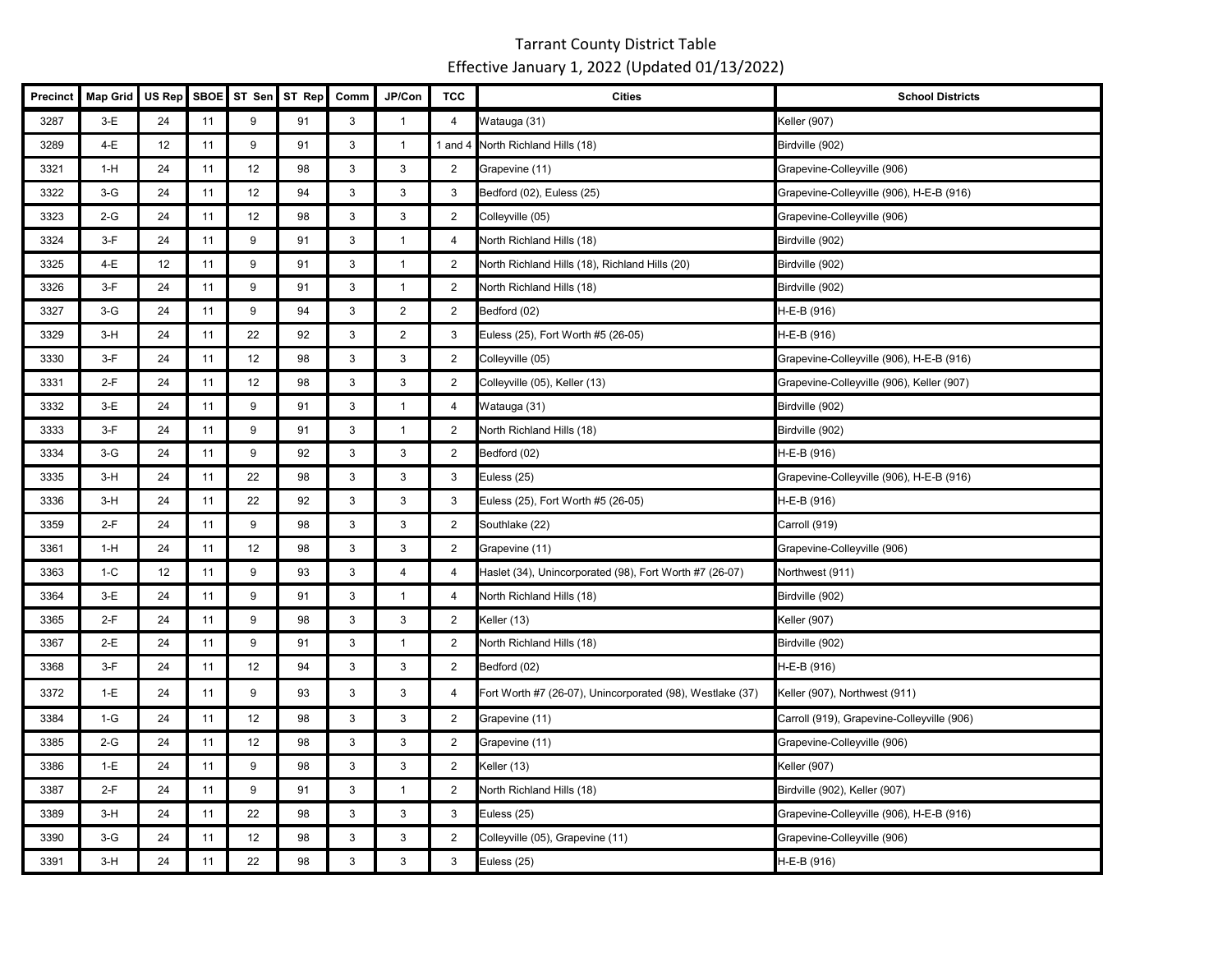| Precinct | Map Grid | US Rep SBOE |      |                 | ST Sen ST Rep | Comm | JP/Con         | <b>TCC</b>              | <b>Cities</b>                                  | <b>School Districts</b>                    |
|----------|----------|-------------|------|-----------------|---------------|------|----------------|-------------------------|------------------------------------------------|--------------------------------------------|
| 3392     | 2-F      | 24          | 11   | 9               | 98            | 3    | 3              | 2                       | Keller (13)                                    | Keller (907)                               |
| 3396     | $2-H$    | 24          | 11   | 12              | 98            | 3    | 3              | 2                       | Grapevine (11)                                 | Grapevine-Colleyville (906)                |
| 3398     | $3-E$    | 24          | 11   | 9               | 91            | 3    | $\mathbf{1}$   | 4                       | Watauga (31)                                   | Birdville (902), Keller (907)              |
| 3406     | 4-F      | 12          | $13$ | 9               | 91            | 3    | $\mathbf{1}$   | $\overline{2}$          | Richland Hills (20)                            | Birdville (902)                            |
| 3409     | 4-F      | 24          | 11   | 9               | 94            | 3    | $\overline{2}$ | 2                       | Fort Worth #5 (26-05)                          | H-E-B (916)                                |
| 3417     | $1-D$    | 24          | 11   | 9               | 93            | 3    | 3              | 4                       | Fort Worth #7 (26-07), Unincorporated (98)     | Keller (907), Northwest (911)              |
| 3421     | $2-G$    | 24          | 11   | 12              | 98            | 3    | $\mathbf{3}$   | 2                       | Colleyville (05)                               | Grapevine-Colleyville (906)                |
| 3422     | $1-E$    | 24          | 11   | 9               | 98            | 3    | 3              | $\overline{2}$          | Keller (13), Roanoke #1 (43-01), Westlake (37) | Keller (907), Northwest (911)              |
| 3433     | $3-F$    | 24          | 11   | 9               | 94            | 3    | 3              | $\overline{2}$          | Hurst (28)                                     | Birdville (902)                            |
| 3443     | $3-G$    | 24          | 11   | 12              | 94            | 3    | 3              | 3                       | Bedford (02)                                   | H-E-B (916)                                |
| 3446     | $3-H$    | 24          | 11   | 22              | 92            | 3    | $\overline{2}$ | 3                       | Euless (25)                                    | H-E-B (916)                                |
| 3447     | 2-F      | 24          | 11   | 9               | 91            | 3    | $\mathbf{1}$   | $\overline{2}$          | North Richland Hills (18)                      | Keller (907)                               |
| 3465     | 2-E      | 24          | 11   | 9               | 93            | 3    | 3              | 4                       | Fort Worth #7 (26-07), Unincorporated (98)     | Keller (907), Northwest (911)              |
| 3469     | $2-G$    | 24          | 11   | 12              | 98            | 3    | 3              | 2                       | Grapevine (11)                                 | Grapevine-Colleyville (906)                |
| 3470     | $2-G$    | 24          | 11   | 9               | 98            | 3    | 3              | $\overline{2}$          | Grapevine (11), Southlake (22)                 | Carroll (919), Grapevine-Colleyville (906) |
| 3471     | 2-E      | 24          | 11   | 9               | 98            | 3    | 3              | $\overline{2}$          | Keller (13)                                    | Keller (907)                               |
| 3486     | 1-E      | 24          | 11   | 9               | 93            | 3    | 3              | 4                       | Fort Worth #7 (26-07)                          | Keller (907)                               |
| 3500     | $1-F$    | 24          | 11   | 9               | 98            | 3    | 3              | 2                       | Trophy Club (44), Westlake (37)                | Carroll (919), Northwest (911)             |
| 3502     | $1-F$    | 24          | 11   | 9               | 98            | 3    | 3              | $\overline{2}$          | Keller (13), Westlake (37)                     | Keller (907)                               |
| 3507     | $3-E$    | 24          | 11   | 9               | 91            | 3    | $\mathbf{1}$   | $\overline{2}$          | North Richland Hills (18)                      | Birdville (902)                            |
| 3509     | $2-E$    | 24          | 11   | 9               | 91            | 3    | $\mathbf{1}$   | 4                       | Watauga (31)                                   | Birdville (902), Keller (907)              |
| 3510     | $3-G$    | 24          | 11   | 12              | 98            | 3    | 3              | $\overline{2}$          | Colleyville (05)                               | Grapevine-Colleyville (906), H-E-B (916)   |
| 3511     | $3-H$    | 24          | 11   | 22              | 98            | 3    | 3              | 3                       | Euless (25)                                    | Grapeville-Colleyville (906), H-E-B (916)  |
| 3516     | $3-G$    | 24          | 11   | 12              | 94            | 3    | 3              | 2                       | Bedford (02)                                   | H-E-B (916)                                |
| 3517     | $3-G$    | 24          | 11   | 9               | 92            | 3    | 3              | 2                       | Bedford (02)                                   | H-E-B (916)                                |
| 3526     | 1-G      | 24          | 11   | 9               | 98            | 3    | 3              | $\overline{2}$          | Southlake (22)                                 | Carroll (919)                              |
| 3527     | $3-F$    | 24          | 11   | 9               | 91            | 3    | $\mathbf{1}$   | $\overline{\mathbf{c}}$ | North Richland Hills (18)                      | Birdville (902)                            |
| 3529     | $1-F$    | 24          | 11   | 9               | 98            | 3    | 3              | 2                       | Southlake (22)                                 | Carroll (919), Northwest (911)             |
| 3530     | $2-G$    | 24          | 11   | 12 <sub>2</sub> | 98            | 3    | $\sqrt{3}$     | 2                       | Grapevine (11)                                 | Grapevine-Colleyville (906)                |
| 3538     | $2-F$    | 24          | 11   | 9               | 98            | 3    | 3              | $\overline{2}$          | Keller (13), Southlake (22)                    | Carroll (919)                              |
| 3539     | $3-F$    | 24          | 11   | 12              | 98            | 3    | 3              | $\overline{2}$          | Bedford (02), Colleyville (05)                 | H-E-B (916)                                |
| 3542     | $1-G$    | 24          | 11   | 12              | 98            | 3    | 3              | $\overline{2}$          | Grapevine (11)                                 | Carroll (919), Grapevine-Colleyville (906) |
| 3545     | $1-F$    | 24          | 11   | 9               | 98            | 3    | $\mathbf{3}$   | $\overline{2}$          | Southlake (22)                                 | Carroll (919), Keller (907)                |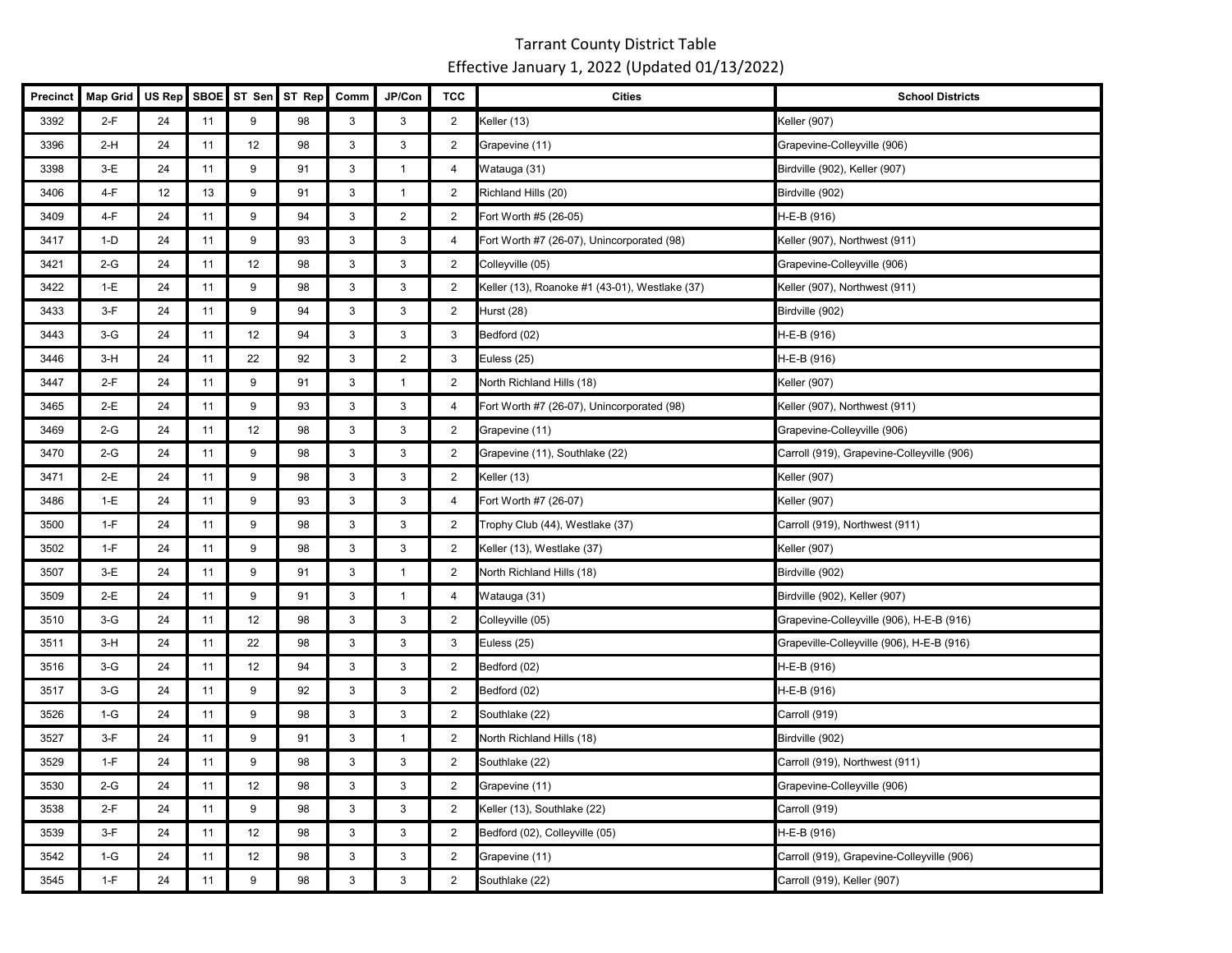| <b>Precinct</b> | <b>Map Grid</b> | US Rep | <b>SBOE</b> | ST Sen | ST Rep | Comm         | JP/Con         | <b>TCC</b>     | <b>Cities</b>                                                                    | <b>School Districts</b>                                   |
|-----------------|-----------------|--------|-------------|--------|--------|--------------|----------------|----------------|----------------------------------------------------------------------------------|-----------------------------------------------------------|
| 3552            | $2-E$           | 24     | 11          | 9      | 91     | 3            | 3              | $\overline{4}$ | Fort Worth #4 (26-04)                                                            | <b>Keller</b> (907)                                       |
| 3554            | $2-E$           | 24     | 11          | 9      | 98     | 3            | 3              | $\overline{2}$ | Keller (13)                                                                      | Keller (907)                                              |
| 3558            | $2-G$           | 24     | 11          | 9      | 98     | 3            | 3              | 2              | Colleyville (05), Southlake (22)                                                 | Carroll (919)                                             |
| 3560            | $4-G$           | 24     | 11          | 9      | 94     | $\mathbf{3}$ | $\overline{2}$ | 6              | Fort Worth #5 (26-05), Hurst (28)                                                | H-E-B (916)                                               |
| 3562            | $3-F$           | 24     | 11          | 12     | 98     | 3            | 3              | $\overline{2}$ | Bedford (02), Colleyville (05)                                                   | Birdville (902), Grapevine-Colleyville (906), H-E-B (916) |
| 3566            | $3-H$           | 24     | 11          | 12     | 98     | 3            | 3              | $\overline{2}$ | Euless (25)                                                                      | Grapevine-Colleyville (906)                               |
| 3567            | $2-C$           | 12     | 11          | 9      | 93     | 3            | $\overline{4}$ | 4              | Fort Worth #7 (26-07), Unincorporated (98)                                       | Northwest (911)                                           |
| 3570            | 2-E             | 24     | 11          | 9      | 91     | 3            | $\overline{1}$ | 4              | Fort Worth #4 (26-04)                                                            | <b>Keller (907)</b>                                       |
| 3574            | $3-G$           | 24     | 11          | 12     | 98     | 3            | 3              |                | 2 and 3 Bedford (02), Euless (25)                                                | Grapevine-Colleyville (906), H-E-B (916)                  |
| 3575            | $3-F$           | 24     | 11          | 9      | 91     | $\mathbf{3}$ | $\mathbf{1}$   | $\overline{2}$ | Hurst (28), North Richland Hills (18)                                            | Birdville (902)                                           |
| 3579            | $1-F$           | 24     | 11          | 9      | 98     | 3            | 3              | $\overline{2}$ | Southlake (22)                                                                   | Carroll (919), Keller (907)                               |
| 3580            | $2-F$           | 24     | 11          | 9      | 98     | 3            | $\mathbf{3}$   | $\overline{2}$ | Keller (13)                                                                      | Keller (907)                                              |
| 3582            | $3-F$           | 24     | 11          | 9      | 91     | 3            | 3              | 2              | Hurst (28), North Richland Hills (18)                                            | Birdville (902), Keller (907)                             |
| 3583            | $3-F$           | 24     | 11          | 9      | 91     | $\mathbf{3}$ | $\mathbf{3}$   | 2              | Hurst (28), North Richland Hills (18)                                            | Birdville (902)                                           |
| 3584            | $3-F$           | 24     | 11          | 9      | 91     | 3            | 3              | $\overline{2}$ | Hurst (28), North Richland Hills (18)                                            | Birdville (902)                                           |
| 3585            | $3-F$           | 24     | 11          | 9      | 91     | 3            | $\mathbf{1}$   | $\overline{2}$ | Hurst (28)                                                                       | Birdville (902)                                           |
| 3590            | 4-F             | 24     | 11          | 9      | 94     | 3            | $\overline{2}$ | $\overline{2}$ | Hurst (28)                                                                       | H-E-B (916)                                               |
| 3624            | $2-F$           | 24     | 11          | 9      | 98     | 3            | 3              | $\overline{2}$ | Keller (13), Unincorporated (98)                                                 | Carroll (919), Keller (907)                               |
| 3626            | $2-F$           | 24     | 11          | 9      | 98     | 3            | 3              | $\overline{2}$ | Southlake (22)                                                                   | Keller (907)                                              |
| 3637            | $2-D$           | 12     | 11          | 9      | 93     | 3            | $\mathbf{1}$   | $\overline{4}$ | Fort Worth #4 (26-04)                                                            | Keller (907), Northwest (911)                             |
| 3646            | $1-E$           | 24     | 11          | 9      | 93     | 3            | 3              | $\overline{4}$ | Fort Worth #7 (26-07), Roanoke #2 (43-02), Unincorporated<br>(98), Westlake (37) | Keller (907), Northwest (911)                             |
| 3647            | $2-D$           | 24     | 11          | 9      | 93     | 3            | 3              | 4              | Fort Worth #4 (26-04)                                                            | Keller (907)                                              |
| 3648            | $1-E$           | 24     | 11          | 9      | 93     | $\mathbf{3}$ | 3              | 4              | Fort Worth #7 (26-07), Keller (13)                                               | Keller (907)                                              |
| 3653            | $4-G$           | 24     | 11          | 9      | 94     | 3            | $\overline{2}$ | 6              | Fort Worth #5 (26-05), Hurst (28)                                                | H-E-B (916)                                               |
| 3654            | $4-G$           | 24     | 11          | 9      | 94     | 3            | $\overline{2}$ | 6              | Fort Worth #5 (26-05), Hurst (28)                                                | H-E-B (916)                                               |
| 3661            | $3-F$           | 24     | 11          | 9      | 91     | 3            | $\mathbf{1}$   | 2              | Hurst (28)                                                                       | Birdville (902)                                           |
| 3663            | $2-F$           | 24     | 11          | 12     | 94     | 3            | 3              | $\overline{2}$ | Colleyville (05)                                                                 | Birdville (902), Grapevine-Colleyville (906)              |
| 3664            | $3-F$           | 24     | 11          | 9      | 94     | 3            | 3              | $\overline{2}$ | North Richland Hills (18)                                                        | Birdville (902), H-E-B (916)                              |
| 3665            | $3-F$           | 24     | 11          | 9      | 91     | 3            | $\mathbf{1}$   | $\overline{2}$ | Hurst (28)                                                                       | H-E-B (916)                                               |
| 3667            | $3-E$           | 24     | 11          | 9      | 91     | 3            | $\mathbf{1}$   | $\overline{4}$ | Watauga (31)                                                                     | Birdville (902)                                           |
| 3668            | $2-F$           | 24     | 11          | 9      | 98     | 3            | 3              | 2              | Keller (13)                                                                      | Keller (907)                                              |
| 3669            | $3-F$           | 24     | 11          | 9      | 98     | 3            | 3              | 2              | Colleyville (05)                                                                 | H-E-B (916)                                               |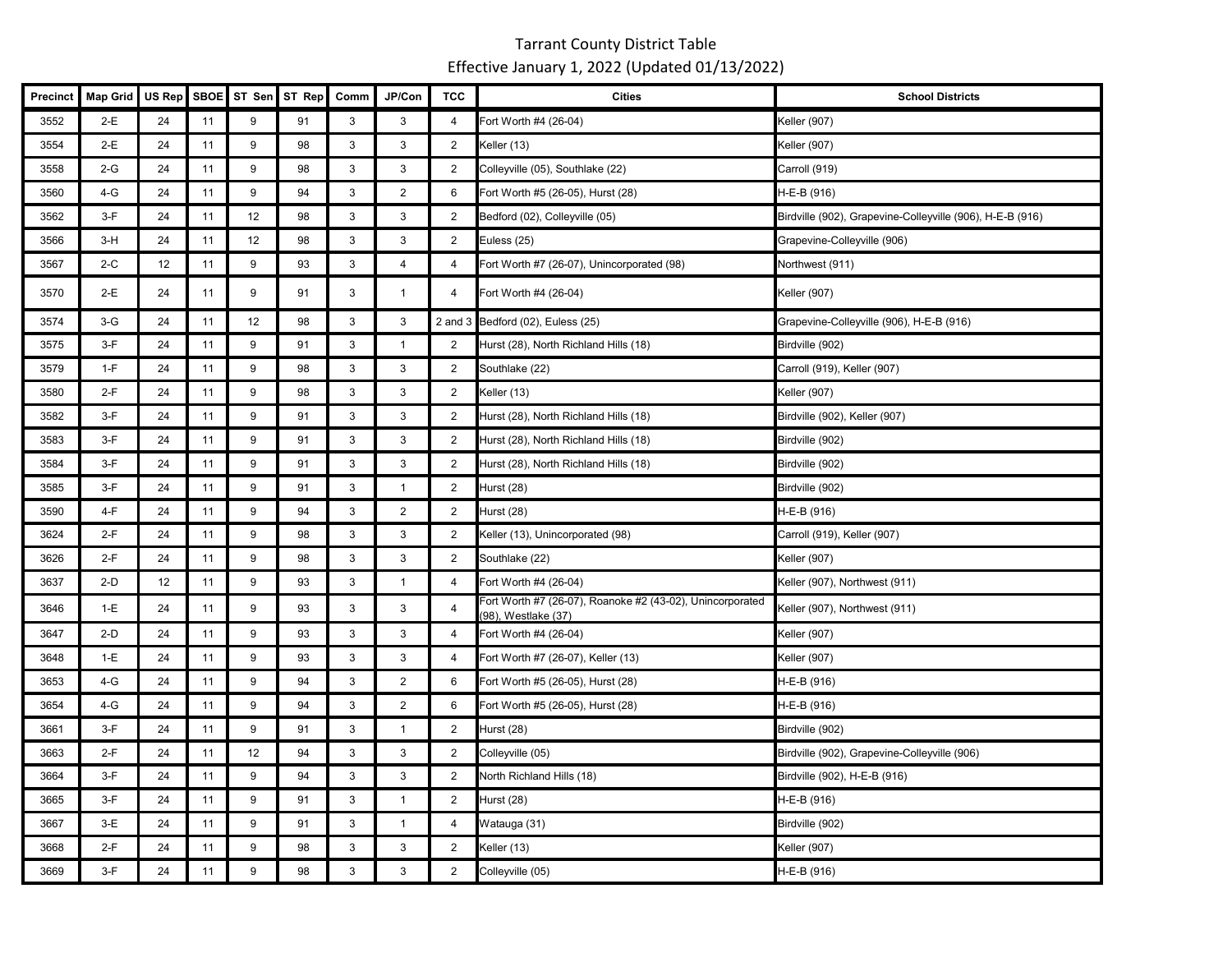| Precinct | <b>Map Grid</b> | US Rep | <b>SBOE</b> | ST Sen | ST Rep | Comm           | JP/Con         | <b>TCC</b>     | <b>Cities</b>                                               | <b>School Districts</b>                                              |
|----------|-----------------|--------|-------------|--------|--------|----------------|----------------|----------------|-------------------------------------------------------------|----------------------------------------------------------------------|
| 3671     | $2-E$           | 24     | 11          | 9      | 98     | 3              | 3              | $\overline{4}$ | Fort Worth #7 (26-07), Keller (13), Unincorporated (98)     | Keller (907)                                                         |
| 3695     | $2-E$           | 24     | 11          | 9      | 93     | 3              | 3              | 4              | Fort Worth #4 (26-04)                                       | Keller (907)                                                         |
| 3696     | $1-D$           | 24     | 11          | 9      | 93     | 3              | 3              | 4              | Fort Worth #7 (26-07)                                       | Keller (907), Northwest (911)                                        |
| 3698     | $2-D$           | 24     | 11          | 9      | 93     | 3              | $\overline{1}$ | 4              | Fort Worth #4 (26-04)                                       | Keller (907)                                                         |
| 3700     | $1-C$           | 12     | 11          | 9      | 93     | 3              | 4              | 4              | Fort Worth #7 (26-07)                                       | Northwest (911)                                                      |
| 3706     | $1-H$           | 24     | 11          | 12     | 98     | 3              | 3              | $\overline{2}$ | Flower Mound (42), Grapevine (11)                           | Grapevine-Colleyville (908), Lewisville (909), Northwest (911)       |
| 3709     | $1-E$           | 24     | 11          | 9      | 93     | 3              | 3              | 4              | Fort Worth #7 (26-07)                                       | Northwest (911)                                                      |
| 3716     | $2-F$           | 24     | 11          | 9      | 98     | 3              | 3              | 2              | Keller (13)                                                 | Keller (907)                                                         |
| 3720     | $1-F$           | 24     | 11          | 9      | 98     | 3              | 3              | $\overline{2}$ | Keller (13), Westlake (37)                                  | Keller (907), Northwest (911)                                        |
| 3725     | 3-E             | 24     | 11          | 9      | 91     | 3              | $\overline{1}$ | $\overline{2}$ | North Richland Hills (18)                                   | Birdville (902)                                                      |
| 3728     | $1-G$           | 24     | 11          | 9      | 98     | 3              | 3              | 2              | Grapevine (11), Southlake (22)                              | Carroll (919), Grapevine-Colleyville (906)                           |
| 3729     | $2-D$           | 24     | 11          | 9      | 93     | 3              | $\mathbf{1}$   | 4              | Fort Worth #4 (26-04)                                       | Keller (907)                                                         |
| 3732     | $2-C$           | 12     | 11          | 9      | 93     | 3              | 4              | 4              | Fort Worth #7 (26-07), Unincorporated (98)                  | Eagle Mountain-Saginaw (918), Northwest (911)                        |
| 3735     | $2-F$           | 24     | 11          | 12     | 98     | 3              | 3              | $\overline{2}$ | Colleyville (05)                                            | Keller (907)                                                         |
| 3750     | $1-D$           | 26     | 11          | 9      | 93     | 3              | 3              | 4              | Fort Worth #7 (26-07)                                       | Northwest (911)                                                      |
| 3757     | $3-H$           | 24     | 11          | 22     | 92     | 3              | 3              | 3              | Fort Worth #5 (26-05)                                       | Grapevine-Colleyville (906)                                          |
| 3758     | $3-H$           | 24     | 11          | 22     | 92     | 3              | $\overline{2}$ | 3              | Fort Worth #5 (26-05)                                       | Grapevine-Colleyville (906)                                          |
| 3759     | $3-H$           | 24     | 11          | 22     | 92     | 3              | 3              | 3              | Fort Worth #5 (26-05)                                       | Grapevine-Colleyville (906), H-E-B (916)                             |
| 3822     | $3-F$           | 24     | 11          | 9      | 91     | 3              | 3              | $\overline{2}$ | Hurst (28)                                                  | Birdville (902)                                                      |
| 3826     | $3-G$           | 24     | 11          | 22     | 92     | 3              | $\overline{2}$ | 3              | Bedford (02)                                                | H-E-B (916)                                                          |
| 4006     | $5-D$           | 12     | 13          | 9      | 95     | $\overline{4}$ | 5              | $\overline{1}$ | Fort Worth #9 (26-09)                                       | FWISD #9 (905-09)                                                    |
| 4016     | $5-C$           | 12     | 11          | 9      | 99     | 4              | 5              | 4              | Fort Worth #7 (26-07)                                       | FWISD #5 (905-05)                                                    |
| 4017     | $4-C$           | 33     | 13          | 9      | 90     | $\overline{4}$ | 5              | $\overline{1}$ | Fort Worth #2 (26-02)                                       | FWISD #1 (905-01), Lake Worth (910)                                  |
| 4018     | $3-D$           | 12     | 11          | 9      | 99     | $\overline{4}$ | $\overline{4}$ | $\overline{1}$ | Saginaw (21)                                                | Eagle Mountain-Saginaw (918)                                         |
| 4020     | $5-B$           | 12     | 11          | 9      | 97     | $\overline{4}$ | 4              | $\overline{7}$ | Fort Worth #3 (26-03), White Settlement (30)                | FWISD #5 (905-05), White Settlement (920)                            |
| 4042     | 4-E             | 12     | 11          | 9      | 91     | 4              | $\mathbf{1}$   | 6              | Haltom City (27)                                            | Birdville (902)                                                      |
| 4044     | $2-B$           | 12     | 11          | 9      | 93     | 4              | 4              | 4              | Fort Worth #7 (26-07), Saginaw (21), Unincorporated (98)    | Eagle Mountain-Saginaw (918)                                         |
| 4045     | $3-B$           | 12     | 11          | 9      | 99     | $\overline{4}$ | 4              | 4              | Fort Worth #7 (26-07), Unincorporated (98)                  | Eagle Mountain-Saginaw (918)                                         |
| 4046     | 2-A             | 12     | 11          | 9      | 99     | $\overline{4}$ | 4              | 4              | Azle (01)                                                   | Azle (915)                                                           |
| 4047     | 1-A             | 12     | 11          | 9      | 99     | $\overline{4}$ | 4              | 4              | Azle (01), Pelican Bay (36), Reno (41), Unincorporated (98) | Azle (915)                                                           |
| 4048     | $4-D$           | 33     | 13          | 9      | 90     | $\overline{4}$ | 5              | $\mathbf{1}$   | Fort Worth #2 (26-02)                                       | FWISD #1 (905-01)                                                    |
| 4050     | $4-C$           | 33     | 13          | 9      | 90     | $\overline{4}$ | 5              | $\overline{1}$ | Fort Worth #2 (26-02)                                       | Eagle Mountain-Saginaw (918), FWISD #1 (905-01), Lake Worth<br>(910) |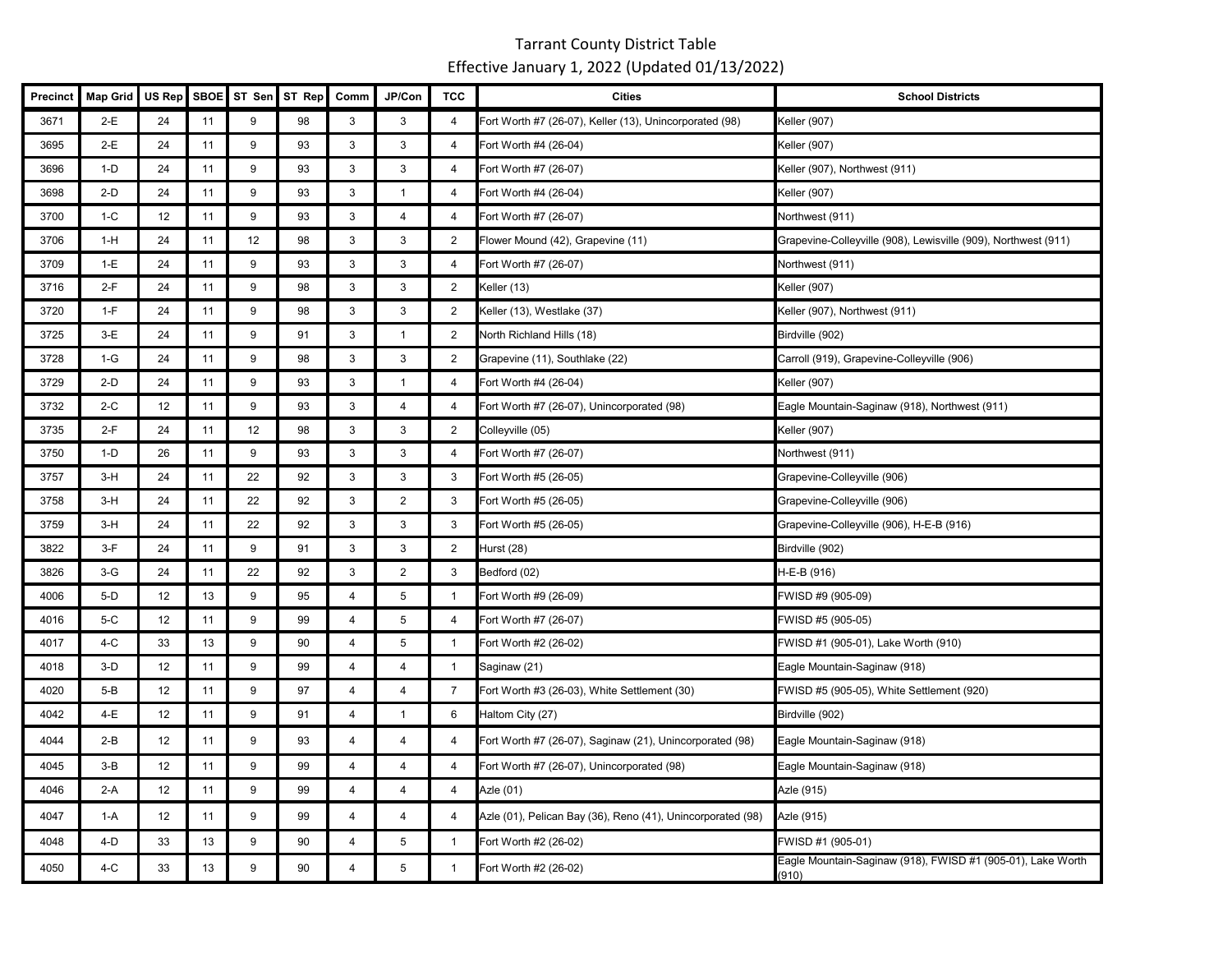| Precinct | <b>Map Grid</b> | US Rep | <b>SBOE</b> | ST Sen | ST Rep | Comm           | JP/Con         | <b>TCC</b>     | <b>Cities</b>                                               | <b>School Districts</b>                                              |
|----------|-----------------|--------|-------------|--------|--------|----------------|----------------|----------------|-------------------------------------------------------------|----------------------------------------------------------------------|
| 4051     | $4-D$           | 33     | 13          | 9      | 90     | $\overline{4}$ | 5              |                | 1 and 6 Fort Worth #2 (26-02), Fort Worth #9 (26-09)        | FWISD #1 (905-01)                                                    |
| 4053     | $3-B$           | 12     | 11          | 9      | 99     | $\overline{4}$ | $\overline{4}$ | $\overline{4}$ | Fort Worth #7 (26-07), Lake Worth (16), Unincorporated (98) | Eagle Mountain-Saginaw (918), FWISD #5 (905-05), Lake Worth<br>910)  |
| 4057     | $5-D$           | 12     | 13          | 9      | 90     | $\overline{4}$ | 5              | $\mathbf{1}$   | Fort Worth #9 (26-09)                                       | FWISD #1 (905-01)                                                    |
| 4060     | $5-D$           | 12     | 13          | 9      | 90     | 4              | 5              | $\mathbf{1}$   | Fort Worth #9 (26-09)                                       | FWISD #9 (905-09)                                                    |
| 4065     | 4-A             | 12     | 11          | 9      | 99     | $\overline{4}$ | $\overline{4}$ | $\overline{7}$ | Unincorporated (98), Fort Worth #3 (26-03)                  | Azle (915), White Settlement (920)                                   |
| 4067     | 4-D             | 33     | 13          | 9      | 90     | $\overline{4}$ | 5              | $\mathbf{1}$   | Fort Worth #2 (26-02)                                       | FWISD #1 (905-01)                                                    |
| 4068     | $4-C$           | 33     | 13          | 9      | 90     | $\overline{4}$ | 5              | $\mathbf{1}$   | Fort Worth #2 (26-02)                                       | FWISD #1 (905-01), Lake Worth (910)                                  |
| 4069     | 6-A             | 12     | 11          | 9      | 97     | $\overline{4}$ | 6              | $\overline{7}$ | Fort Worth #3 (26-03), Unincorporated (98)                  | FWISD #7 (905-07)                                                    |
| 4070     | $6-C$           | 12     | 11          | 10     | 97     | 4              | 6              | $\overline{7}$ | Fort Worth #6 (26-06)                                       | Crowley (912), FWISD #6 (905-06)                                     |
| 4073     | $4-C$           | 12     | 13          | 9      | 99     | $\overline{4}$ | 5              | $\mathbf{1}$   | Fort Worth #2 (26-02)                                       | Lake Worth (910)                                                     |
| 4077     | $6-D$           | 33     | 13          | 9      | 90     | $\overline{4}$ | 5              | $\mathbf{1}$   | Fort Worth #9 (26-09)                                       | FWISD #9 (905-09)                                                    |
| 4086     | $5-C$           | 12     | 11          | 9      | 99     | $\overline{4}$ | $\overline{4}$ | $\overline{4}$ | Fort Worth #7 (26-07)                                       | FWISD #1 (905-01), FWISD #5 (905-05)                                 |
| 4087     | 4-C             | 33     | 13          | 9      | 90     | $\overline{4}$ | 5              | $\mathbf{1}$   | Fort Worth #2 (26-02)                                       | FWISD #1 (905-01)                                                    |
| 4091     | 4-B             | 12     | 11          | 9      | 99     | $\overline{4}$ | $\overline{a}$ | 4              | Fort Worth #7 (26-07), Lake Worth (16)                      | Eagle Mountain-Saginaw (918), FWISD #5 (905-05), Lake Worth<br>(910) |
| 4092     | $4-C$           | 33     | 13          | 9      | 90     | $\overline{4}$ | 5              | $\mathbf{1}$   | Fort Worth #2 (26-02)                                       | FWISD #1 (905-01)                                                    |
| 4093     | 4-D             | 33     | 13          | 9      | 90     | $\overline{4}$ | 5              | $\mathbf{1}$   | Fort Worth #2 (26-02), Saginaw (21)                         | Eagle Mountain-Saginaw (918), FWISD #9 (905-09), Lake Worth<br>910)  |
| 4096     | $5-D$           | 12     | 13          | 9      | 90     | $\overline{4}$ | 5              | $\mathbf{1}$   | Fort Worth #9 (26-09)                                       | FWISD #9 (905-09)                                                    |
| 4097     | 6-D             | 33     | 13          | 10     | 90     | $\overline{4}$ | 5              | $\mathbf{1}$   | Fort Worth #9 (26-09)                                       | FWISD #8 (905-08)                                                    |
| 4101     | $4-D$           | 33     | 11          | 9      | 93     | $\overline{4}$ | $\mathbf{1}$   | $\mathbf{1}$   | Fort Worth #4 (26-04)                                       | FWISD #9 (905-09)                                                    |
| 4102     | 4-E             | 12     | 11          | 9      | 91     | 4              | $\mathbf{1}$   | $\mathbf{1}$   | Haltom City (27)                                            | Birdville (902), FWISD #9 (905-09)                                   |
| 4107     | 6-D             | 33     | 13          | 10     | 90     | 4              | 5              | $\mathbf{1}$   | Fort Worth #9 (26-09)                                       | FWISD #8 (905-08)                                                    |
| 4110     | $4-C$           | 33     | 13          | 9      | 90     | $\overline{4}$ | 5              | $\mathbf{1}$   | Fort Worth #2 (26-02)                                       | FWISD #1 (905-01)                                                    |
| 4113     | 4-B             | 12     | 11          | 9      | 99     | $\overline{4}$ | $\overline{4}$ | 4              | Fort Worth #7 (26-07), White Settlement (30)                | FWISD #5 (905-05), Lake Worth (910), White Settlement (920)          |
| 4115     | $5-C$           | 12     | 11          | 9      | 99     | $\overline{4}$ | $\overline{4}$ | 4              | Fort Worth #3 (26-03), Westover Hills (23)                  | FWISD #5 (905-05)                                                    |
| 4116     | $5-C$           | 12     | 11          | 9      | 99     | 4              | $\overline{4}$ | $\mathbf{1}$   | Fort Worth #7 (26-07)                                       | FWISD #1 (905-01), FWISD #5 (905-05)                                 |
| 4118     | $5-C$           | 12     | 11          | 10     | 97     | 4              | 6              | $\overline{7}$ | Fort Worth #3 (26-03)                                       | FWISD #5 (905-05)                                                    |
| 4121     | $5-C$           | 12     | 11          | 9      | 99     | $\overline{4}$ | $\overline{4}$ | $\mathbf{1}$   | Fort Worth #2 (26-02), River Oaks (29)                      | Castleberry (917)                                                    |
| 4122     | $4-C$           | 33     | 11          | 9      | 90     | $\overline{4}$ | 5              | $\mathbf{1}$   | Fort Worth #2 (26-02)                                       | Castleberry (917), FWISD #1 (905-01), Lake Worth (910)               |
| 4123     | 4-D             | 33     | 13          | 9      | 90     | $\overline{4}$ | 5              | $\mathbf{1}$   | Fort Worth #2 (26-02)                                       | FWISD #9 (905-09)                                                    |
| 4124     | 4-D             | 33     | 11          | 9      | 93     | 4              | $\mathbf{1}$   | $\mathbf{1}$   | Fort Worth #9 (26-09)                                       | FWISD #9 (905-09)                                                    |
| 4125     | 4-C             | 12     | 11          | 9      | 99     | 4              | 4              | $\mathbf{1}$   | Fort Worth #2 (26-02), River Oaks (29)                      | Castleberry (917), FWISD #1 (905-01)                                 |
| 4128     | $5-B$           | 12     | 11          | 9      | 97     | $\overline{4}$ | $\overline{4}$ | $\overline{7}$ | Fort Worth #3 (26-03), White Settlement (30)                | FWISD #5 (905-05), White Settlement (920)                            |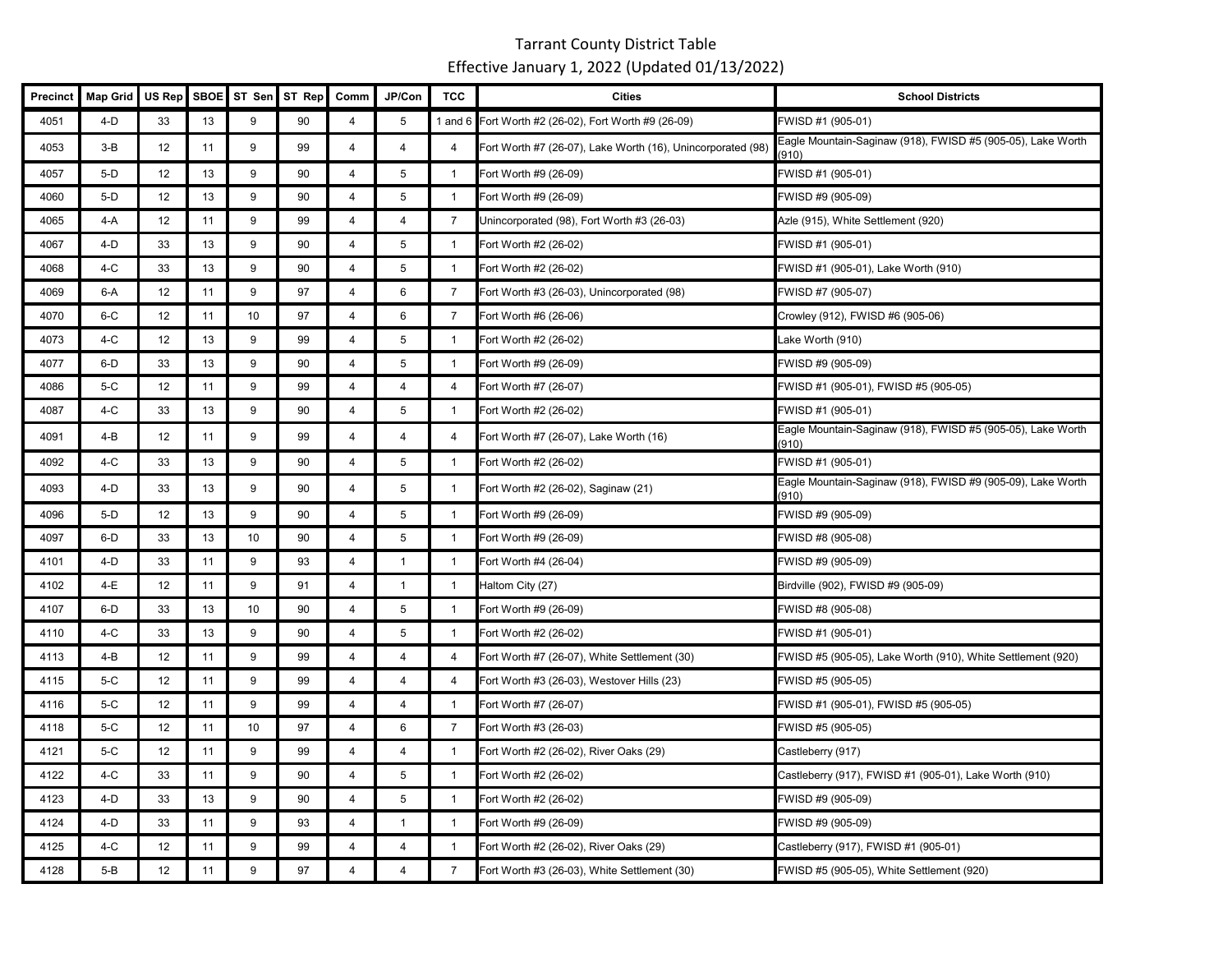| <b>Precinct</b> | <b>Map Grid</b> | US Rep | <b>SBOE</b> |    | ST Sen ST Rep | Comm           | JP/Con         | <b>TCC</b>     | <b>Cities</b>                                                                      | <b>School Districts</b>                                      |
|-----------------|-----------------|--------|-------------|----|---------------|----------------|----------------|----------------|------------------------------------------------------------------------------------|--------------------------------------------------------------|
| 4129            | $5-B$           | 12     | 11          | 10 | 97            | 4              | 6              | $\overline{7}$ | Fort Worth #3 (26-03)                                                              | FWISD #7 (905-07)                                            |
| 4130            | $6-C$           | 12     | 11          | 10 | 97            | 4              | 6              | 7              | Fort Worth #3 (26-03)                                                              | Crowley (912), FWISD #5 (905-05)                             |
| 4135            | 5-B             | 12     | 11          | 10 | 97            | $\overline{4}$ | 6              | $\overline{7}$ | Fort Worth #3 (26-03)                                                              | FWISD #7 (905-07)                                            |
| 4136            | $6 - B$         | 12     | 11          | 10 | 97            | $\overline{4}$ | 6              | 7              | Fort Worth #3 (26-03)                                                              | FWISD #7 (905-07)                                            |
| 4137            | $5-C$           | 12     | 11          | 9  | 99            | $\overline{4}$ | 5              | $\mathbf{1}$   | Fort Worth #7 (26-07)                                                              | FWISD #1 (905-01)                                            |
| 4138            | $4-C$           | 12     | 11          | 9  | 99            | $\overline{4}$ | 5              | $\overline{1}$ | Fort Worth #2 (26-02), Sansom Park (39)                                            | Castleberry (917), FWISD #1 (905-01), Lake Worth (910)       |
| 4141            | $3-E$           | 12     | 11          | 9  | 91            | $\overline{4}$ | $\mathbf{1}$   |                | 1 and 4 Haltom City (27), North Richland Hills (18)                                | Birdville (902)                                              |
| 4144            | $5-B$           | 12     | 11          | 9  | 99            | 4              | $\pmb{4}$      | 4              | White Settlement (30), Westworth Village (32)                                      | FWISD #5 (905-05), White Settlement (920)                    |
| 4155            | $6-D$           | 33     | 13          | 10 | 90            | 4              | 5              | $\overline{1}$ | Fort Worth #9 (26-09)                                                              | FWISD #8 (905-08)                                            |
| 4159            | 4-E             | 12     | 11          | 9  | 91            | $\overline{4}$ | $\mathbf{1}$   | $\mathbf{1}$   | Haltom City (27)                                                                   | Birdville (902)                                              |
| 4162            | $4-D$           | 33     | 11          | 9  | 93            | $\overline{4}$ | $\mathbf{1}$   | -1             | Fort Worth #4 (26-04)                                                              | FWISD #9 (905-09)                                            |
| 4163            | $6-C$           | 12     | 11          | 10 | 97            | $\overline{4}$ | 6              | $\overline{7}$ | Fort Worth #3 (26-03)                                                              | Crowley (912), FWISD #6 (905-06)                             |
| 4178            | $5-B$           | 12     | 11          | 9  | 99            | $\overline{4}$ | $\overline{4}$ | 4              | Fort Worth #3 (26-03)                                                              | FWISD #5 (905-05), White Settlement (920)                    |
| 4179            | $5-B$           | 12     | 11          | 10 | 99            | $\overline{4}$ | 5              | $\overline{7}$ | Fort Worth #3 (26-03)                                                              | FWISD #5 (905-05), White Settlement (920)                    |
| 4182            | $6-C$           | 12     | 11          | 10 | 97            | $\overline{4}$ | 6              | 7              | Fort Worth #3 (26-03)                                                              | FWISD #5 (905-05)                                            |
| 4191            | $3-E$           | 24     | 11          | 9  | 91            | $\overline{4}$ | $\mathbf{1}$   | 4              | Haltom City (27)                                                                   | Birdville (902)                                              |
| 4195            | $6-D$           | 33     | 13          | 10 | 90            | 4              | 5              | $\mathbf{1}$   | Fort Worth #9 (26-09)                                                              | FWISD #8 (905-08)                                            |
| 4201            | 6-D             | 33     | 13          | 10 | 90            | $\overline{4}$ | 5              | $\overline{1}$ | Fort Worth #9 (26-09)                                                              | FWISD #8 (905-08)                                            |
| 4202            | $4-C$           | 12     | 11          | 9  | 99            | $\overline{4}$ | $\overline{4}$ | $\mathbf{1}$   | River Oaks (29)                                                                    | Castleberry (917)                                            |
| 4203            | 5-B             | 12     | 11          | 10 | 99            | 4              | 5              | $\overline{7}$ | Fort Worth #3 (26-03)                                                              | FWISD #5 (905-05), FWISD #7 (905-07), White Settlement (920) |
| 4204            | $5-B$           | 12     | 11          | 9  | 97            | $\overline{4}$ | $\overline{4}$ | $\overline{7}$ | Fort Worth #3 (26-03), White Settlement (30)                                       | White Settlement (920)                                       |
| 4218            | 4-E             | 12     | 11          | 9  | 91            | $\overline{4}$ | $\mathbf{1}$   | $\mathbf{1}$   | Haltom City (27)                                                                   | Birdville (902)                                              |
| 4222            | $3-D$           | 12     | 11          | 9  | 93            | $\overline{4}$ | 4              | -1             | Blue Mound (04), Fort Worth #2 (26-02)                                             | Eagle Mountain-Saginaw (918)                                 |
| 4230            | $6 - B$         | 12     | 11          | 10 | 97            | $\overline{4}$ | 6              | 7              | Benbrook (03), Fort Worth #3 (26-03)                                               | FWISD #5 (905-05)                                            |
| 4231            | $4-D$           | 33     | 13          | 9  | 90            | $\overline{4}$ | 5              | $\overline{1}$ | Fort Worth #2 (26-02)                                                              | FWISD #9 (905-09)                                            |
| 4232            | $3-C$           | 12     | 11          | 9  | 99            | 4              | 4              | -1             | Fort Worth #2 (26-02), Fort Worth #7 (26-07), Saginaw (21),<br>Jnincorporated (98) | Eagle Mountain-Saginaw (918)                                 |
| 4233            | 6-D             | 33     | 13          | 10 | 90            | $\overline{4}$ | 5              | $\overline{1}$ | Fort Worth #9 (26-09)                                                              | FWISD #9 (905-09)                                            |
| 4234            | $3-E$           | 24     | 11          | 9  | 91            | 4              | $\mathbf{1}$   | $\overline{4}$ | Fort Worth #4 (26-04), Watauga (31)                                                | Birdville (902), Keller (907)                                |
| 4239            | 4-E             | 12     | 11          | 9  | 91            | $\overline{4}$ | $\mathbf{1}$   | 6              | Haltom City (27)                                                                   | Birdville (902)                                              |
| 4242            | 4-B             | 12     | 11          | 9  | 99            | $\overline{4}$ | 4              | $\overline{7}$ | Fort Worth #7 (26-07), Lakeside (15), Lake Worth (16)                              | Azle (915), FWISD #5 (905-05), Lake Worth (910)              |
| 4243            | $5-C$           | 12     | 11          | 9  | 99            | 4              | $\overline{4}$ | -1             | Fort Worth #7 (26-07)                                                              | Castleberry (917)                                            |
| 4245            | $4-D$           | 33     | 11          | 9  | 90            | $\overline{4}$ | $\mathbf{1}$   | $\mathbf{1}$   | Fort Worth #2 (26-02), Saginaw (21)                                                | FWISD #9 (905-09)                                            |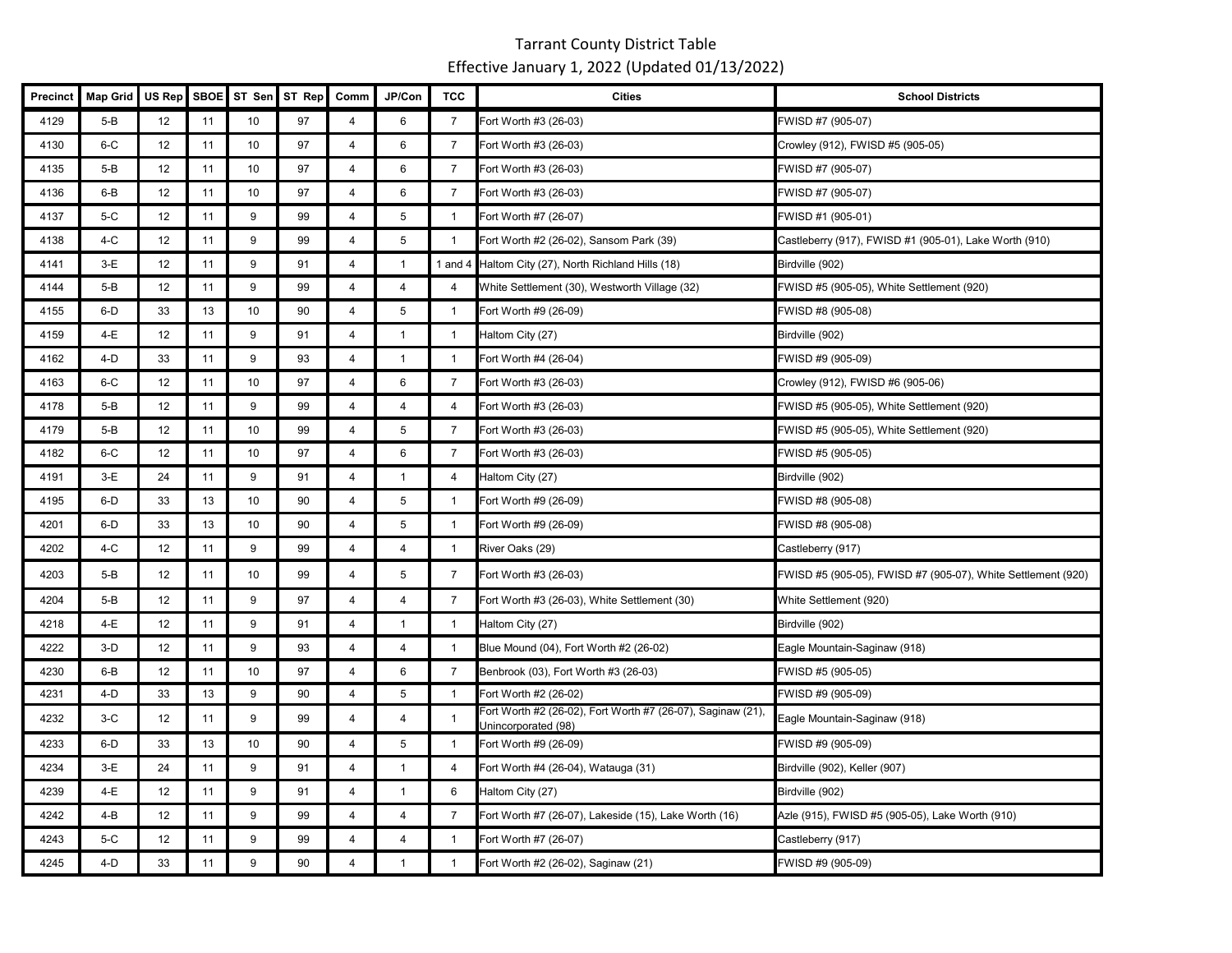| Precinct | <b>Map Grid</b> | US Rep | SBOE | ST Sen | ST Rep | Comm           | JP/Con                  | <b>TCC</b>     | <b>Cities</b>                                             | <b>School Districts</b>                                       |
|----------|-----------------|--------|------|--------|--------|----------------|-------------------------|----------------|-----------------------------------------------------------|---------------------------------------------------------------|
| 4250     | $3-D$           | 12     | 11   | 9      | 93     | 4              | $\mathbf{1}$            | $\mathbf{1}$   | Fort Worth #4 (26-04)                                     | Eagle Mountain-Saginaw (918), FWISD #9 (905-09), Keller (907) |
| 4252     | $5-C$           | 12     | 11   | 9      | 99     | $\overline{4}$ | $\overline{4}$          | 4              | Fort Worth #3 (26-03)                                     | FWISD #5 (905-05)                                             |
| 4253     | $5-D$           | 12     | 13   | 9      | 95     | $\overline{4}$ | 5                       | 6              | Fort Worth #9 (26-09)                                     | FWISD #9 (905-09)                                             |
| 4256     | 6-D             | 33     | 11   | 10     | 90     | $\overline{4}$ | 5                       | $\mathbf{1}$   | Fort Worth #9 (26-09)                                     | FWISD #8 (905-08)                                             |
| 4259     | 4-B             | 12     | 11   | 9      | 99     | $\overline{4}$ | $\overline{4}$          | $\overline{7}$ | Lakeside (15), Unincorporated (98)                        | Azle (915), White Settlement (920)                            |
| 4261     | $3-E$           | 24     | 11   | 9      | 91     | $\overline{4}$ | $\mathbf{1}$            | $\overline{4}$ | Fort Worth #4 (26-04), Watauga (31)                       | Keller (907)                                                  |
| 4272     | 4-B             | 12     | 11   | 9      | 99     | $\overline{4}$ | $\overline{4}$          | $\overline{7}$ | Fort Worth #7 (26-07)                                     | FWISD #5 (905-05), White Settlement (920)                     |
| 4276     | 5-A             | 12     | 11   | 9      | 99     | $\overline{4}$ | $\overline{4}$          | $\overline{7}$ | Fort Worth #3 (26-03), Unincorporated (98)                | White Settlement (920)                                        |
| 4284     | $3-A$           | 12     | 11   | 9      | 99     | $\overline{4}$ | $\overline{4}$          | $\overline{4}$ | Azle (01), Fort Worth #7 (26-07), Unincorporated (98)     | Azle (915), FWISD #5 (905-05)                                 |
| 4285     | 4-B             | 12     | 11   | 9      | 99     | 4              | $\overline{\mathbf{4}}$ | 4              | Fort Worth #7 (26-07), Lake Worth (16)                    | FWISD #5 (905-05), Lake Worth (910)                           |
| 4288     | 6-D             | 33     | 13   | 10     | 90     | $\overline{4}$ | 8                       | 6              | Fort Worth #9 (26-09)                                     | FWISD #9 (905-09)                                             |
| 4290     | 4-E             | 12     | 11   | 9      | 91     | $\overline{4}$ | $\mathbf{1}$            | $\mathbf{1}$   | Haltom City (27)                                          | Birdville (902)                                               |
| 4312     | $6-D$           | 33     | 13   | 9      | 90     | $\overline{4}$ | $5\phantom{.0}$         | $\mathbf{1}$   | Fort Worth #9 (26-09)                                     | FWISD #9 (905-09)                                             |
| 4328     | 4-E             | 12     | 11   | 9      | 91     | 4              | $\mathbf{1}$            | $\mathbf{1}$   | Haltom City (27)                                          | Birdville (902)                                               |
| 4338     | $3-C$           | 12     | 11   | 9      | 93     | $\overline{4}$ | $\overline{4}$          | $\overline{a}$ | Saginaw (21)                                              | Eagle Mountain-Saginaw (918)                                  |
| 4340     | $3-A$           | 12     | 11   | 9      | 99     | 4              | 4                       | 4              | Azle (01), Unincorporated (98)                            | Azle (915)                                                    |
| 4342     | 6-B             | 12     | 11   | 10     | 97     | $\overline{4}$ | 6                       | $\overline{7}$ | Fort Worth #3 (26-03)                                     | FWISD #7 (905-07)                                             |
| 4343     | $6-C$           | 12     | 11   | 10     | 97     | 4              | 6                       | $\overline{7}$ | Fort Worth #3 (26-03)                                     | Crowley (912), FWISD #5 (905-05)                              |
| 4344     | 5-C             | 12     | 11   | 9      | 99     | 4              | $\overline{4}$          | $\overline{4}$ | Fort Worth #7 (26-07)                                     | FWISD #5 (905-05)                                             |
| 4350     | $5-C$           | 12     | 11   | 9      | 99     | $\overline{4}$ | $\overline{5}$          |                | 1 and 4 Fort Worth #7 (26-07)                             | FWISD #1 (905-01)                                             |
| 4362     | 4-E             | 12     | 13   | 9      | 91     | $\overline{4}$ | $\mathbf{1}$            | 6              | Fort Worth #4 (26-04), Haltom City (27)                   | Birdville (902)                                               |
| 4369     | 5-A             | 12     | 11   | 9      | 97     | $\overline{4}$ | $\overline{4}$          | $\overline{7}$ | Fort Worth #3 (26-03), Unincorporated (98)                | White Settlement (920)                                        |
| 4370     | $5-D$           | 33     | 13   | 9      | 95     | $\overline{4}$ | 5                       | 6              | Fort Worth #9 (26-09)                                     | FWISD #9 (905-09)                                             |
| 4371     | 1-A             | 12     | 11   | 9      | 99     | 4              | $\overline{4}$          | 4              | Newark (40), Unincorporated (98)                          | Azle (915), Eagle Mountain-Saginaw (918), Northwest (911)     |
| 4373     | $3-B$           | 12     | 11   | 9      | 99     | $\overline{4}$ | $\overline{a}$          | 4              | Fort Worth #7 (26-07), Lakeside (15), Unincorporated (98) | Azle (915), FWISD #5 (905-05)                                 |
| 4374     | $3-D$           | 12     | 11   | 9      | 91     | $\overline{4}$ | $\mathbf{1}$            | 4              | Fort Worth #4 (26-04)                                     | Keller (907)                                                  |
| 4375     | $3-B$           | 12     | 11   | 9      | 99     | $\overline{4}$ | $\overline{4}$          | 4              | Fort Worth #7 (26-07), Unincorporated (98)                | Azle (915), Eagle Mountain-Saginaw (918), FWISD #5 (905-05)   |
| 4395     | $2-A$           | 12     | 11   | 9      | 99     | $\overline{4}$ | $\overline{4}$          | $\overline{4}$ | Azle (01), Reno (41), Unincorporated (98)                 | Azle (915)                                                    |
| 4397     | $4-C$           | 12     | 11   | 9      | 99     | $\overline{4}$ | 4                       | $\mathbf{1}$   | Fort Worth #2 (26-02)                                     | Castleberry (917)                                             |
| 4399     | 4-E             | 12     | 11   | 9      | 91     | $\overline{4}$ | $\mathbf{1}$            | $\overline{4}$ | Haltom City (27), North Richland Hills (18)               | Birdville (902)                                               |
| 4400     | $4-C$           | 12     | 11   | 9      | 99     | $\overline{4}$ | $\overline{4}$          | $\mathbf{1}$   | Sansom Park (39)                                          | Castleberry (917), Lake Worth (910)                           |
| 4410     | $3-E$           | 12     | 11   | 9      | 91     | 4              | $\mathbf{1}$            | 4              | Haltom City (27)                                          | Birdville (902), Keller (907)                                 |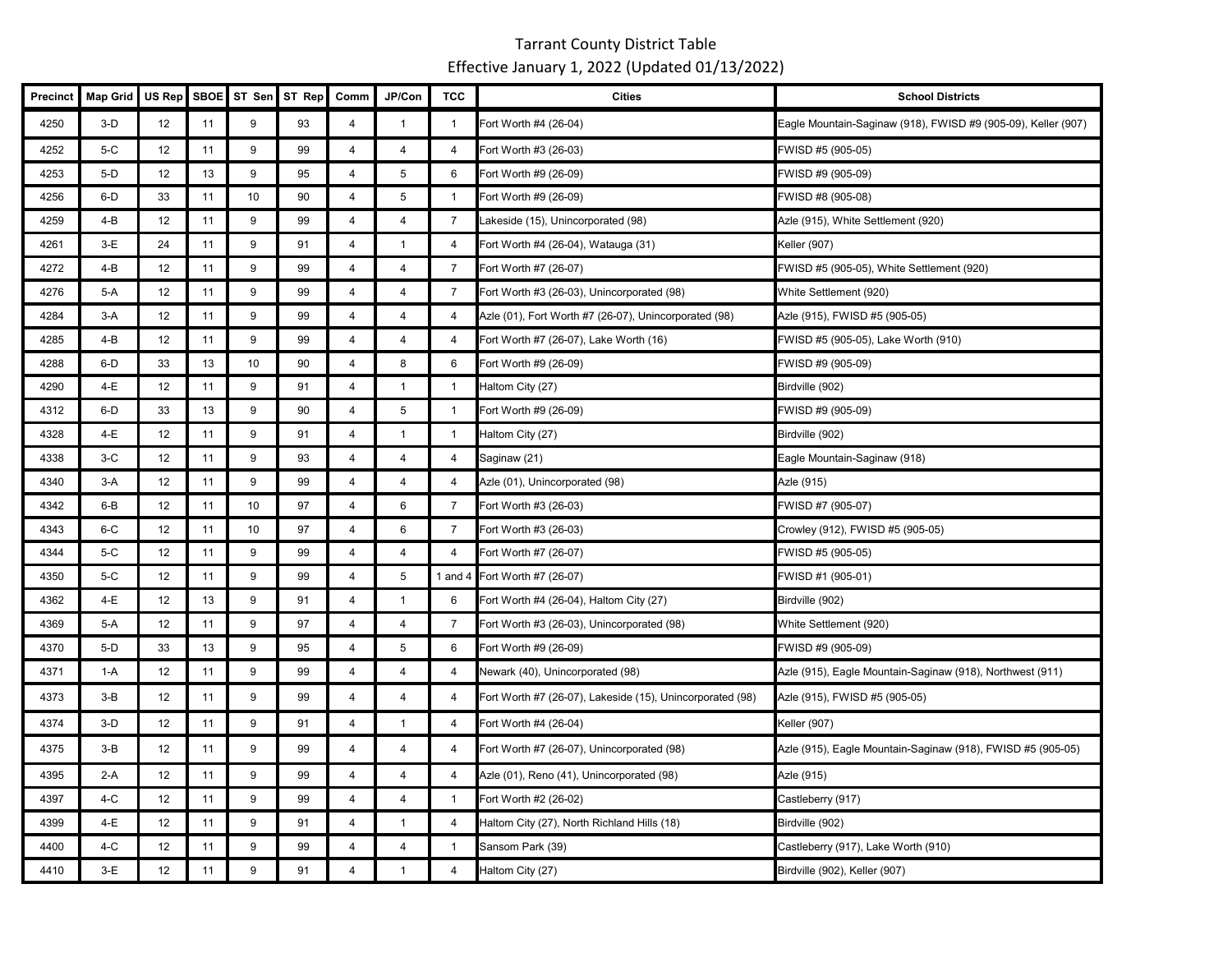| <b>Precinct</b> | <b>Map Grid</b> | US Rep | <b>SBOE</b> | ST Sen | ST Rep | Comm           | JP/Con         | <b>TCC</b>     | <b>Cities</b>                                             | <b>School Districts</b>                                     |
|-----------------|-----------------|--------|-------------|--------|--------|----------------|----------------|----------------|-----------------------------------------------------------|-------------------------------------------------------------|
| 4429            | $3-C$           | 12     | 11          | 9      | 99     | 4              | $\overline{4}$ | 4              | Fort Worth #7 (26-07), Unincorporated (98)                | Eagle Mountain-Saginaw (918)                                |
| 4432            | $5-D$           | 33     | 13          | 10     | 95     | 4              | 5              | $\mathbf{1}$   | Fort Worth #9 (26-09)                                     | FWISD #9 (905-09)                                           |
| 4452            | $3-D$           | 12     | 11          | 9      | 93     | $\overline{4}$ | $\mathbf{1}$   |                | 1 and 4 Fort Worth #2 (26-02)                             | Eagle Mountain-Saginaw (918), Keller (907), Northwest (911) |
| 4454            | $3-C$           | 12     | 11          | 9      | 99     | 4              | $\overline{4}$ | $\overline{1}$ | Fort Worth #7 (26-07), Saginaw (21)                       | Eagle Mountain-Saginaw (918)                                |
| 4456            | $5-C$           | 12     | 11          | 9      | 97     | 4              | 5              | $\overline{7}$ | Fort Worth #3 (26-03)                                     | FWISD #5 (905-05)                                           |
| 4458            | $5-D$           | 12     | 13          | 9      | 95     | $\overline{4}$ | $\mathbf{1}$   | $\mathbf{1}$   | Fort Worth #9 (26-09)                                     | FWISD #9 (905-09)                                           |
| 4475            | 6-D             | 33     | 13          | 9      | 90     | 4              | 5              | $\overline{1}$ | Fort Worth #9 (26-09)                                     | FWISD #8 (905-08)                                           |
| 4478            | $6-D$           | 33     | 13          | 9      | 90     | $\overline{4}$ | 5              | $\overline{1}$ | Fort Worth #9 (26-09)                                     | FWISD #8 (905-08)                                           |
| 4480            | $6 - B$         | 12     | 11          | 9      | 97     | 4              | 6              | 7              | Benbrook (03), Fort Worth #3 (26-03), Unincorporated (98) | FWISD #7 (905-07)                                           |
| 4483            | 4-E             | 12     | 11          | 9      | 91     | 4              | $\mathbf{1}$   | $\mathbf{1}$   | Haltom City (27)                                          | FWISD #9 (905-09)                                           |
| 4485            | 4-E             | 12     | 11          | 9      | 91     | $\overline{4}$ | $\mathbf{1}$   | $\overline{1}$ | Fort Worth #4 (26-04), Haltom City (27)                   | Birdville (902), FWISD #9 (905-09)                          |
| 4487            | 4-C             | 12     | 11          | 9      | 99     | $\overline{4}$ | 5              | $\overline{1}$ | Fort Worth #2 (26-02), Sansom Park (39)                   | FWISD #1 (905-01)                                           |
| 4492            | $5-D$           | 12     | 13          | 9      | 95     | $\overline{4}$ | 5              | $\mathbf{1}$   | Fort Worth #9 (26-09)                                     | FWISD #1 (905-01)                                           |
| 4493            | $5-D$           | 12     | 13          | 9      | 90     | 4              | 5              | $\overline{1}$ | Fort Worth #9 (26-09)                                     | FWISD #1 (905-01)                                           |
| 4494            | $5-D$           | 33     | 13          | 9      | 95     | 4              | 5              | 6              | Fort Worth #2 (26-02)                                     | FWISD #1 (905-01)                                           |
| 4495            | $6-D$           | 33     | 13          | 10     | 95     | 4              | 8              | $\overline{1}$ | Fort Worth #8 (26-08)                                     | FWISD #4 (905-04)                                           |
| 4496            | 5-C             | 12     | 11          | 9      | 99     | $\overline{4}$ | 5              | $\mathbf{1}$   | Fort Worth #9 (26-09)                                     | FWISD #1 (905-01)                                           |
| 4497            | $5-B$           | 12     | 11          | 10     | 99     | 4              | 5              | $\overline{7}$ | Fort Worth #3 (26-03)                                     | FWISD #7 (905-07), White Settlement (920)                   |
| 4498            | $6-C$           | 12     | 11          | 10     | 97     | 4              | $\,6$          | $\overline{7}$ | Fort Worth #3 (26-03)                                     | FWISD #6 (905-06)                                           |
| 4499            | $3-D$           | 12     | 11          | 9      | 93     | $\overline{4}$ | $\mathbf{1}$   | -1             | Fort Worth #2 (26-02), Saginaw (21)                       | Eagle Mountain-Saginaw (918)                                |
| 4503            | 4-D             | 33     | 11          | 9      | 90     | $\overline{4}$ | $\mathbf{1}$   | $\mathbf{1}$   | Fort Worth #9 (26-09)                                     | FWISD #9 (905-09)                                           |
| 4508            | $3-D$           | 12     | 11          | 9      | 93     | 4              | $\mathbf{1}$   | 4              | Fort Worth #4 (26-04)                                     | Keller (907), Eagle Mountain-Saginaw (918)                  |
| 4512            | 4-C             | 12     | 11          | 9      | 90     | 4              | $\overline{4}$ | $\mathbf{1}$   | Fort Worth #2 (26-02)                                     | Castleberry (917), FWISD #1 (905-01)                        |
| 4528            | $3-E$           | 24     | 11          | 9      | 91     | $\overline{4}$ | $\mathbf{1}$   | 4              | Fort Worth #4 (26-04)                                     | Keller (907)                                                |
| 4531            | $3-C$           | 12     | 11          | 9      | 99     | 4              | $\overline{4}$ | $\overline{1}$ | Saginaw (21)                                              | Eagle Mountain-Saginaw (918)                                |
| 4532            | $3-B$           | 12     | 11          | 9      | 99     | $\overline{4}$ | 4              | 4              | Fort Worth #7 (26-07), Unincorporated (98)                | Azle (915), Eagle Mountain-Saginaw (918)                    |
| 4533            | $3-E$           | 24     | 11          | 9      | 91     | $\overline{4}$ | $\mathbf{1}$   | 4              | Haltom City (27)                                          | Birdville (902)                                             |
| 4534            | 5-A             | 12     | 11          | 9      | 97     | $\overline{4}$ | 4              | $\overline{7}$ | Fort Worth #3 (26-03)                                     | White Settlement (920)                                      |
| 4540            | $3-D$           | 12     | 11          | 9      | 93     | 4              | $\mathbf{1}$   | 4              | Fort Worth #4 (26-04)                                     | Keller (907), Northwest (911)                               |
| 4551            | $3-C$           | 12     | 11          | 9      | 99     | $\overline{4}$ | $\overline{4}$ | 4              | Fort Worth #2 (26-02)                                     | Eagle Mountain-Saginaw (918), Lake Worth (910)              |
| 4563            | 4-C             | 33     | 13          | 9      | 90     | 4              | 4              | $\mathbf{1}$   | Fort Worth #2 (26-02)                                     | FWISD #1 (905-01)                                           |
| 4565            | $4-C$           | 12     | 11          | 9      | 99     | 4              | 5              |                | Fort Worth #2 (26-02)                                     | Castleberry (917)                                           |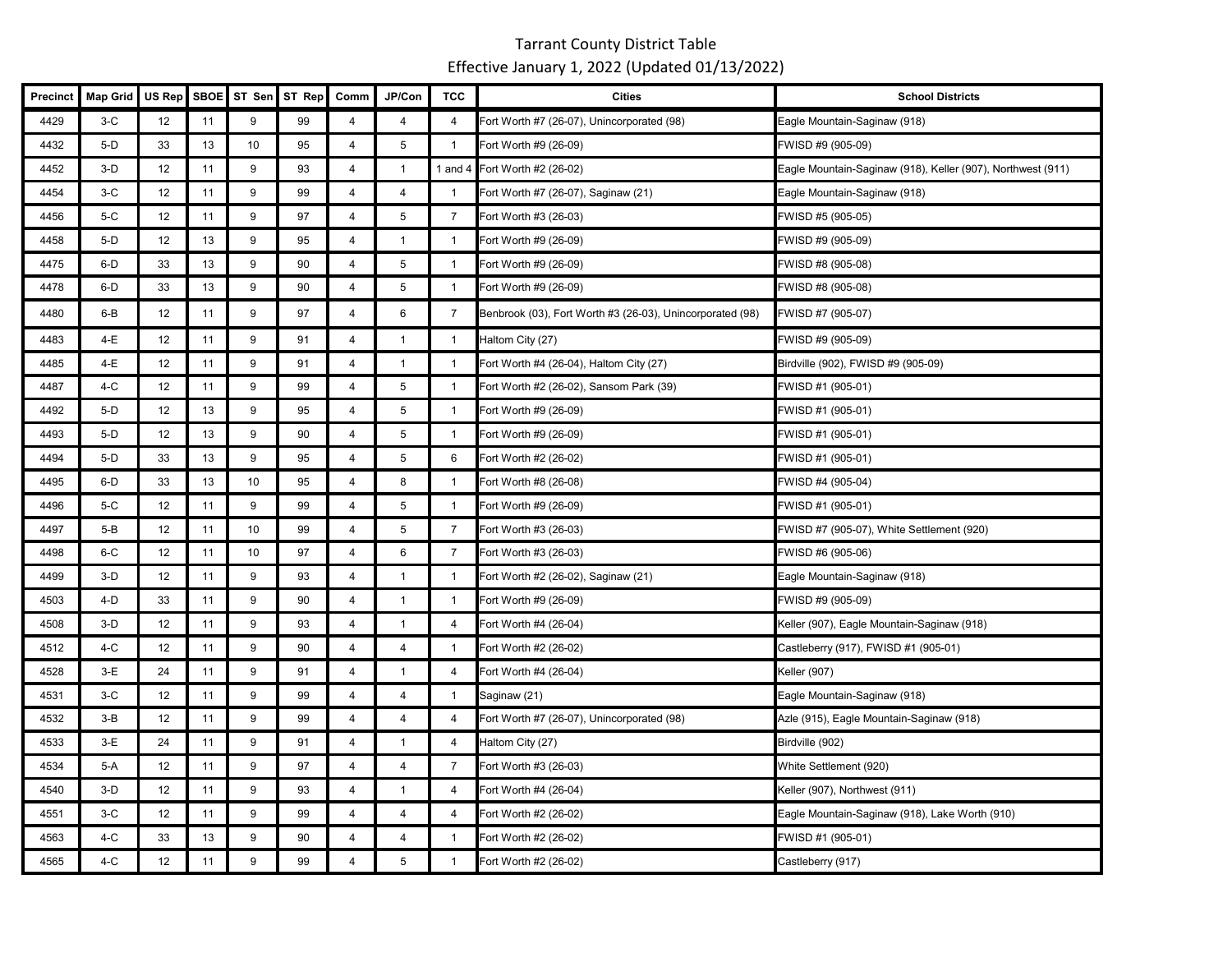| Precinct | <b>Map Grid</b> | US Rep | <b>SBOE</b> | ST Sen | ST Rep | Comm           | JP/Con         | <b>TCC</b>     | <b>Cities</b>                                            | <b>School Districts</b>                                |
|----------|-----------------|--------|-------------|--------|--------|----------------|----------------|----------------|----------------------------------------------------------|--------------------------------------------------------|
| 4568     | $4-C$           | 12     | 11          | 9      | 99     | $\overline{4}$ | 5              | $\overline{1}$ | Fort Worth #2 (26-02)                                    | Castleberry (917)                                      |
| 4572     | $5-D$           | 12     | 13          | 9      | 90     | $\overline{4}$ | 5              | 6              | Fort Worth #9 (26-09)                                    | FWISD #9 (905-09)                                      |
| 4573     | $4-D$           | 33     | 11          | 9      | 90     | $\overline{4}$ | $\overline{1}$ | $\overline{1}$ | Fort Worth #9 (26-09)                                    | FWISD #9 (905-09)                                      |
| 4587     | 6-D             | 33     | 13          | 10     | 95     | $\overline{4}$ | 8              | 6              | Fort Worth #9 (26-09)                                    | FWISD #9 (905-09)                                      |
| 4588     | $3-E$           | 24     | 11          | 9      | 91     | $\overline{4}$ | $\overline{1}$ | 4              | Fort Worth #4 (26-04)                                    | Birdville (902), Keller (907)                          |
| 4591     | $2-D$           | 12     | 11          | 9      | 93     | $\overline{4}$ | $\overline{1}$ | 4              | Fort Worth #2 (26-02)                                    | Eagle Mountain-Saginaw (918), Northwest (911)          |
| 4592     | 4-C             | 12     | 11          | 9      | 99     | $\overline{4}$ | 4              | $\overline{1}$ | Fort Worth #2 (26-02)                                    | FWISD #1 (905-01)                                      |
| 4593     | 4-C             | 12     | 11          | 9      | 99     | $\overline{4}$ | 5              | $\overline{1}$ | Sansom Park (39)                                         | Castleberry (917), FWISD #1 (905-01), Lake Worth (910) |
| 4595     | 4-C             | 12     | 11          | 9      | 99     | $\overline{4}$ | 5              | $\overline{1}$ | Sansom Park (39)                                         | Lake Worth (910)                                       |
| 4596     | $4-D$           | 33     | 11          | 9      | 93     | 4              | $\mathbf{1}$   | $\overline{1}$ | Fort Worth #4 (26-04)                                    | FWISD #9 (905-09)                                      |
| 4598     | 4-C             | 33     | 11          | 9      | 90     | 4              | 5              | $\overline{1}$ | Fort Worth #2 (26-02)                                    | Castleberry (917)                                      |
| 4599     | $2-D$           | 12     | 11          | 9      | 93     | 4              | $\overline{1}$ | 4              | Fort Worth #7 (26-07)                                    | Keller (907), Northwest (911)                          |
| 4602     | 4-D             | 12     | 11          | 9      | 93     | $\overline{4}$ | $\mathbf{1}$   | $\overline{1}$ | Fort Worth #4 (26-04)                                    | Birdville (902)                                        |
| 4604     | 4-D             | 12     | 11          | 9      | 90     | $\overline{4}$ | $\mathbf{1}$   | $\overline{1}$ | Fort Worth #4 (26-04)                                    | FWISD #9 (905-09)                                      |
| 4615     | 4-D             | 12     | 13          | 9      | 90     | $\overline{4}$ | 5              | 6              | Fort Worth #9 (26-09)                                    | FWISD #9 (905-09)                                      |
| 4620     | 4-E             | 12     | 11          | 9      | 91     | $\overline{4}$ | $\mathbf{1}$   | 2              | Haltom City (27), Richland Hills (20)                    | Birdville (902)                                        |
| 4629     | $6 - B$         | 12     | 11          | 9      | 97     | $\overline{4}$ | 6              | 7              | Fort Worth #3 (26-03)                                    | FWISD #7 (905-07)                                      |
| 4630     | 6-B             | 12     | 11          | 10     | 97     | $\overline{4}$ | 6              | $\overline{7}$ | Benbrook (03), Fort Worth #3 (26-03)                     | FWISD #7 (905-07)                                      |
| 4632     | 4-E             | 12     | 13          | 9      | 91     | $\overline{4}$ | $\mathbf{1}$   | 6              | Haltom City (27)                                         | Birdville (902)                                        |
| 4634     | 5-C             | 12     | 13          | 9      | 99     | $\overline{4}$ | 5              | $\overline{1}$ | Fort Worth #9 (26-09)                                    | FWISD #1 (905-01)                                      |
| 4638     | $2-C$           | 12     | 11          | 9      | 93     | $\overline{4}$ | 4              | 4              | Fort Worth #7 (26-07)                                    | Northwest (911)                                        |
| 4640     | 5-D             | 12     | 13          | 9      | 90     | $\overline{4}$ | 5              | 6              | Fort Worth #9 (26-09)                                    | FWISD #9+K819 (905-09)                                 |
| 4649     | $3-C$           | 12     | 11          | 9      | 99     | 4              | 4              | $\overline{1}$ | Saginaw (21)                                             | Eagle Mountain-Saginaw (918)                           |
| 4650     | $3-C$           | 12     | 11          | 9      | 99     | 4              | 4              | $\overline{1}$ | Fort Worth #2 (26-02)                                    | Eagle Mountain-Saginaw (918), Lake Worth (910)         |
| 4666     | $3-D$           | 12     | 11          | 9      | 99     | 4              | 4              | $\overline{1}$ | Fort Worth #2 (26-02), Saginaw (21)                      | Eagle Mountain-Saginaw (918)                           |
| 4682     | 4-D             | 33     | 11          | 9      | 90     | $\overline{4}$ | $\overline{1}$ | $\overline{1}$ | Fort Worth #4 (26-04)                                    | FWISD #9 (905-09)                                      |
| 4683     | 4-D             | 12     | 13          | 9      | 90     | $\overline{4}$ | 5              | 6              | Fort Worth #9 (26-09)                                    | FWISD #9 (905-09)                                      |
| 4685     | $4-C$           | 33     | 13          | 9      | 99     | $\overline{4}$ | 5              | $\overline{1}$ | Fort Worth #2 (26-02)                                    | Castleberry (917), FWISD #1 (905-01), Lake Worth (910) |
| 4686     | $4-C$           | 12     | 13          | 9      | 90     | $\overline{4}$ | 5              | $\overline{1}$ | Fort Worth #2 (26-02)                                    | Lake Worth (910)                                       |
| 4687     | $5-C$           | 12     | 11          | 9      | 99     | $\overline{4}$ | $\overline{4}$ | $\overline{1}$ | Fort Worth #2 (26-02), River Oaks (29)                   | Castleberry (917), FWISD #1 (905-01)                   |
| 4689     | 4-C             | 12     | 11          | 9      | 99     | $\overline{4}$ | 5              | $\overline{1}$ | Fort Worth #2 (26-02)                                    | Castleberry (917)                                      |
| 4694     | 2-C             | 12     | 11          | 9      | 93     | 4              | 4              | 4              | Fort Worth #7 (26-07), Unincorporated (98), Saginaw (21) | Eagle Mountain-Saginaw (918)                           |